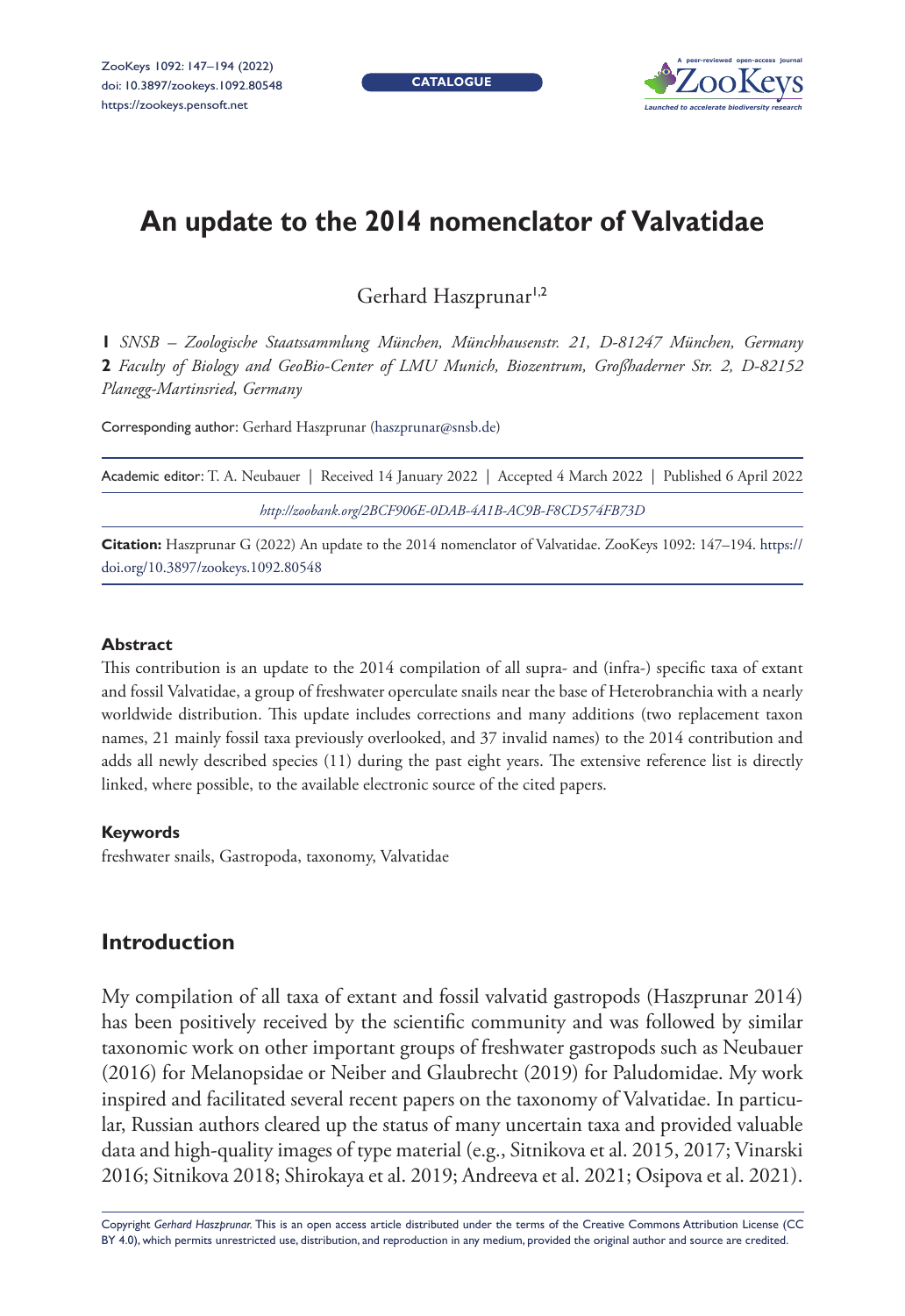In contrast, the paleontological analysis of Valvatidae (and other taxa with similar shell morphologies) is still hampered by the unavailability of key literature. Many important and also quite recent taxonomic papers on fossil taxa have been written in non-Roman alphabets and often are not available as a digitized version. Thanks to the kindness of several colleagues, I could access some of the most important papers in particular by Russian or Chinese authorities, and the results of checking the original descriptions and their circumstances are compiled and reviewed herein.

Whereas there is constant progress in detecting and describing new valvatid species, concerning both fossil and extant taxa (Table 1), our understanding of species delimitation in Valvatidae generally is still limited. Also, a robust phylogeny of the family is still in its infancy, since only a few papers have provided molecular data on valvatids (e.g., Hauswald et al. 2008; Clewing et al. 2014; Saito et al. 2018; Falniowski et al. 2021). In particular, the seemingly well-known and widely distributed *Valvata piscinalis* (O.F. Müller, 1774) is likely to represent a species complex spread all over the Palaearctic and (by introduction) also the Nearctic region.

As a result, there have not been any recent proposals of new genera or further revisions to the supraspecific classification. Accordingly, this update is limited to the species level. The present update adds two extant and nine fossil species recently described, two replacement taxon names, another 21 mainly fossil taxa previously overlooked, and nearly 40 names based on confusions, misspellings, or invalid publications (Table 1). In addition, numerous data on type localities or type material or sequence information are provided.

**Table 1.** List of new names (alphabetically arranged) since publishing of the nomenclator (Haszprunar 2014).

| (1) Newly described taxa:                                                               |
|-----------------------------------------------------------------------------------------|
| Valvata (Tropidina) armeniaca Walther & Glöer, 2019                                     |
| † <i>Valvata ducati</i> Esu & Girotti, 2015                                             |
| † <i>Valvata jiaolaiensis</i> Yu, Salvador, Wang, Fang, Neubauer, Li, Zhang, Wan, 2021  |
| Valvata (Tropidina) kebapcii Odabaşi, Glöer & Yildirim, 2015                            |
| † Valvata koehleri Harzhauser, Neubauer & Hosgör, 2018                                  |
| Valvata kournasi Glöer & Hirschfelder, 2019                                             |
| † Provalvata maior Cataldo, Lazo, Luci & Aguirre-Urreta, 2019                           |
| † <i>Valvata mathiasi</i> Esu & Girotti, 2018                                           |
| † Provalvata minor Cataldo, Lazo, Luci & Aguirre-Urreta, 2019                           |
| † <i>Valvata pyramidula</i> Esu & Girotti, 2015                                         |
| † Valvata heidemariae willmanni Neubauer, Harzhauser, Kroh, Georgopoulou & Mandic, 2014 |
| (2) Previously overlooked taxa:                                                         |
| † <i>Valvata alta</i> K.A. Ali-Zade, 1932                                               |
| † <i>Valvata andrussovi</i> A.A. Ali-Zade, 1967                                         |
| † <i>Valvata (Cincinna) arnaudi</i> Repelin, 1902                                       |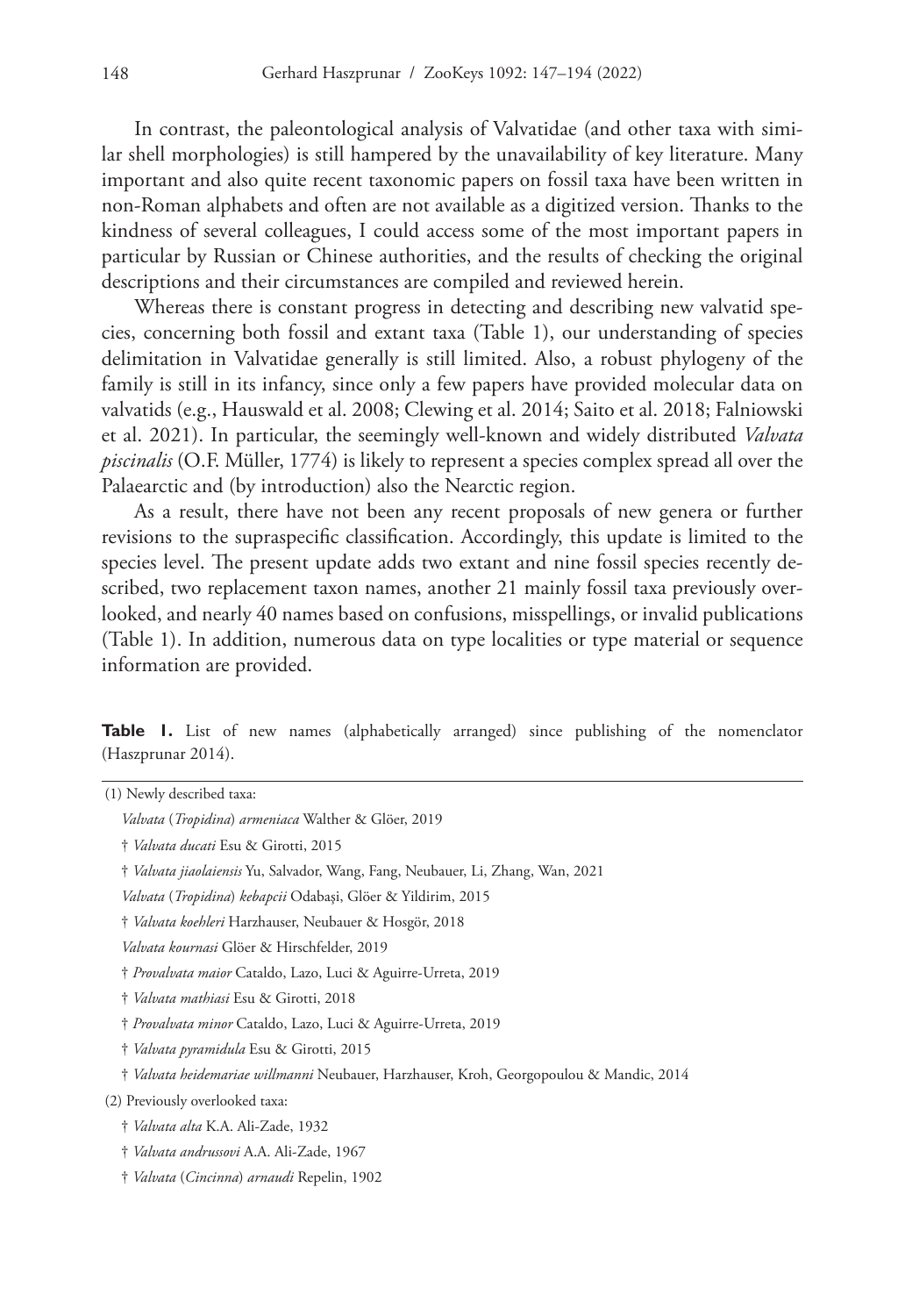- † *Paludina avia* Eichwald, 1853
- † *Valvata balchanica* A.A. Ali-Zade, 1967
- *Valvata piscinalis* var. *cancellata* Baudon, 1884
- *Valvata bicarinata* var. *connectans* Walker, 1906
- † *Valvata cosinensis* Stache, 1889
- † *Valvata egregia* Noulet, 1857
- † *Valvata faujasii* Dumas, 1876
- † *Valvata vanciana* var. *kubanica* Krestovnikov, 1931
- † *Valvata* (*Valvata*) *platispira* Szőts, 1953
- † *Valvata polita* A.A. Ali-Zade, 1973
- † *Valvata* (*Cincinna*) *pontica* Pană, 1990
- † *Valvata* (*Borysthenia*) *pronaticina* Lindholm, 1932
- † *Valvata* (*Cincinna*) *rakovetzae* Popova & Starobogatov, 1970
- † *Valvata* (*Cincinna*) *splendida* Szőts, 1953
- † *Valvata tanaiticus* Sanco, 2007
- † *Valvata turbinata* Stache, 1889
- † *Valvata turbinoides* K.A. Ali-Zade, 1936
- † *Valvata uralica* Popov, 1965
- (3) Other names that are not valid or available:
	- "*Valvata baikalensis*" [*Valvata baicalensis*]
	- "*Valvata californiensis* Mss." [nomen nudum]
	- "*Cincinna* (*Sibirovalvata*) *chankensis* Prozorova, 1988" [*Cincinna* (*Sibirovalvata*) *hankensis*]
	- † "*Valvata unicarinifera chiknaformis*" [invalidly published]
	- † "*Valvata* (*Cincinna*) *circinata* (Greppin, 1855)" [*Paludina circinata* Greppin, 1855; non *Valvata circinata* Sandberger, 1871]
	- † "*Valvata piscinalis* var. *cistopolitana* G.I. Popov" [nomen nudum]
	- "*Valvata cupensis*" [*Valvata kupensis*]
	- † "*Valvata densistriata*" [*Valvata densestriata*]
	- "*Valvata bicarinata depressa* Walker" [*Valvata biarinata perdepressa* Walker, 1906]
	- "*Valvata euzonia* Ziegler" [trade name]
	- † "*Valvata* (*Cincinna*) *fuiensis*" [†*Valvata* (*Cincinna*) *fuxinensis* Yü, 1987]
	- "*V.* [i.e., *Valvata*] *impressa*" [*Valvata depressa*]
	- † "*Valvata* (*Cincinna*) *joncheryacensis* Wenz, 1923" [*Valvata joncheryensis* Wenz, 1930]
	- "*Valvata* (*Cincinna*) *aliena* var. *korotnewi* Ldh. 1909" [*Valvata korotnevi* Lindholm, 1909]
	- "*Valvata kurensis*" [*Valvata kupensis* Fuchs, 1870]
	- "*Valvata lanta*" [*Valvata lauta* Lindholm, 1909]
	- "*Valvata luguensis*" [nomen nudum]
	- † "*Valvata* (*Cincinna*) *mengyinensis* (Grabau)" [†*Bithynia mengyinensis* X *Valvata suturensis*]
	- "*Valvata montenegrinus* Glöer & Pešić, 2008" [*Valvata montenegrina*]
	- † "*Valvata nikosi*" [*Pyrgula nikosi* Esu & Girotti, 2015]
	- † "*Valvata cristata palustris* Kormos" [*Valvata cristata* X *Stagnicola palustris*]
	- † "*Valvata cristata pslustris*" [*Stagnicola palustris* (O.F. Müller, 1774)]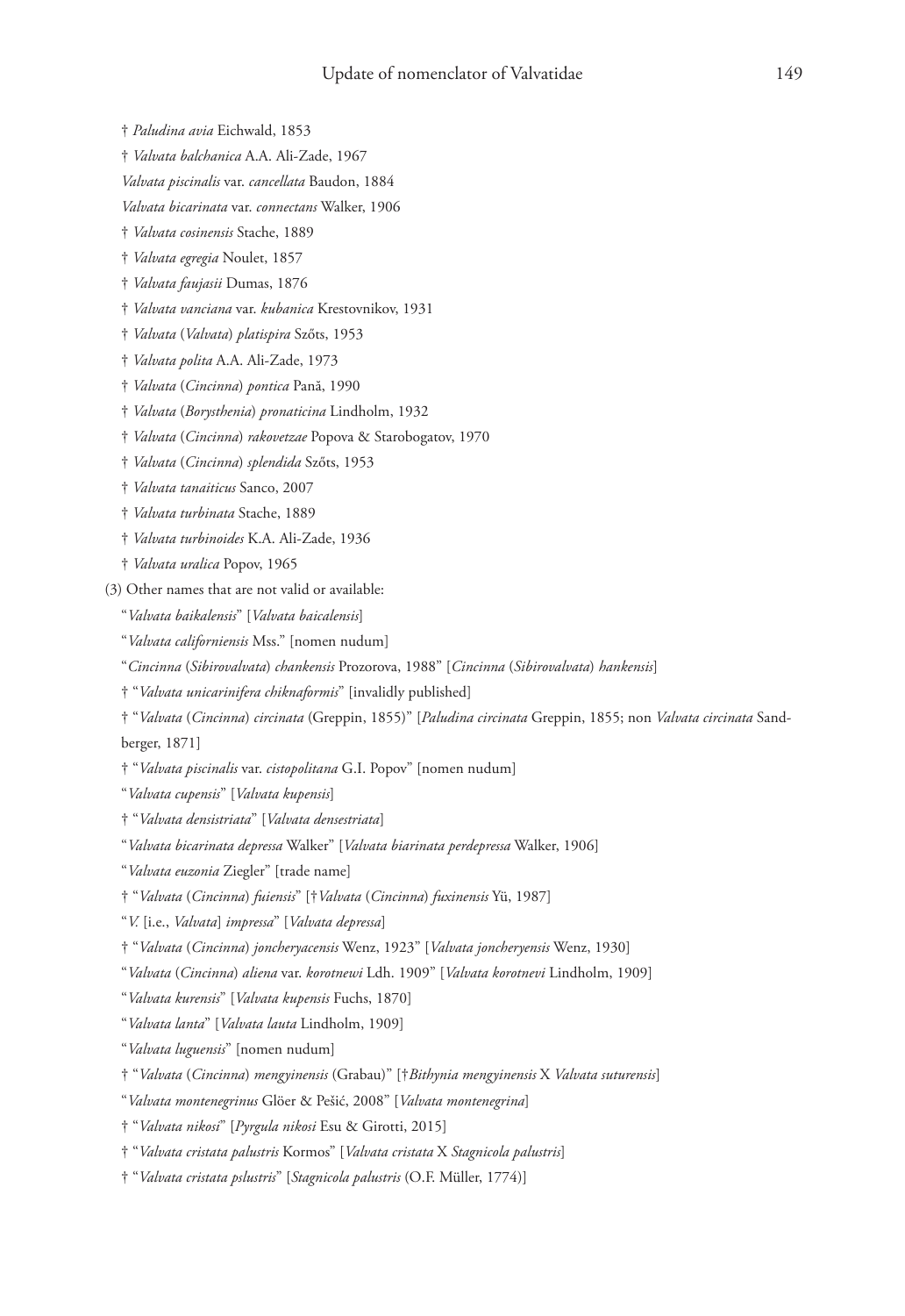"*Costovalvata pulchra*" [nomen nudum]

"*Valvata pygrncea*" [*Valvata pygmaea*]

† "*Valvata* (*Cincinna*) *rakovetzae*" [† *Valvata* (*Cincinna*) *racovetzae* Popova & Starobogatov, 1970]

"*Valvata skniadica*" [*†Valvata* (*Aphanotylus*) *skhiadica*]

"*Valvata radiatula subnaticina*" [*Valvata subnaticina* Łomnicki, 1886]

"*Valvata cristata* monstr. *subscalaris*" [monstrosity]

"*Valvata theotokii*" [*Valvata theodokii*]

"*Liratina tongbinzhenensis*" [nomen nudum]

† "*Valvata turkmena*" [*Pyrgula turkmena* Ali-Zade, 1967]

"*Valvata piscinalis* (Müll.) var. *uistopolitana* Pop." [*Valvata cistopolitana*]

† "*Planorbis symmetricus* Ludwig, 1865" [*Planorbis symmetrus* Ludwig, 1865]

† "*Valvata unicarinifera unicarinifera*" [invalidly published]

"*Valvata vaciani* Nourn." [*Valvata vanciana* Tournouër, 1875]

"*Valvata venciana*" [*Valvata vanciana* Tournouër, 1875]

"*Cincinna* (*Cincinna*) *vinogradovkensis*" [*Valvata vinogradokaensis* (Gozhik, 2002)]

### **General remarks**

As in the previous work (Haszprunar 2014) all taxa (species, subspecies, named varieties) are listed alphabetically in their original version (only the spelling may be corrected according to the actual ICZN rules) regardless of validity, current taxonomic status, and synonymy. It is followed by either the citation to the page in my 2014 publication or indicated as a name newly treated herein. I also add available data sources (type material, anatomy, molecular data), which may be useful for future species delineation.

Two Ph.D. theses are discussed, since they contain the description of new taxa of Valvatidae (and of several other families): Bingle-Davis (2012) (University of North Dakota, U.S.A.) and Siodiropoúlou (2003) (Aristotle University of Thessaloniki, Greece). Both theses do not satisfy the criteria for publication of the International Code of Zoological Nomenclature, Articles 8.1 and 8.6. Students and faculty advisors should ensure that Ph.D. theses do not include proposed new taxa, except as, e.g., "Species A" so that these manuscript names will not enter the taxonomic literature and databases.

A widely cited Chinese-language work, "Youlou 1978" is particularly problematic. Previous authors, myself included, did not realize that this name actually means "Editors" or "Editorial Board" in Chinese, and no individuals are identified as the authors of either this publication or specific sections of this publication. I was uncertain about the true authorship of the very many taxon names of fossil gastropods introduced in this work. Indeed, the authorship "Youluo" appeared in all cases in the online type catalogue of the Nanjing Institute as well as in the Zoological Record, and has been repeatedly cited by later authors. Meanwhile I was able to check the original paper and can confirm the term "Youluo" as the true (i.e., printed in this way) authority in all cases [checked by a native Chinese colleague]. Most important, the actual names of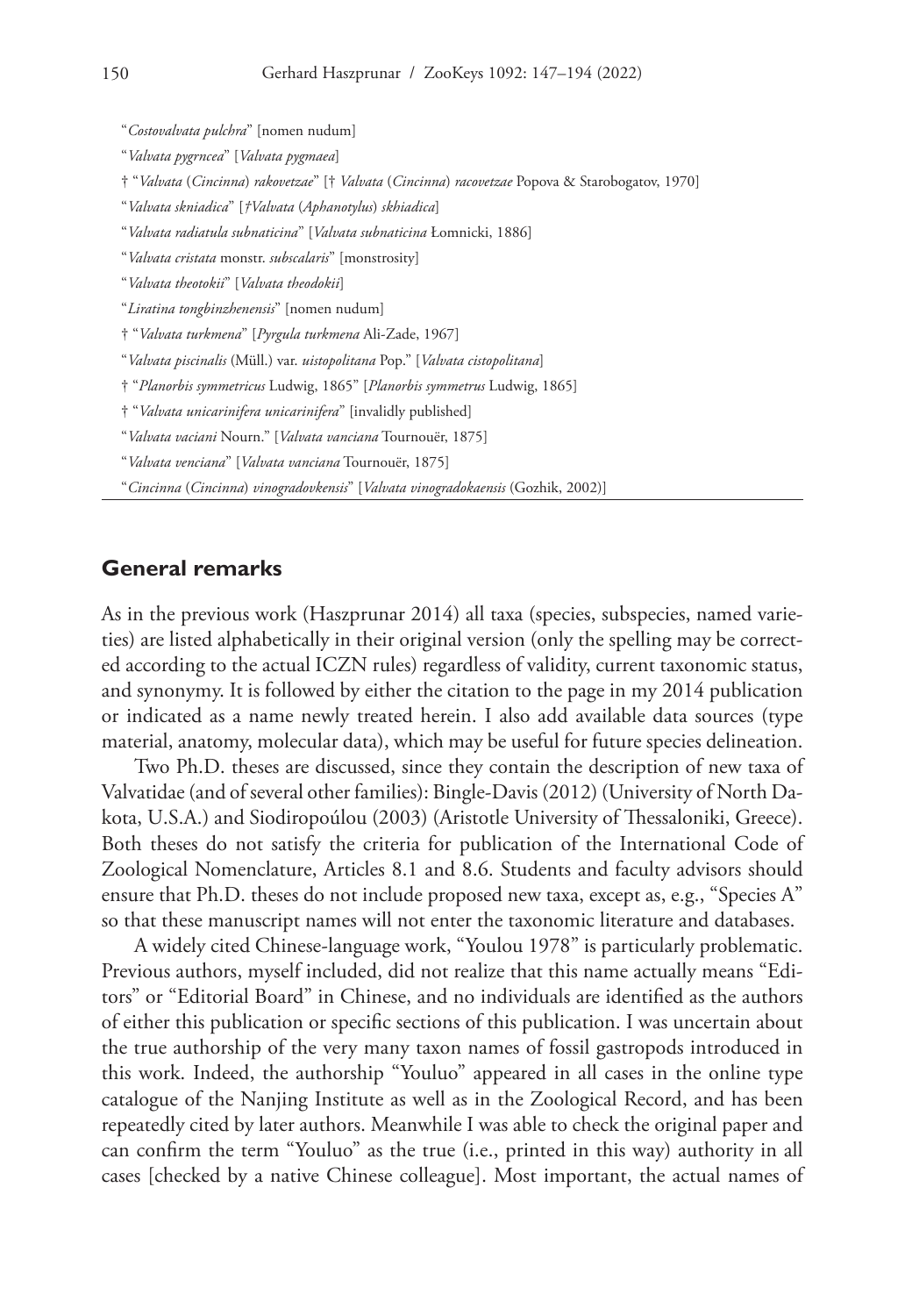any member of this group are not provided anywhere in this volume. However, ICZN Art. 14 clearly states that "A new name or nomenclatural act published after 1950 with anonymous authorship [Art. 50.1] is not thereby made available". Accordingly, all species names (more than 120 new taxa!) as well as higher taxa (e.g., family Bohaispiridae and many hydrobiid genera; see Kabat and Hershler 1993) being introduced in this work are not available from there, but may have become available later by other authorities, if they clearly refer to the reference with an image of specimens or a diagnosis of the species. Among the Valvatidae they are listed in alphabetic order below and the names are marked as fossil taxa by "†":

† *Valvata* (*Cincinna*) *applanata* Zhu X., 1995

† "*Liratina basicarinata*"

† "*Tropidina bellireticulata*"

† "*Liratina fahaniuensis*"

† "*Liratina hedobia*"

† "*Aphanotylus humeratus*"

† "*Valvata magniumbilicata*"

† "*Costovalvata minuta*"

† "*Valvata* (*Atropidina*) *pileiformis*"

† "*Liratina qikouensis*"

† "*Valvata* (*Cincinna*) *rehetaiensis*" → *Valvata rehetaiensis* Zhu G.-X., 1980

† "*Valvata ringentis*"

† "*Liratina tuozhuangensis*"

† "*Valvata zhouqingzhuangensis*"

Details on these names are outlined below under each name.

# **Update of species names**

The page number for the taxon name in my previous work (Nomenclator of Valvatidae: Haszprunar 2014) is given in parentheses as (Nom: ##).

### *Valvata aliena* C.A. Westerlund, 1877 (Nom: 16)

Remarks: Sitnikova et al. (2015: 3–4, fig. 1B) provided a photo of the lectotype and from specimens of several localities as well as an extensive and annotated citation record in the Russian literature. Andreeva et al. (2021: fig. 1A) added excellent photos from specimens of the Taz River basin (western Siberia).

### *Valvata alpestris* Küster, 1853 (Nom: 16)

Type locality: "in kleinen Seeen an der Quelle des Giessbaches ohnweit des Faulhorns bei Grindelwald" (Küster 1853: 87). According to current maps this is probably the "Schwarzseeli" near the Faulhorn at Grindelwald, Switzerland.

Types are figured by Boeters and Falkner (1998, not 2002 as stated).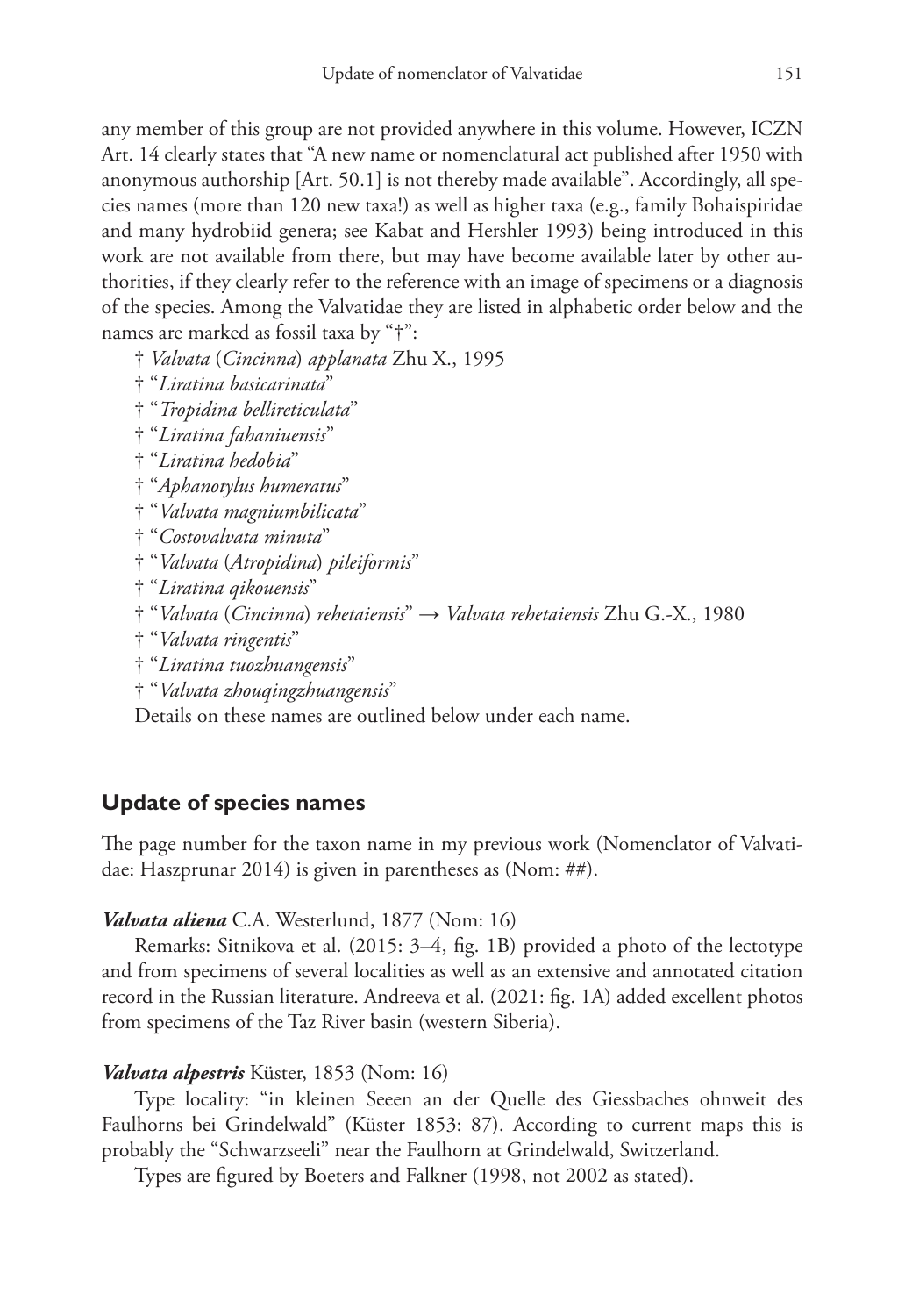† *Valvata alta* K.A. Ali-Zade, 1932 (NEW)

Original source: K.A. Ali-Zade 1932: 21, pl. 2: figs 12–14 (not seen, but according to Ali-Zade 1936: 17).

Type locality: near Naftalan, Azerbaijan.

Type horizon: Akchagylian, Upper Pliocene or Lower Pleistocene.

Remarks: Junior homonym of *Valvata alta* Deshayes, 1867, replaced by *Valvata turbinoides* K.A. Ali-Zade, 1936 (p. 17, pl. 1: figs 28–30).

† *Valvata* **(***Cincinna***)** *altaica* Popova & Starobogatov (in Popova, Devyatkin & Starobogatov, 1970) [not 1981 as stated in Haszprunar 2014] (Nom: 17)

Original source: Popova et al. 1970: 25, pl. 1: fig 2, pl. 2: figs 13, 14.

Type locality: Chuya Basin, left bank of the Chuya River, not located in Irkutsk Region as indicated in Haszprunar (2014), but in the southeastern part of Altai Mountains, Russia.

Type material: Holotype deposited in the Zoological Institute, of the Russian Academy of Sciences, St. Petersburg (No. ZIN 1/533-1968).

Remarks: Unfortunately this fossil species was omitted from the recent review of taxa created by Starobogatov (Sitnikova et al. 2017).

*Cincinna* **(***Sibirovalvata***)** *amurensis* Moskvicheva, 1985 (in Starobogatov & Zatravkin, 1985) (Nom: 17)

Type material: Holotype deposited in the Zoological Institute of the Russian Academy of Sciences, St. Petersburg (No. ZIN 1/405-1973).

Remarks: Saito et al. (2018) provided molecular data from specimens from Vladimiro-Petrovka (near southwest border of Khanka Lake), Primorsky region, Russia.

### †*Valvata andreaei* Menzel, 1904 (Nom: 18)

Type horizon: Quaternary.

Type material: not designated as such, but a sample with more than 20 specimens collected 1903 from the type localities (Alfeld an der Leine and Wallensen, Niedersachsen, Germany) with the original label stating "Zwergform von *piscinalis*" is stored in the Geozentrum Hannover (originally from Geowissenschaftliche Sammlungen Berlin, BGR) under BGR-B-STGR-000032180 (Alfeld) and BGR-B-STGR-000032693 (Wallensen).

### **"***Valvata andrezowski*" (GNI, GBIF) (Nom: 18)

Remarks: I reported about a label with this name in the Academy of Natural Sciences of Drexel University (Philadelphia). According to Bram van der Bijl (pers. comm. email 06 Feb 2014) the collection of the Biodiversity Center Naturalis (Leiden, Netherlands) holds a sample with a similar label.

### † *Valvata andrussovi* A.A. Ali-Zade, 1967 (NEW)

Original source: A.A. Ali-Zade 1967: 224–225, pl. 84: figs 5, 6. Type locality: Maly Balkhan, northwest Turkmenistan.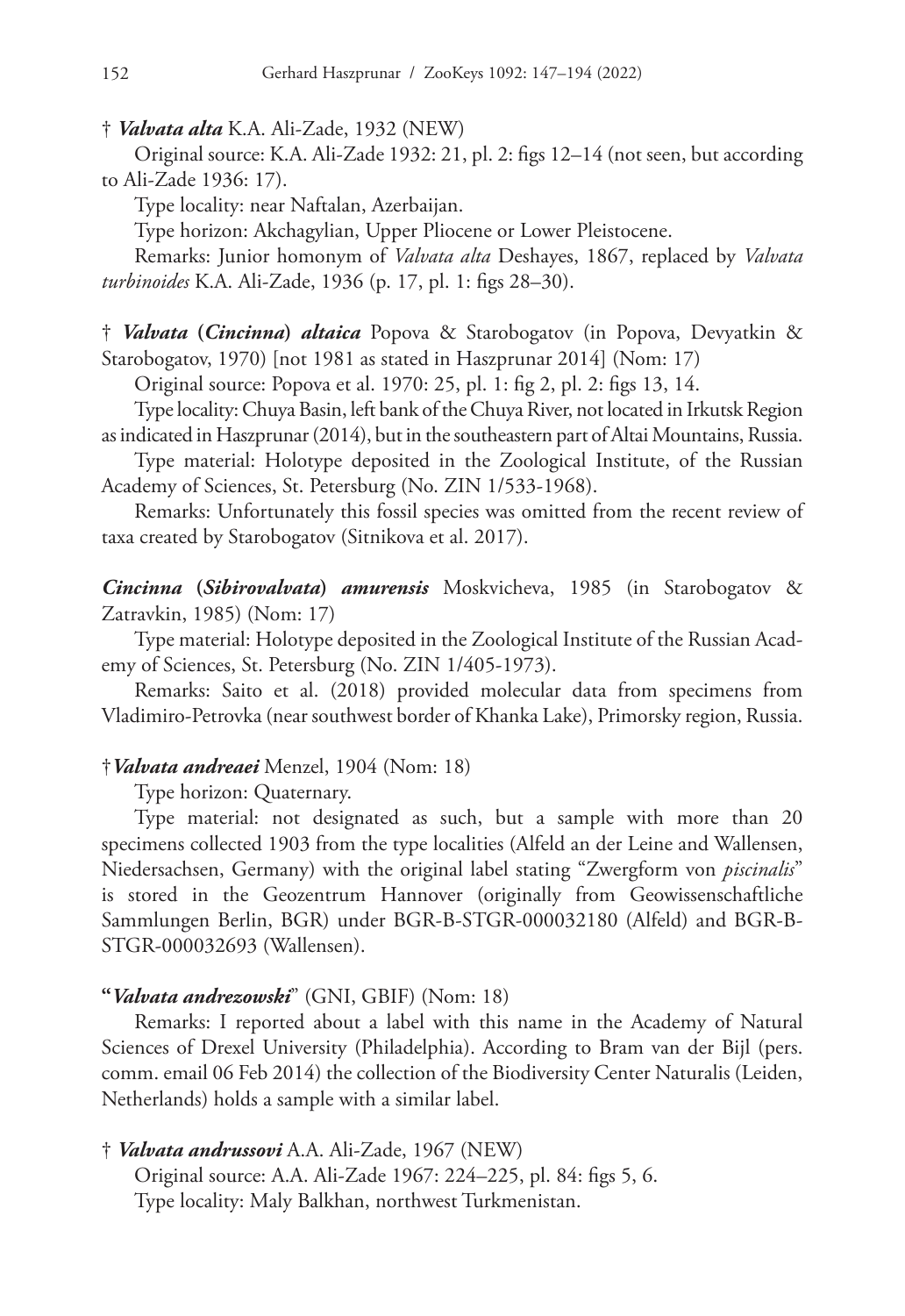Type horizon: Upper Akchagylian, Lower Pleistocene.

Type material: Dr Pavel Frolov (pers. comm. via Dr. Paval Kijashko, 22 Feb 2022) said that the fossil molluscs described by A.A. Ali-Zade in 1967 are all stored in the Museum of Earth Sciences of Moscow State University (MES MSU).

Remarks: not treated in the last 50 years.

- † *Amplovalvata suturalis anjipingensis* Yü, 1980 (in Yü & Pan, 1980) (Nom: 18) Original source: Yü and Pan 1980: 149, pl. 3: figs 1, 2.
- † *Amplovalvata antiqua* Pan, 1980 (in Yü & Pan, 1980) (Nom: 19) Original source: Yü and Pan 1980: 148, pl. 2: figs 21–24.

### † *Valvata* **(***Cincinna***)** *applanata* Zhu X., 1995 (Nom: 20)

Original source: Zhu X. 1995: 79, pl. 22: 1–14, pl. 23: 9–12. Directly referred to Youluo 1978 (not available from there; see above).

Type locality: Qinghai Goulucuonan.

Type horizon: Cenozoic.

Type series: Nanjing Institute of Geology and Paleontology, Samples ## 118778- 118786 and ## 118794-118797 (13 specimens).

### *Valvata arenifera* Lea, 1834 (Nom: 20)

Remarks: The history of misidentifications and nomenclature of this trichopteran insect with figures of the original description and with further links was presented by Lee (2015).

### *Valvata* **(***Tropidina***)** *armeniaca* Walther & Glöer, 2019 (NEW)

Original source: Walther and Glöer 2019: 1–5: fig. 2 (1–3 shell of holotype, 9 and 10 shell of paratype), fig. 3 (environment of type locality).

Type locality: Armenia, Armavir Province, bridge over river Kasakh, 1.6 km W of Vagharshapat, 40.1650°N, 44.2558°E, 870 m asl, 27 Aug. 2018, F. Walther leg.

Type material: Holotype: Shell height 1.5 mm, width 2.5 mm, from type locality (Zoological Museum Hamburg ZMH 59491); Paratypes: from type locality (ZMH 59492, 3 specimens in ethanol); from type locality (F. Walther 13603; 1 dry shell); Ararat Province, Jrahovit, ditch S of the cemetery, 40.0450°N, 44.4880°E, 850 m asl., 26 Aug. 2018, leg. F. Walther (FW 14008, 1 specimen in ethanol).

### † *Valvata* **(***Cincinna***)** *arnaudi* Repelin, 1902 (NEW)

Original source: Repelin 1902: 90, pl. 5: figs 40–42.

Type locality: Simeyroles, Département Dordogne in Nouvelle-Aquitaine, south France.

Type horizon: Cenomanian, Lowest Upper Cretaceous.

Type material: described from the collection Matheron, Museum nationale d´Histoire naturelle (MNHN), Paris.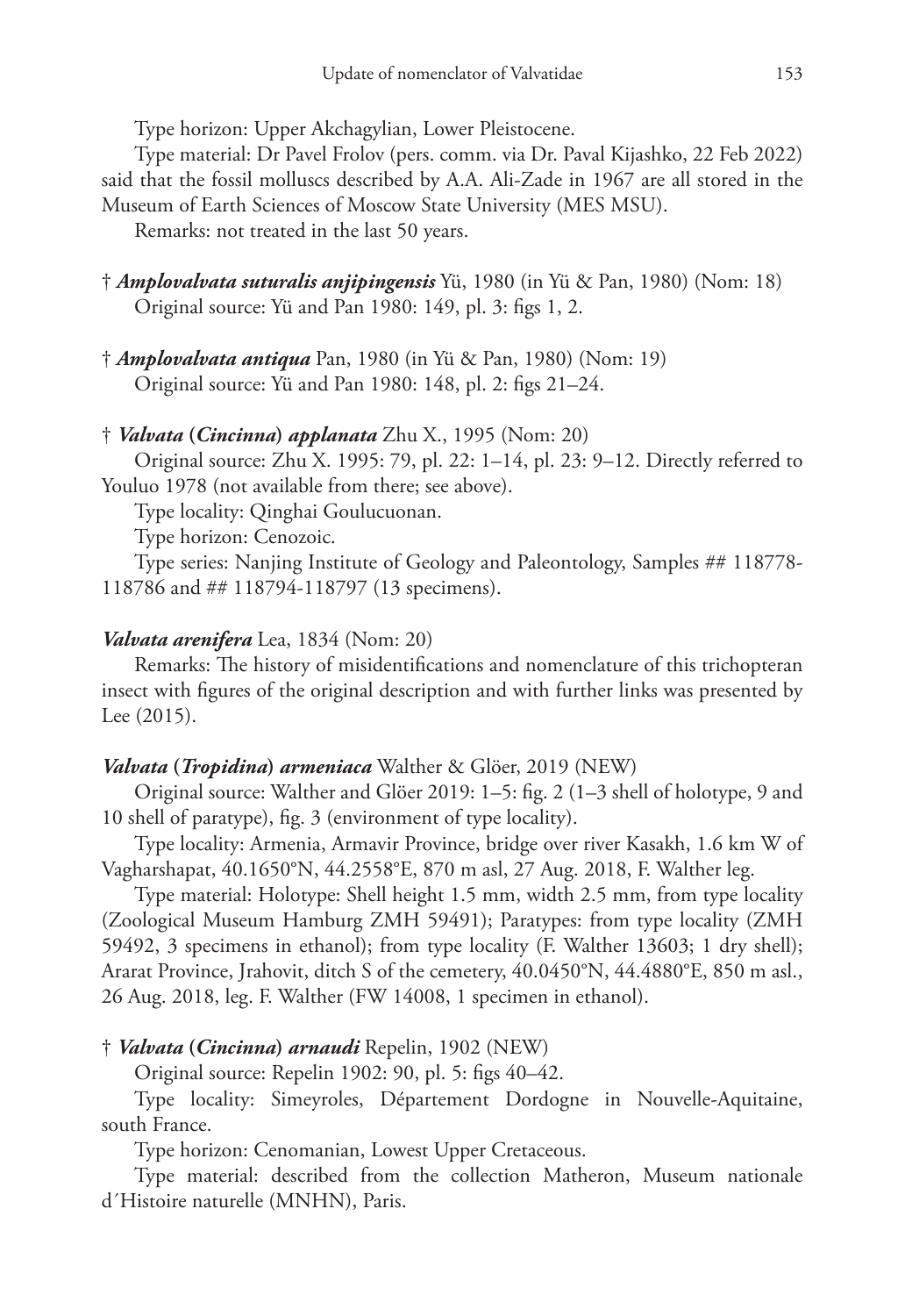† *Valvata* **(***Cincinna***)** *austrina* Pan, 1977 (Nom: 20)

Type locality: YH 5054-8-1, Mimalong, Lufeng County, Yunnan Province, China. Type horizon: Fluvial-lacustrine horizon in the Zhanghe Formation, Bajocian, Jurassic. Type material: Holotype at Nanjing Institute of Geology and Paleontology #24250.

### † *Paludina avia* Eichwald, 1851 (NEW)

Original source: Eichwald 1851: 136, pl. 10: fig. 28a–c; reprinted in Eichwald 1852: pl. 10: fig. 28a–c (atlas) and Eichwald 1853: 288 (text). Nosowska (2020: 455) recently outlined that the names of all illustrations of Eichwald (1852, 1853) had been made available in 1851 in a Russian version with valid descriptions and an identical atlas. Until this paper all authors did not realize that the 1851 publication was a book on its own due to the identical plate numbering (this book is nearly unknown in European libraries). The year 1859 on the cover of the atlas being digitized at the Biodiversity Heritage Library (see references) and cited by Janssen (1984) obviously concerns a later edition.

Type locality: near Kuncza (today Kuncha, region of Khmelnytskyi/ Chmelnyzkyj), Ukraine.

Type horizon: Neogene (details not provided).

Remarks: Frauenfeld (1864: 576) regarded this species as belonging to *Hydrobia*, but later it was considered to belong to *Amnicola*. Recently, however, it has been listed as "*Valvata avia* (Eichwald, 1853)" by Neubauer et al. (2014c: Supplement 1). "*Paludina* cf. *avia* Eichw." was found by Stiny (1924) in Tertiary layers at several locations near Feldbach in Styria (Austria).

### *Valvata baicalensis* Gerstfeldt, 1859 (Nom: 21)

Remarks: Sitnikova (1991: 64–65, fig. 4) described and figured the egg capsules. Saito et al. (2018) provided molecular data from specimens from the type locality, Lake Baikal (Listvyanka), Russia. Sitnikova (2018: fig. 6A) illustrated the lectotype.

"*Valvata baikalensis*" mentioned in Bogachev (1961: 152) (NEW) Remarks: misspelling of *Valvata baicalensis* Gerstfeldt, 1859.

† *Valvata balchanica* A.A. Ali-Zade, 1967 (NEW)

Original source: A.A. Ali-Zade 1967: 224, pl. 84: figs 1–4.

Type locality: Maly Balkhan, northwest Turkmenistan.

Type horizon: Akchagylian, Upper Pliocene to Lower Pleistocene.

Type material: Dr Pavel Frolov (pers. comm. via Dr. Paval Kijashko, 22 Feb 2022) stated that the fossil molluscs described by A.A. Ali-Zade in 1967 were all stored in the Museum of Earth Sciences of Moscow State University (MES MSU).

Remarks: not treated in the last 50 years.

### † "*Liratina basicarinata*" mentioned in Youluo 1978 (Nom: 22)

Remarks: Not available from there (see above). I could not find a subsequent full reference on this species.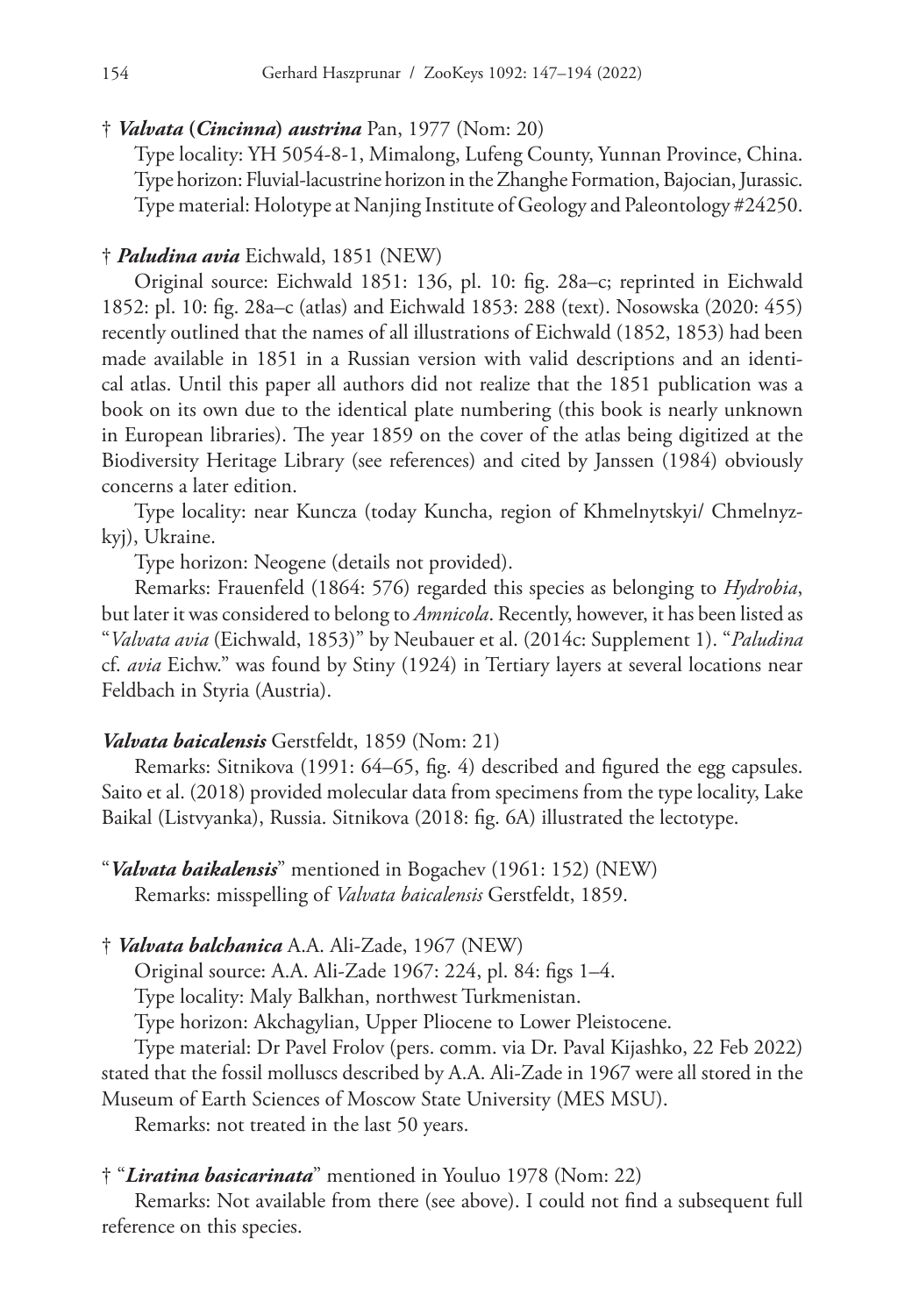#### *Valvata bathybia* W. Dybowski, 1886 (Nom: 22)

Remarks: Type material unknown. Sitnikova (2018: fig. 2B) figured a topotype and further specimens from various localities from Lake Baikal.

### † "*Tropidina ? bellireticulata*" mentioned in Youluo (1978) (Nom: 23)

Remarks: Not available from there (see above) or from Ye et al. (1996: 37; nomen nudum, no reference). I could not find a subsequent full reference on this species that would validate the name.

### *Valvata beltrani* Contreras-Arquieta, 1993 (Nom: 23)

Remarks: Contreras-Balderas and Lozano-Vilano (1996) reported that this species, which lived in isolated springs in North Mexico, had become extinct at the time of discovery by the drying of the springs due to agricultural needs.

### † *Valvata beysehirensis* Glöer & Girod, 2013 (Nom: 23)

Type material: Holotype deposited in Zoological Museum Hamburg (ZMH 79381). Paratypes: 3 shells in Museo Civico di Storia Naturale, Milano, Italy (MSNM Mo-36591), numerous shells in the collection of Alberto Girod (AGMal 3595), 3 shells in collection Glöer (Hettlingen, Germany).

### † "*Valvata heidemariae bicarinata* Willmann, 1981" (Nom: 24)

Type material: According to Neubauer et al. (2014b: 22) deposited in the Geological-Paleontological Institute, University of Kiel, no number indicated.

Remarks: As outlined, the name is a junior homonym of *Valvata bicarinata* Lea 1841. Accordingly, the species has been renamed as *Valvata heidemariae willmanni* Neubauer, Harzhauser, Kroh, Georgopoulou & Mandic, 2014.

#### *Valvata* **(***Cincinna***)** *biwaensis* Preston, 1916 (Nom: 25)

Remarks: Saito et al. (2018) provided molecular data from specimens from the type locality, Lake Biwa, Japan.

### *Valvata* **(***Cincinna***)** *brandti* Westerlund, 1897 (Nom: 26)

Type material: Walther and Glöer (2019: 4) checked the taxonomy of the species and although they did not have contact to type material, they concluded that "The original description of *V. brandti* is based on two lots. One was collected by A. Brandt in Lake Sevan, while the other was found by L. Młokosiewicz near Lagodekhi in Georgia. Between both localities is a distance of more than 150 km. The Lagodekhi record belongs to *Caspicyclotus sieversi* .... (Cyclophoridae)…..The other lot, however, seems to belong to *Valvata piscinalis*, which is known to occur in Lake Sevan (e.g., Mashkova et al. 2018)".

Dr Pavel Kaijashko (pers. comm. 22 Feb 2022) provided the following additional valuable information: "Indeed, the original description of *V. brandti* is based on two lots … [mentioned by Walther and Glöer (2019)]. In 1912 W. Lindholm [Lindholm 1912] redefined the Lagodekhi finds and placed them to *Cyclotus sieversi*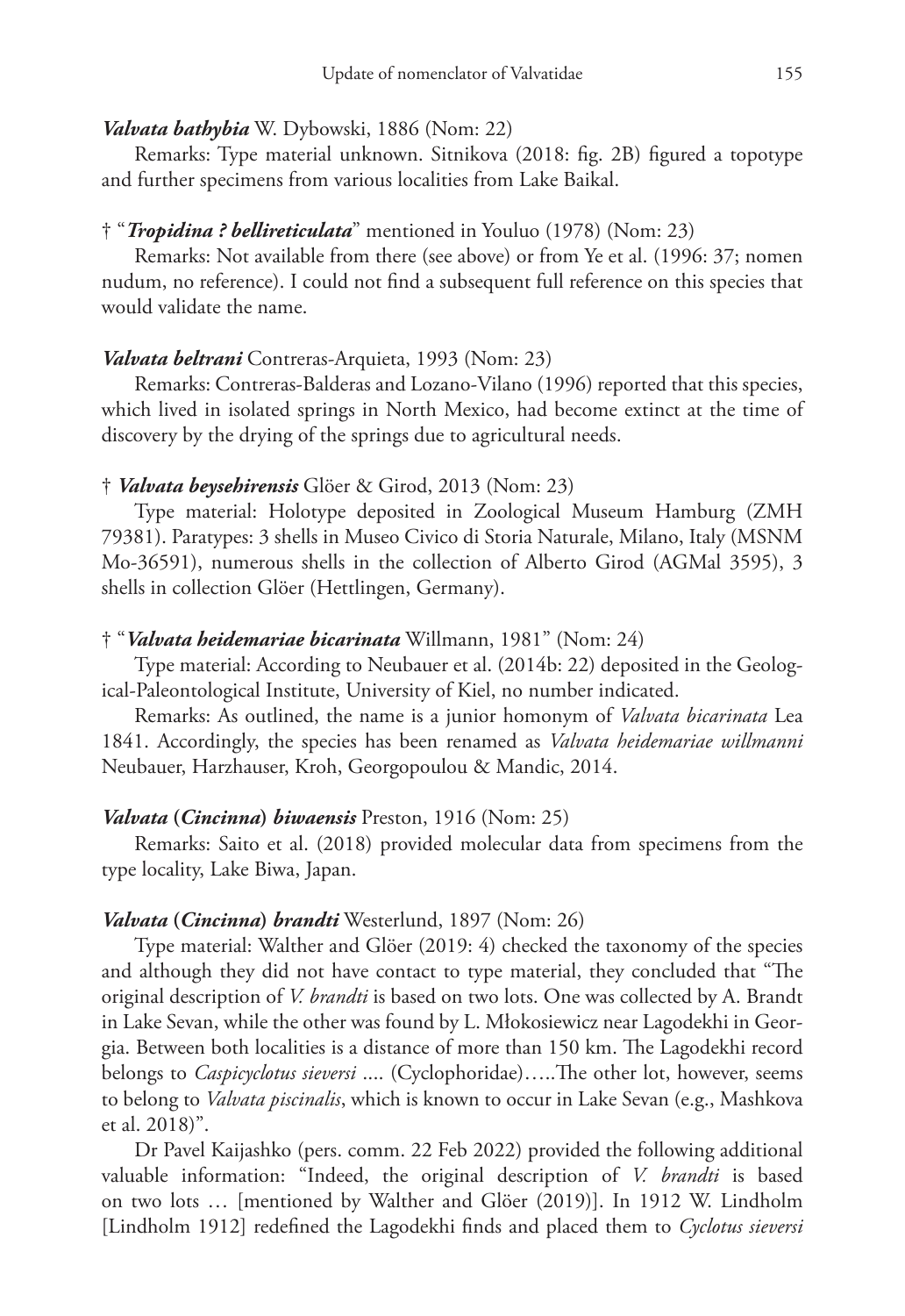(now *Caspicyclotus sieversi*). The other lot he attributed to the genus *Valvata*. There is a handwritten entry by W. Lindholm in the ZIN RAS catalogue about this. The specimens of *V. brandti* collected by A. Brandt are poorly preserved. Nevertheless, their conchological features (shell size, shape and sculpture of the whorls, diameter of the umbilicus) indicate belonging to *Valvata* (*Tropidina*), but not to *V. piscinalis*."

### *Valvata* **(***Cincinna***)** *aliena* var. *brevicula* Kozhov, 1936 (Nom: 26)

Type material: Sitnikova et al. (2004) designated a lectotype, which was later illustrated by Sitnikova et al. (2015: fig. 1D). However, Vinarski and Kantor (2016: 274) reported that only syntypes but no lectotype could be found at the Zoological Institute, Academy of Sciences, St. Petersburg (ZIN). Thus, it remains unclear whether or not the designated lectotype has been lost.

Remarks: Clewing et al. (2014, supplementary material) provided molecular data (as RU05/1). Sitnikova et al. (2015: 13–15) provided photographs of specimens from several localities as well as an extensive and annotated citation record in particular of the Russian literature. Recently, Andreeva et al. (2021: fig. 3B) added excellent photographs from specimens of the Taz River basin (western Siberia).

# "*Valvata californiensis* Mss." [manuscript] mentioned in Schmeltz (1869, IV: 75) (NEW)

Remarks: A nomen nudum like many other similar cases in the catalogue of the Godeffroy Museum (Bieler and Petit 2012: 46; #5353). Interestingly, a specimen with this name and "from California" was offered ten years later for 30 Pfennig in the "Tausch-Catalog" of the Nachrichtsblatt der Deutschen Malakozoologischen Gesellschaft (1879, Vol. 11: 102).

### *Valvata piscinalis* var. *cancellata* Baudon, 1884 (NEW)

Original source: Baudon 1884: 293, pl. 10: fig. 5. Type locality: Département de l Oise, France.

- † *Valvata cangshanensis* Pan, 1982 (Nom: 28) Original source: Pan 1982: 430–431, pl. 1: figs 24–27.
- † "*Valvata carinata* Fuchs, 1870" (Nom: 28–29)

Remarks: As stated in Haszprunar (2014), a junior homonym of *Valvata carinata* Sowerby, 1834. Accordingly, the name has been meanwhile replaced by Neubauer et al. (2014a) by *Muellerpalia pseudovalvatoides* Neubauer, Harzhauser, Kroh, Georgopoulou & Mandic, 2014 (Hydrobiidae).

"*Cincinna* **(***Sibirovalvata***)** *chankensis* Prozorova, 1988" (NEW) mentioned in Prozorova 1992: 106–107 (fig. 8 legend). Remarks: Misspelling of *Cincinna* (*Sibirovalvata*) *hankensis* Prozorova, 1988.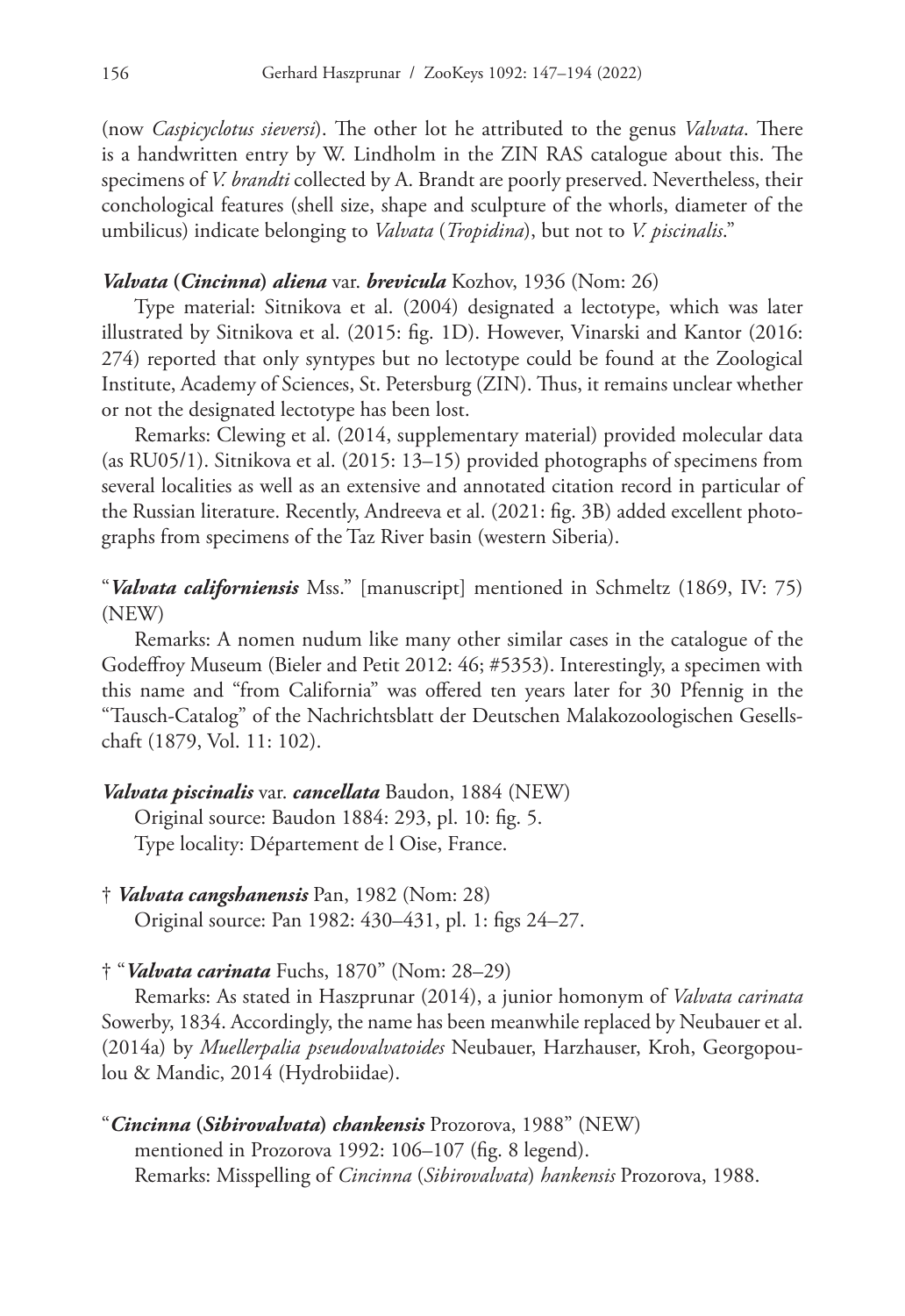### *Cincinna chersonica* Chernogorenko & Starobogatov, 1987 (Nom: 29)

Type material: Vinarski and Kantor (2016: 270) stated that the "holotype" in the Zoological Institute of the Russian Academy of Sciences, St. Petersburg (ZIN 1/41- 1974) mentioned by Kantor et al. (2011: 66) is in fact a paratype and that the holotype is missing.

### † "*Valvata unicarinifera chiknaformis*" (NEW)

mentioned in Bingle-Davis (2012: 104)

Horizon: Upper Cretaceous.

Locality: near the villages of Butera and Machhaghoda (Chhindwara District: Madhya Pradesh) ca. 160 km north of Nagpur (22.11 N, 79.14 E), eastern Dekkan Plateau, India.

Material: "Holotype": InS1199 (Appendix 2 (Nom: 137), fig. N; 6.8 mm × 7.6 mm), deposited at University of North Dakota, Grand Forks, North Dakota, USA.

Remarks: This subspecies name was mentioned in an unpublished PhD thesis (no ISBN or ISSN numbering) and thus is not formally described as required by ICZN Art. 8.1.3 and 8.6.

† "*Valvata* **(***Cincinna***)**" *circinata* (Greppin, 1855) mentioned in Wenz (1928: 2427) (NEW / Nom. 30)

Original source: Greppin 1855: 29, 71, pl. 3: fig. 11a–c (as *Paludina circinata*)

Type locality: Limestone banks von Sornetan and Tramelan, Val de Délemont/ Bezirk Delsberg, Kanton Jura, Switzerland.

Type horizon: Lower to middle Miocene.

Remarks: Referred to Merian (1849: 34, mentioned there as *Paludina circinata*, a nomen nudum). ICZN Art. 50.1.1. states clearly that "If the identity of that other person is not explicit in the work itself, then the author is deemed to be the person who publishes the work", making Greppin the author of *Paludina circinata*. However, contrary to the classification by Wenz (1928: 2427) this taxon with an extended large whorl and a broad apertural lip is certainly not a valvatid, but much more likely a *Lithoglyphus*. It is also not identical to those specimens from a nearby locality, which are illustrated and described by Sandberger (1870–1875: 324, pl. 18: fig. 5a–c) as *Valvata circinata* (and also referred to Merian). Accordingly, both *Paludina circinata* Greppin, 1855 and *Valvata circinata* Sandberger, 1871 remain valid taxa.

### † "*Valvata piscinalis* var. *cistopolitana* G.I. Popov" (NEW)

cited as "*cistopolitana* nov.", a nomen nudum in Goretsky (1964: 55) and secondarily by Balabanov et al. (2010: 196).

Remarks: I could not find any trace of this name in the papers of G.I. Popov or in subsequent papers, accordingly a "taxon inquirendum", probably a nomen nudum, not available.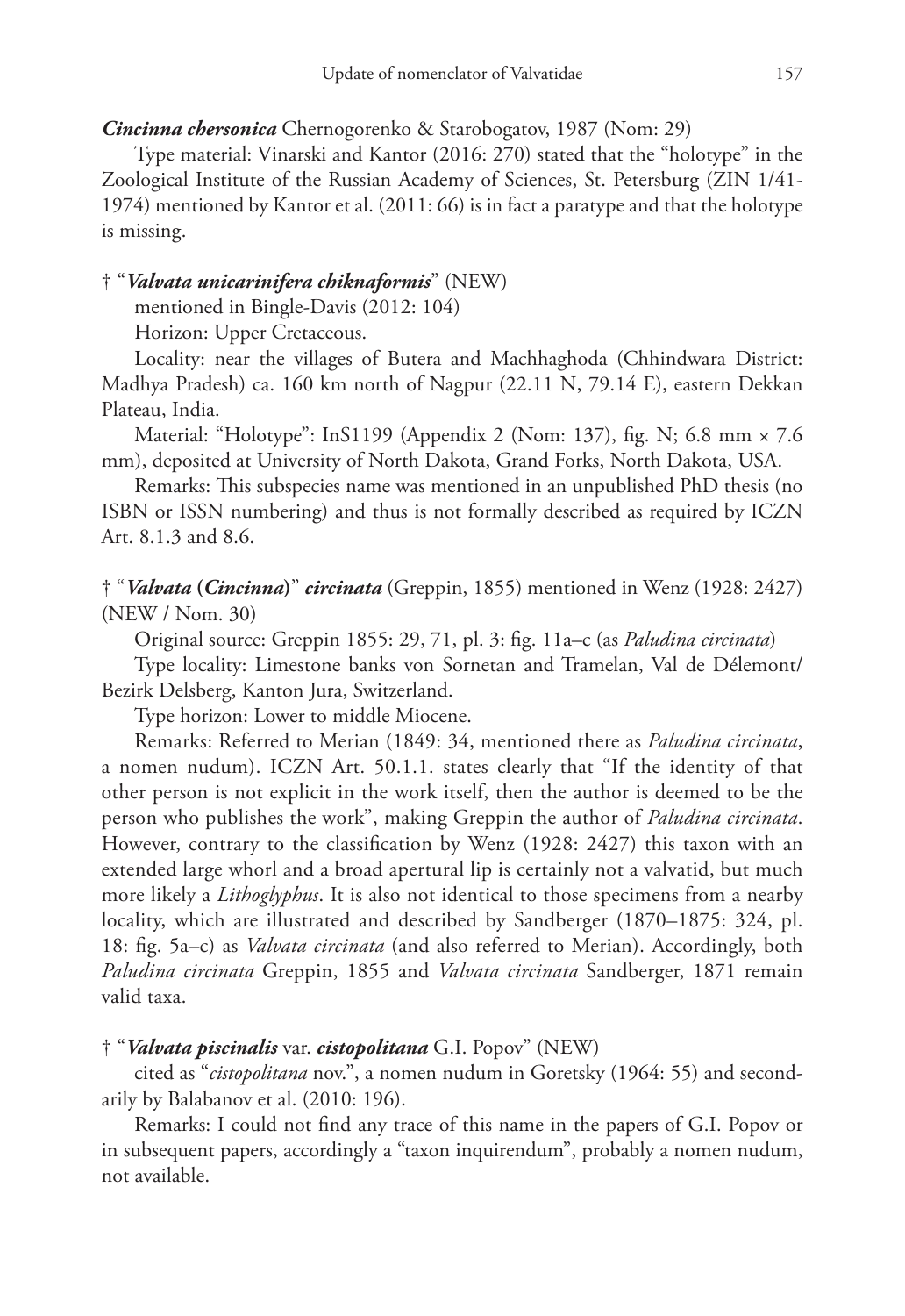### *Valvata* **(***Cincinna***)** *confusa* (Westerlund, 1879) (Nom: 31)

Remarks: Clewing et al. (2014: supplementary material) provided molecular data (as RU08/1). Saito et al. (2018) provided additional molecular data from specimens from Delga River, Khuvsgul, Mongolia. Andreeva et al. (2021: fig. 1B) added excellent photographs from specimens of the Taz River basin (western Siberia).

### *Valvata bicarinata* var. *connectans* B. Walker, 1906 (NEW)

Original source: Walker 1906: 30 (not figured, described as unicarinate).

Type location: Lake Michigan, New Buffalo, Michigan, USA.

Type material: No. 24142 of coll. Walker (presumably now in University of Michigan Museum of Zoology). Alan Kabat (pers. comm. 30 Jan 2022) could not find it in the UMMZ database, but the sample may not yet be catalogued online.

### *Nerita contorta* Müller, 1774 (Nom: 32)

Type material: Nekhaev et al. (2015) and Vinarski and Kantor (2016: 271) stated that they could not find type material in the Zoological Museum of Copenhagen, where Kantor et al. (2011: 66) had suggested it might exist.

#### † *Valvata cosinensis* Stache, 1889 (NEW)

Original source: Stache 1889: 117, pl. 2: fig. 26.

Type locality: In old coalmines, north of Cosina (today Hrpelje-Kozina) [5 km east of Trieste, Italy], Slovenia.

Type horizon: *Stomatopsis* horizon, Paleocene (see Jurkovšek et al. 2016: 358).

Remarks: Stache himself noted the high similarity with *Valvata pupoidea* Gould, 1961, currently considered as *Lyogyrus pupoideus* (Gould, 1841) (Amnicolidae).

- "*Valvata cupensis*" mentioned in Bogachev (1961: 73) (NEW) Remarks: misspelling of *Valvata kupensis* Fuchs, 1870.
- † *Aphanotylus dakangensis* Pan, 1982 (Nom: 35) Original source: Pan 1982: 432, pl. 2: figs 5–8.
- † *Valvata? dalaziensis* Zhu G.-X., 1980 (Nom: 35)

Original source: Zhu 1980: 38, pl. 14: figs 24–26. Type locality: Yanji, Jilin, Northeast [not northwest as stated in Haszprunar 2014] China. Type horizon: Dalazi Formation, Lower Cretaceous.

† *Valvata decollata* Hislop, 1859 (Nom: 36)

Type horizon: Upper Cretaceous (not Tertiary as stated by Hislop).

Type material: Lectotype designated and figured by Hartman et al. (2008: fig. 18A–C), reprinted by Bingle-Davis (2012: 132), deposited under PIMG 1188 (Palaeo Invertebrate Mesozoic Gastropod) at the Natural History Museum of the United Kingdom (NHMUK), the original Latin description was translated to English.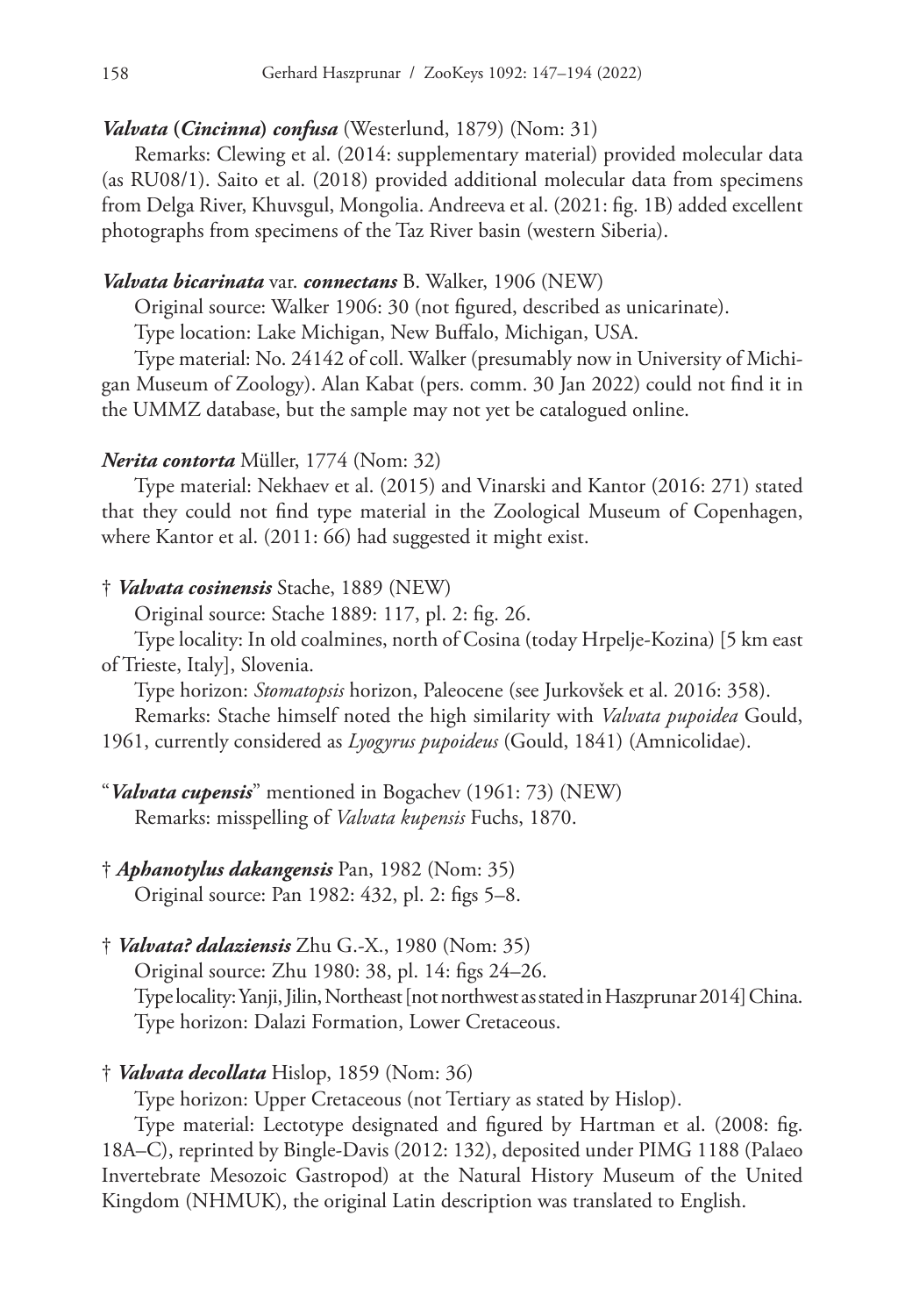- † *Amplovalvata deformis* Pan, 1980 (in Yu & Pan, 1980) (Nom: 36) Original source: Yu and Pan 1980: 149, pl. 2: figs 25, 26.
- † *Valvata* (*Cincinna*) *delaunayi* Cossmann, 1907 (Nom: 36)

Type material: Museum national d´Histoire naturelle, Paris (MNHN F-J08320 (holotype) and F-J08321 (paratype).

# *Valvata* (*Liratina*) *baicalensis* var. *demersa* Lindholm, 1909 (Nom: 37)

Remarks: Sitnikova (1991: 64, fig. 3) described and figured the egg capsules. Sitnikova (2018: fig. 6G) illustrated the lectotype and specimens from various localities in Lake Baikal (fig. 8A–F, H).

- † "*Valvata densistriata*" mentioned in Henderson (1935: 296) (NEW) Remarks: Misspelling of *Valvata densestriata* Pilsbry, 1934 (Nom: 37).
- "*Valvata bicarinata depressa* Walker" mentioned by Sterki (1907: 387) (NEW) Remarks: Misspelling of *Valvata bicarinata perdepressa* Walker, 1906.
- † *Valvata* (*Tropidina*) *donghucensis* Pan, 1977 (Nom: 38) Type locality: YH 5033, Donghucun, Lufeng County, Yunnan, China. Type horizon: Fengjiahe Formation, Jurassic (201.6 to 175.6 Mya).

### † *Valvata dromica* Fontannes, 1881 (Nom. 39)

Remarks: Currently considered as *Pseudamnicola dromica* (Fontannes, 1881) (Hydrobiidae) (Neubauer et al. 2014c).

### † *Valvata ducati* Esu & Girotti, 2015 (NEW)

Original source: Esu and Girotti 2015b: 151–152, figs 3–5. Previously mentioned and illustrated as "*Valvata* sp. nov." by Ciangherotti et al. (1997: 307, pl. 1: fig. 3).

Type locality: Stirone River section, between Laurano and San Nicomede, Emilia, northern Italy.

Type horizon: Lower Middle Pleistocene.

Type material: stored in Senckenberg Museum Frankfurt (Holotype SMF 345836, paratypes SMF 345837/2).

### † *Valvata egregia* Noulet, 1857 (NEW)

Original source: Noulet 1857: 12 (no figure).

Type locality: Calcaire de Villeneuve-la-Comtal et du Mas-Saintes-Puelles (Département Aude), southwest France.

Type horizon: Upper Eocene.

Remarks: Currently considered as *Physotrema egregia* (Noulet, 1857), a terrestrial species of the architaenioglossan family Craspedopomatidae.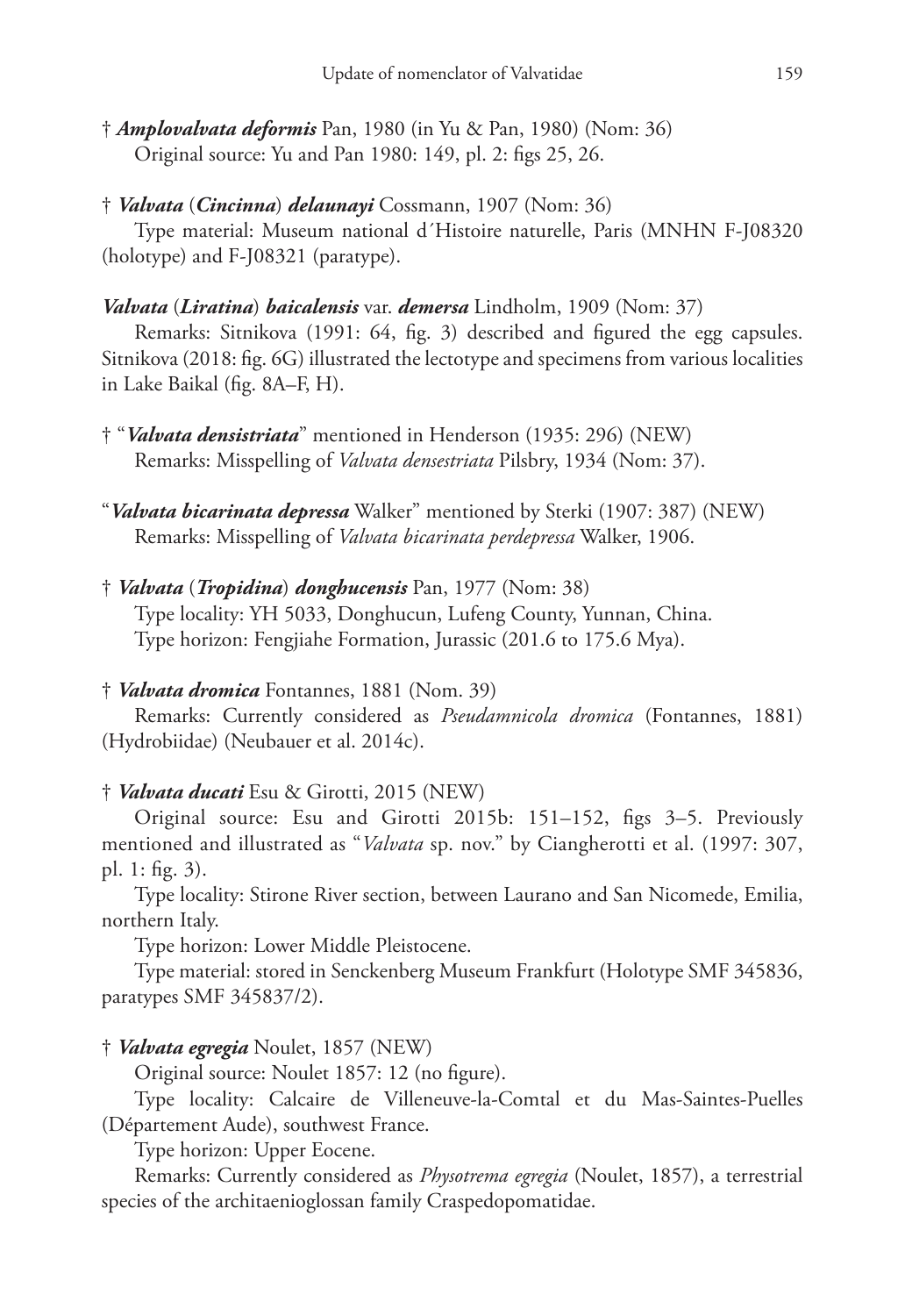"*Valvata euzonia* Ziegler" mentioned in Baudon (1884: 293) (NEW)

Remarks: one of the many unavailable names created by the Viennese shell dealer Franz Andreas Ziegler (see Rossmässler 1837: 32, legend to pl. 26: fig. 356, footnote; Schmidt 1846).

### † *Liratina fahaniuensis* Zhu G.-X., 1980 [non Youluo 1978] (Nom: 41)

Original source: Zhu 1980: 39, pl. 19: fig. 4, referred to Youluo (1978).

Remarks: Not available from Youluo 1978 (see above), but Zhu (1980) fulfils all requirements of validation (description and figure).

Type locality: Xinmin, northeast China.

Type horizon: The lower part of the first section of the Eocene–Oligocene Shahejie Formation.

*Cincinna falsifluviatilis* Starobogatov in Anistratenko V.V. and Anistratenko O.Yu., 2001 (Nom: 41)

Original source: Anistratenko V.V. and Anistratenko O.Yu. 2001: 139–140, fig. 110 (as *Cincinna falsifluviatilis*; description by Starobogatov pro *Valvata fluviatilis* sensu Westerlund, 1886: 34 (actually, 134); non Colbeau, 1859) [see Sitnikova et al. (2017: 260)].

Type locality: The locality of the lectotype is unfortunately not provided by Vinarski and Kantor (2016: 268).

Type material: Lectotype in the Zoological Institute of the Russian Academy of Sciences, St. Petersburg (ZIN), #1 in the systematic catalogue under the name.

Remarks: Originally the name was erected to replace "*Valvata fluviatilis* sensu Westerlund, 1886". However, as outlined by Haszprunar (2014) a "sensu" name is not available, thus cannot be replaced. On the other hand, Vinarski and Kantor (2016: 268) recently found the original material of Westerlund mentioned by Anistratenko and Anistratenko (2001) and designated a lectotype. Accordingly, the requirements of ICZN Art. 16.4 are fulfilled to name this species.

### † *Valvata faujasii* Dumas, 1876 (NEW)

Original source: Dumas 1876: 462, referred to: "Mém. De Faujas, etc. …., t. xiv, pl. 19: figs 13–17" (i.e., Faujas de Saint Fond 1809).

Type locality: coal mine near Saint-Paulet (de-Caisson), Départment du Gard, south France.

Type horizon: Paulétien, Upper Cretaceous.

Remarks: Faujas de Saint Fond (1809) did not provide a name. According to Repelin (1902: 89, as *V. faujasi*) the taxon is a junior synonym of *Valvata minuta* Draparnaud, 1805, currently considered as *Islamia minuta* (Draparnaud, 1805) (Hydrobiidae).

### *Valvata* (*Tropidina*) *fezi* Altimira, 1960 (Nom: 42)

Remarks: Arconada and Ramos (2002) designated this hydrobiid species as the type species of their newly erected genus *Spathogyna* and provided SEM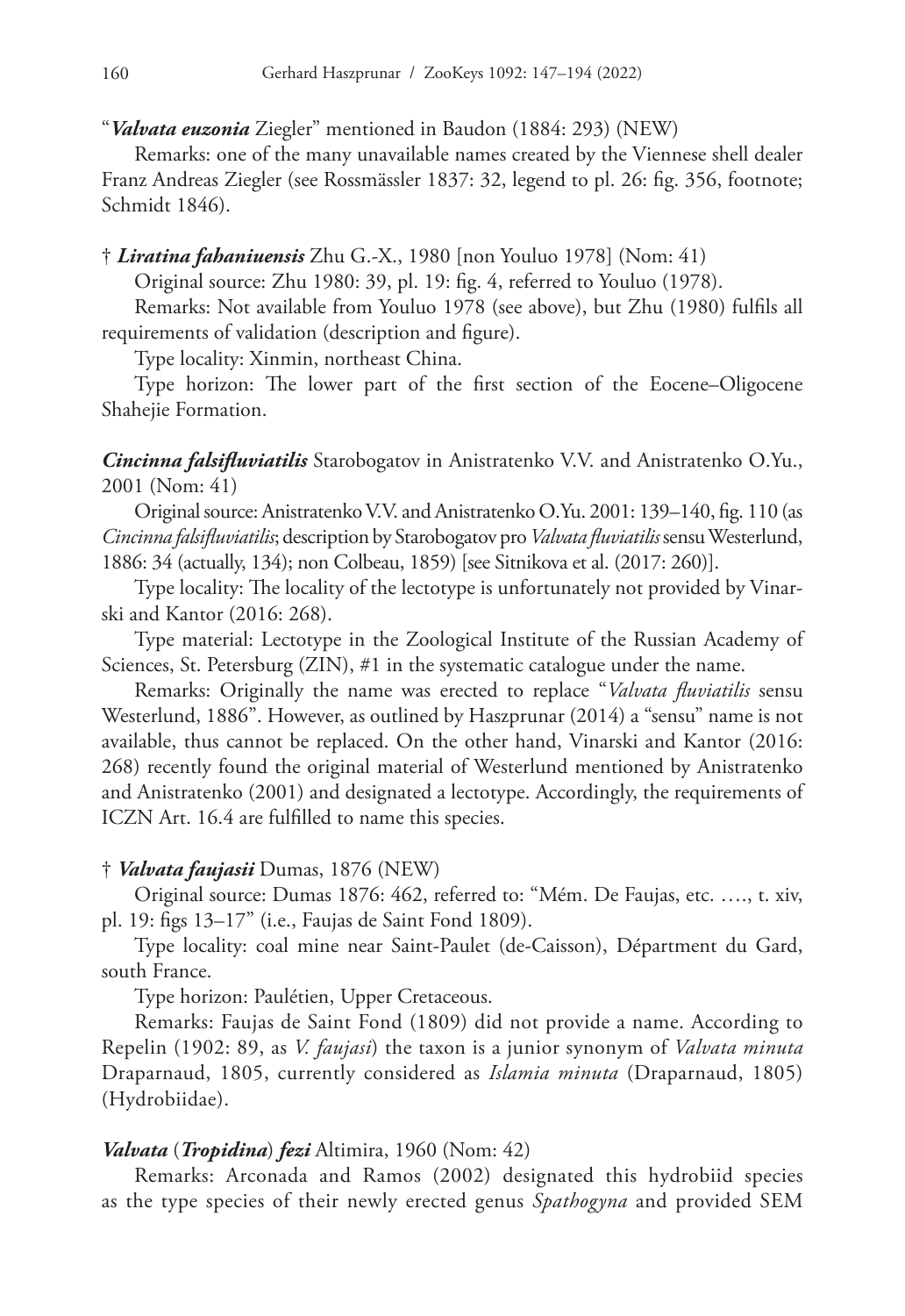photographs of the shell, protoconch, radula, and body surface as well as anatomical data.

### *Valvata frigida* Westerlund, 1873 (Nom: 43)

Remarks: Andreeva et al. (2021: fig. 5B–D) added excellent photos from specimens of the Ratta river and Taz River basin (western Siberia).

† "*Valvata* (*Cincinna*) *fuiensis*" mentioned in Wan et al. (2013: 464) (NEW) Remarks: Misspelling of *Valvata* (*Cincinna*) *fuxinensis*.

### *Valvata* (*Cincinna*) *gafurovi* Izzatullaev, 1977 (Nom: 44)

Type material: Holotype and 1 paratype in the Zoological Institute of the Russian Academy of Sciences, St. Petersburg (ZIN), ##1, 2 in the systematic catalogue under the name. Nineteen further paratypes are listed by Vinarski and Kantor (2016: 271). Holotype figured by Shirokaya et al. (2019: fig. 13C).

Remarks: Sitnikova (1983) described in detail the reproductive system and placed the species in the subgenus *Pamirocincinna* Sitnikova & Starobogatov in Sitnikova, 1983. Shirokaya et al. (2019: 238) followed this replacement and provided a detailed bibliography of the species.

### † "*Valvata antiqua* var. *gigas*" mentioned by Goretsky (1956a: 33) (Nom: 45)

Remarks: mentioned as "sp. nov.", but is a nomen nudum like several other species names in the same paper. Also mentioned some years later by Bogachev (1961: 85, 91, 93: *Valvata antiqua -* morpha *gigas*), again without any description or image.

### "*Valvata* (*Jekeliusiana*) *oecsensis halavatsi* Gozhik, 2002" (Nom: 49)

Type locality: in Ukraine.

Remarks: Neubauer et al. (2014b: 20) pointed out that the original name "*öcsensis*" (Soós, 1934: 189) was erroneously emended to "*oecsensis*". However, the correct emendation following ICZN rules is "*ocsensis*", since it is not derived from a German but a Hungarian expression (ICZN 32.5.2.1). Current status: *Valvata* (*Jekeliusiana*) *ocsensis halavatsi* Gozhik, 2002.

### *Cincinna* (*Sibirovalvata*) *hankensis* Prozorova, 1988 (Nom: 49)

Original source: Prozorova 1988: 1936–1938, figs 1 (shell), 2 (spawn).

Type material: Holotype (ZIN 1/514-1986) and 6 paratypes (ZIN 2/514-1986) are deposited in the Zoological Institute of the Russian Academy of Sciences, St. Petersburg (ZIN).

### † "*Liratina hedobia*" mentioned in Youluo 1978 (Nom: 50)

Remarks: Not available from there (see above) or from Ye et al. (1996: 48; misspelled as *Liratina* ? *helobia*; nomen nudum, no reference). I could not find a subsequent full reference on this species that would validate the name.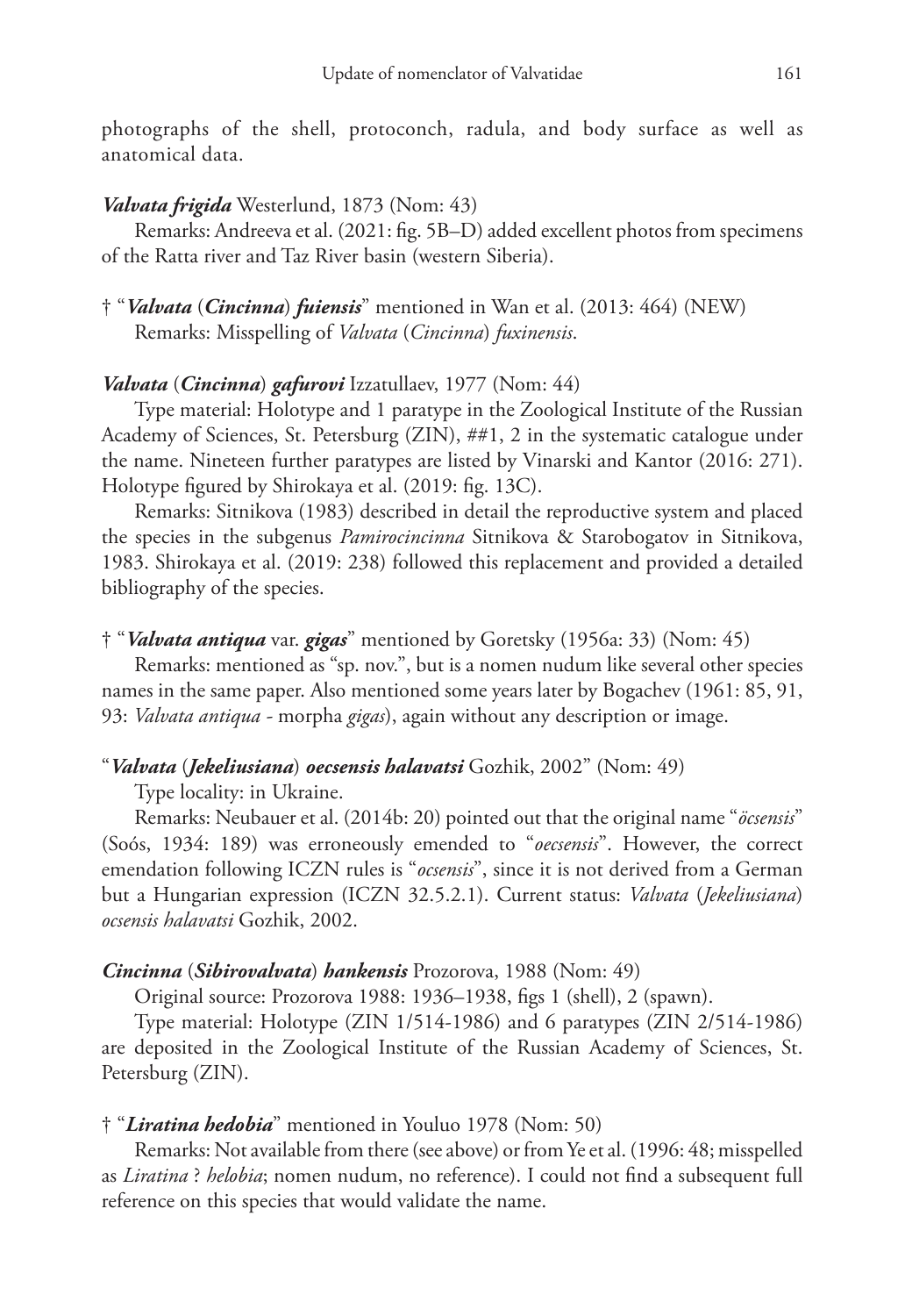#### *Valvata lewisi* var. *helicoidea* Dall, 1905 (Nom: 50)

Remarks: Andreeva et al. (2021: 13, figs 1C, 2) confirmed the presence of this species in Siberia and added excellent photographs from specimens of the Taz River basin (western Siberia).

### *Valvata cristata hokkaidoensis* Miyadi, 1935 (Nom: 52)

Remarks: Saito et al. (2018) provided molecular data from specimens from the type locality, Lake Toro, Hokkaido Prefecture, and from Doba River, Aomori Prefecture, Japan. These data suggest that this species name actually encompasses multiple species. A short live movie of this species by Akira Ooyagi is presented at www.youtube.com/ watch?v=f6p3w4WWgG4.

#### † *Valvata homalogyra* Brusina, 1874 (Nom: 52)

Type material: According to Neubauer et al. (2016: 18, fig. 2A–C) "The syntype series includes 14 specimens [Croatian Natural History Museum in Zagreb] (NHMZ #1613 and NHMZ #1625.1–13) from Goručica SW Sinj (= Ruduša) described by Brusina (1874) but not illustrated due to bad preservation. Brusina (1897) subsequently illustrated only one specimen from Miočič. This misled Milan et al. (1974) to regard Miočič as the type locality and the specimen, which was available for the present study, as the "holotype" [fig. 2A–C]. Yet, surprisingly, the latter is apparently not even the specimen documented by Brusina (1897)".

Remarks: Brusina (1874: 90) himself regarded *Valvata homalogyra* as closely related to the extant *Valvata erythropomatia* Hauffen, 1856. As outlined (Haszprunar 2014: 39), the latter species became type of *Erythropomatiana* Radoman, 1978, a genus name currently considered as a junior synonym of *Hauffenia* Pollonera, 1898 (Hydrobiidae). Accordingly, it is also likely that *Valvata homalogyra* is in fact a hydrobiid.

#### † "*Aphanotylus humeratus*" mentioned in Youluo 1978 (Nom: 53)

Remarks: Not available from there (see above) or from Ye et al. (1996: 49; nomen nudum, no reference). I could not find a subsequent full reference on this species that would validate the name.

"*V.* **[i.e.,** *Valvata***]** *impressa*" (NEW) Mentioned by Bogachev (1961: 91) and as "*V. impressa* Pfeff." [Pfeffer?] by Goretsky (1964: 55) in the chapter Конхилиофауна кинельских отложений [Conchiliofauna of the Kinel-Lagerstätten] available at <http://www.bibliotekar.ru/5-prareki-chetvertichnyi-period/7.htm>

Remarks: I could not find any description of a "*Valvata impressa*". The malacologist Georg Pfeffer (1854–1931) did not describe any *Valvata* species. The name is likely a double misspelling of *Valvata depressa* Pfeiffer, 1821.

### *Valvata inconspicua* C.B. Adams, 1851 (Nom. 55)

Remarks: currently considered as *Nanivitrea inconspicua* (C.B. Adams, 1851) (Cochliopidae) (Jaume and Abbott 1948).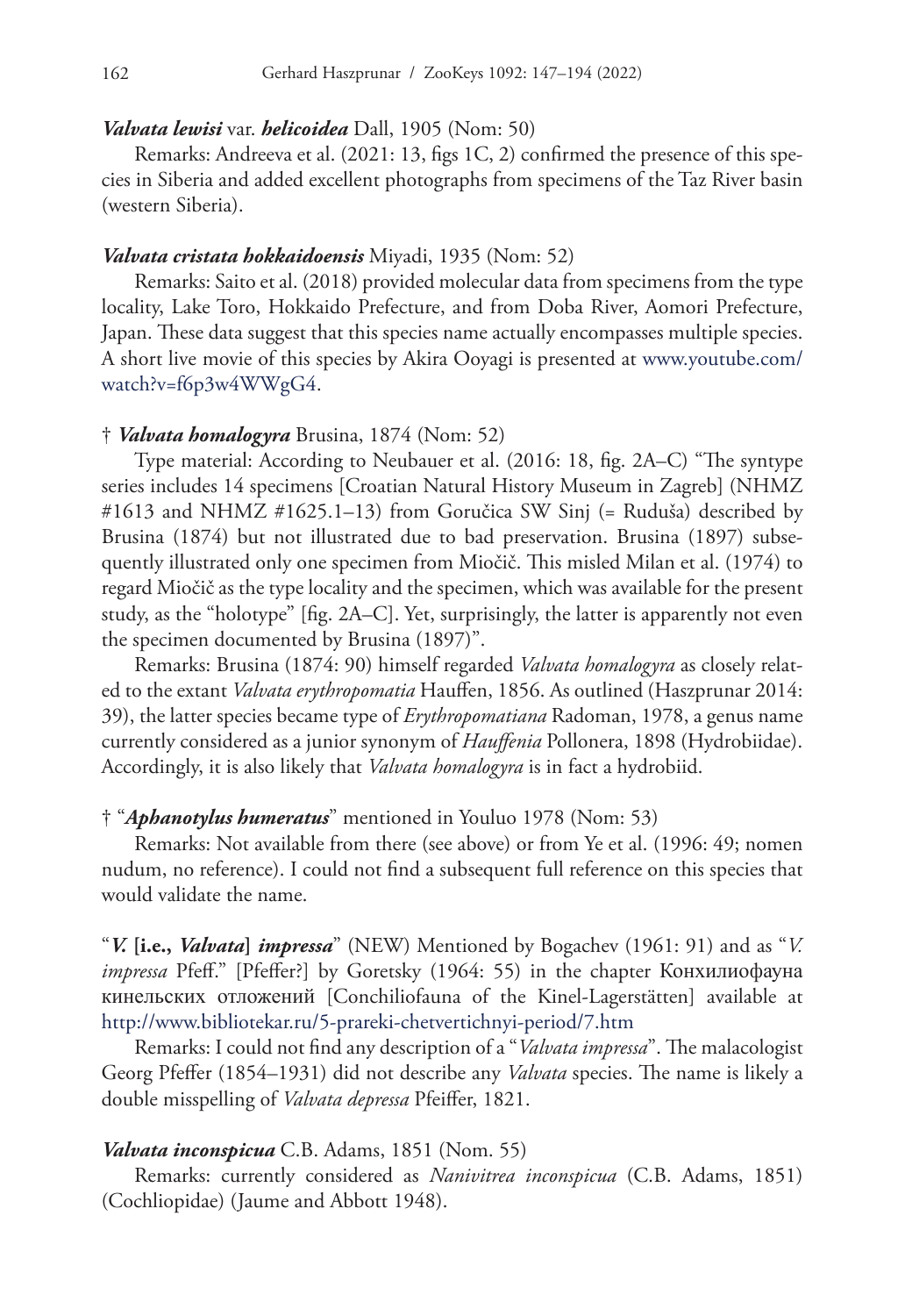### † *Borysthenia intermedia* Konrashov, 2007 (Nom: 56)

Type material: Holotype deposited at Paleontological Institute, Russian Academy of Sciences (PIN) #5148/1.

# † *Borysthenia jalpuchense* Gozhik, 2002 (Nom: 57)

Type locality: near Vinogradovka village, Odesa oblast, Bolhrads'kyi district, Ukraine.

Type horizon: Miocene, Middle Pontian.

Type material: Holotype (coll. Gozhik, #3162) figured by Osipova et al. (2021: fig. 3H).

Remarks: The species name should be *jalpuchensis*, since *Borysthenia* is feminine. Morphometric data of the shell compared with *Borysthenia menkeana* (Jelski, 1863) were provided by Osipova et al. (2021).

# *Valvata japonica* Martens, 1877 (Nom: 57)

Type material: 1 syntype (of 2) from the Museum für Naturkunde, Berlin (ZSM # 38883 from the type locality, i.e., Hakone Lake) is figured by Vinarski (2016: 7, fig. 4E, F).

Remarks: Saito et al. (2018) provided molecular data of specimens from Doba River (Amori Prefecture) and Sagami-gawa River (Nagano Prefecture), Japan. These data suggest that this species name actually encompasses several biological species.

† *Valvata jiaolaiensis* Yu, Salvador, Wang, Fang, Neubauer, Li, Zhang & Wan, 2021 (NEW)

Original source: Yu et al. 2021: 5, fig. 3M–P.

Type locality. LK-1 borehole (36°15'55"N, 119°57'04"E), northern part of Jiaozhou City, Shandong Province, China.

Type horizon: Uppermost Cretaceous, Jiaozhou Formation; sample taken at a depth of 370.5 m.

Type material deposited in Nanjing Institute of Geology & Palaeontology: Holotype: NIGP #168642, paratype: NIGP #16864.

# † *Amplovalvata jingguensis* Pan, 1977 (Nom: 57)

Original source: Pan 1977: 118, pl. 5: fig. 18.

Type locality: YHS492, Heping township, Jinggu County, Yunnan Province, China.

Type horizon: Bajocian/Bathonian fluvial-lacustrine horizon in the Hepingxiang Formation of China, Middle Jurassic (171.6–164.7 Mya).

Type material: Holotype deposited at Nanjing Institute of Geology & Paleontology NIGP #24247.

### † "*Valvata* **(***Cincinna***)** *joncheryacensis* Wenz, 1923" (NEW)

Mentioned in Le Renard and Pacaud (1995: 98) and in Worldwide Mollusc Species Data Base (WMSDB).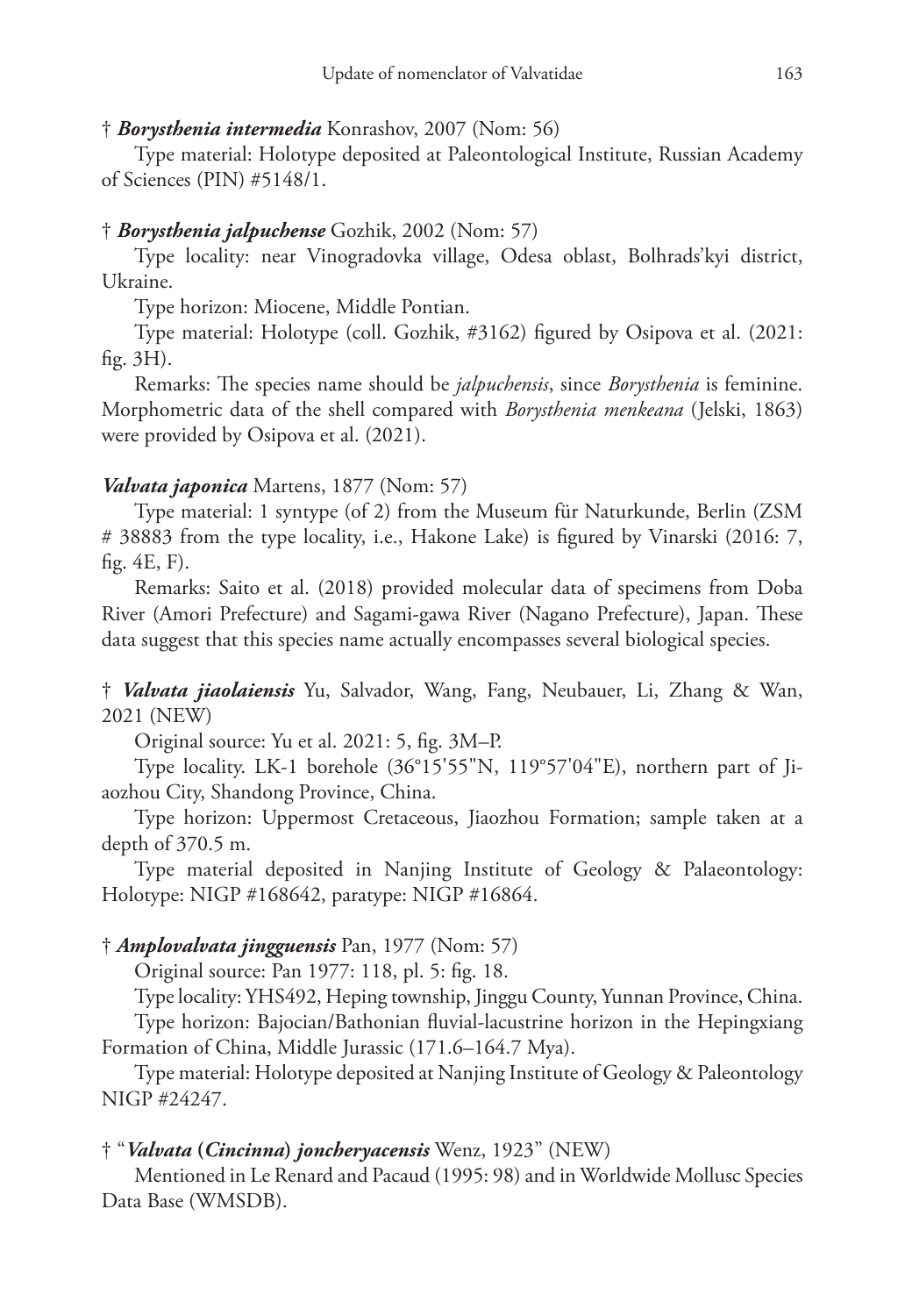Remarks: Misspelling of †*Valvata joncheryensis* Wenz, 1930. Wenz (1923) only included pulmonate species.

† *Aphanotylus jurassicus* Pan, 1980 (in Yü & Pan, 1980) (Nom: 58) Original source: Yü and Pan 1980: 150, pl. 3: figs 15, 16.

# *Cincinna kamchatica* Prozorova & Starobogatov, 1998 (Nom. 58)

Type material: Holotype (ZIN 1/97-1911) and 21 paratypes (ZIN 2/97-911) in Zoological Institute of the Russian Academy of Sciences, St. Petersburg (ZIN).

† *Valvata* **(***Mesovalvata***)** *karameilica* Wei, 1984 (Nom: 58) Original source: Wei in Xinjiang Dizhi Ju 1984, 84, pl. 49: figs 1, 2. Type locality: Yandi's booth: Qitai Jubei Yingxun, Xinjang province, China. Type horizon: Quishan Street, Upper Triassic.

# *Valvata* **(***Tropidina***)** *kebapcii* Odabasi, Glöer & Yildirim, 2015 (NEW)

Original source: Odabaşi et al. 2015: 137, figs 2–4, 11 (shell), 5 (head), 6 (operculum).

Type locality: Turkey, northwestern Anatolia, Ayvacik town, Tuzla Stream, 39°31'30.8264"N, 26°17'9.57"E, 81 m altitude.

Type material: Holotype COMULM-G 0050 (also figured by Walther and Glöer 2019: fig. 2.7, 2.8 and by Glöer 2019: 210, fig. 264), 5 paratypes COMULM-G 0051, Limnology Museum of Çanakkale Onsekiz Mart University, Turkey (COMULM).

# *Cincinna kizakikoensis* Fujita & Habe, 1991 (Nom: 59)

Remarks: Saito et al. (2018) provided molecular data of specimens from Lake Nakatsuna, Nagano Prefecture, Japan.

# *Valvata* **(***Costovalvata***)** *klemmi* Schütt, 1962 (Nom: 59).

Type material: A paratype (FS/8894) is stored in the Biologiezentrum Linz (Austria) (Aescht 2003).

# *Valvata fluviatilis* **var.** *kliniensis* Milachevich/Milaschewitsch, 1881 (Nom: 59)

Type locality: According to Vinarski and Kantor (2016: 267), the type locality "Moujevo" near Moscow is currently named "Muzhevo" and is at approx. 56°27´14"N, 36°50´54"E.

Type material: 56 syntypes in the Zoological Institute of the Russian Academy of Sciences, St. Petersburg (ZIN), #1 in systematic catalogue.

# *Cincinna* **(***Sibirovalvata***)** *klucharevae* Starobogatov, 1985 (Nom: 60)

Type material: There are no type specimens in the collection of the Zoological Institute of the Russian Academy of Sciences (ZIN). The specimen with number ZIN 1/523-2014 is a topotype that is not included in the type series.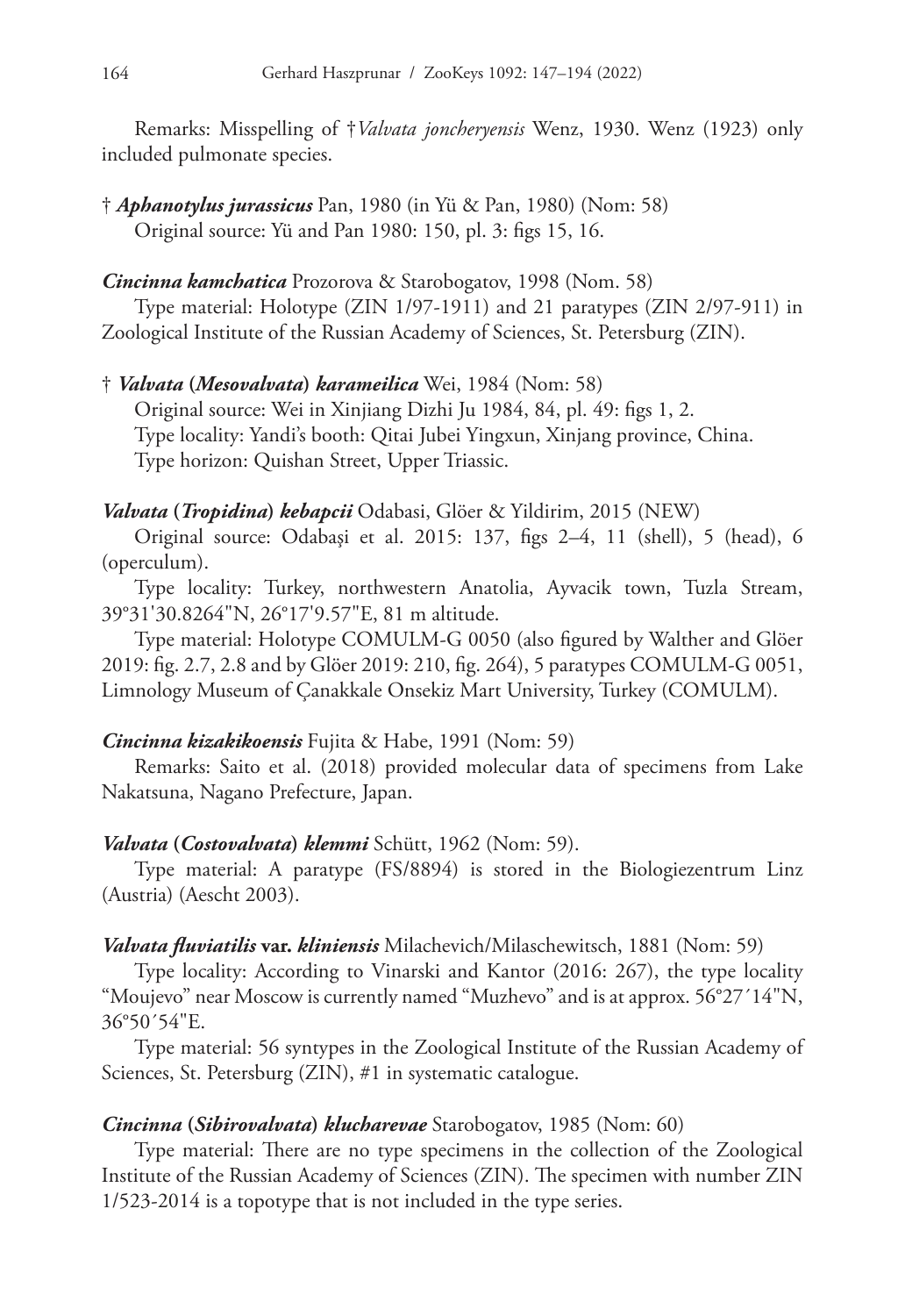# † *Valvata koehleri* Harzhauser, Neubauer & Hoşgör, 2018 (NEW)

Original source: Harzhauser et al. 2018: 362–364, fig. 4 (shell and protoconch SEM).

Type locality: Kömürlü (40°46'14.74"N, 42°18'21.05"E, WGS84), Oltu-Narman Basin, northeastern Turkey.

Type horizon: Marly silt and sand of the upper Susuz Formation; Upper Oligocene or Lower Miocene.

Type material: Holotype (NHMW 2018/0019/0015) and paratypes (NHMW 2018/ 0019/0016-0019), all from type locality and horizon, are deposited at the Naturhistorisches Museum Wien (NHMW).

# *Valvata* **(***Cincinna***)** *korotnevi* Lindholm, 1909 (Nom: 60)

Remarks: Remarks: Sitnikova et al. (2015: 3–9, fig. 1C) provided photographs of the lectotype and of specimens from several localities as well as an extensive and annotated citation record of the Russian literature in particular. Recently, Andreeva et al. (2021: fig. 3A) added excellent photographs from specimens of the Taz River basin (western Siberia).

"*Valvata* **(***Cincinna***)** *aliena* **var.** *korotnewi* Ldh. 1909" mentioned in Kozhov (1936: 17, 18). (NEW)

Remarks: Misspelling of *Valvata* (*Cincinna*) *korotnevi* Lindholm, 1909, correctly listed by Sitnikova et al. (2015: 11).

# *Valvata kournasi* Glöer & Hirschfelder, 2019 (NEW)

Original source: Glöer and Hirschfelder 2019: 18–21, figs 40–42 (shell), fig. 43 (maps), figs 44–46 (type locality).

Type locality: Nómos Chaniá, outflow of Lake Kournas, 3 km southeast of Georgioúpoli, Crete, Greece.

Type material: Holotype (ZMH 140040: also figured by Glöer 2019: 211, fig. 265) and 1 paratype (ZMH 140041) are stored in the Zoological Museum of Hamburg, Germany (ZMH), remaining paratypes (9 + 1 juv.) in coll. Hirschfelder (Kelheim, Germany).

Remarks: The anatomy of this species is unknown because only subrecent (fossil or dead) shells have been found.

# *Megalovalvata kozhovi* Sitnikova, 1983 (Nom: 60)

Remarks: Sitnikova (2018) illustrated the holotype (fig. 6H) and paratypes (fig. 10G–J) from various localities of Lake Baikal.

# † *Valvata vanciana* **var.** *kubanica* Krestovnikov, 1931 (NEW)

Original source: Krestovnikov 1931: 20, pl. 2: figs 19–25. Redescribed and figured by Yakhimovich et al. (2000: 65, pl. 4: figs 7–10) as *Valvata kubanica* Krestovnikov, 1929

Type locality: Sediments of Estuary of Velykyi Kuyalnik River near Odessa, northwest Black Sea, Ukraine.

Type horizon: Pleistocene.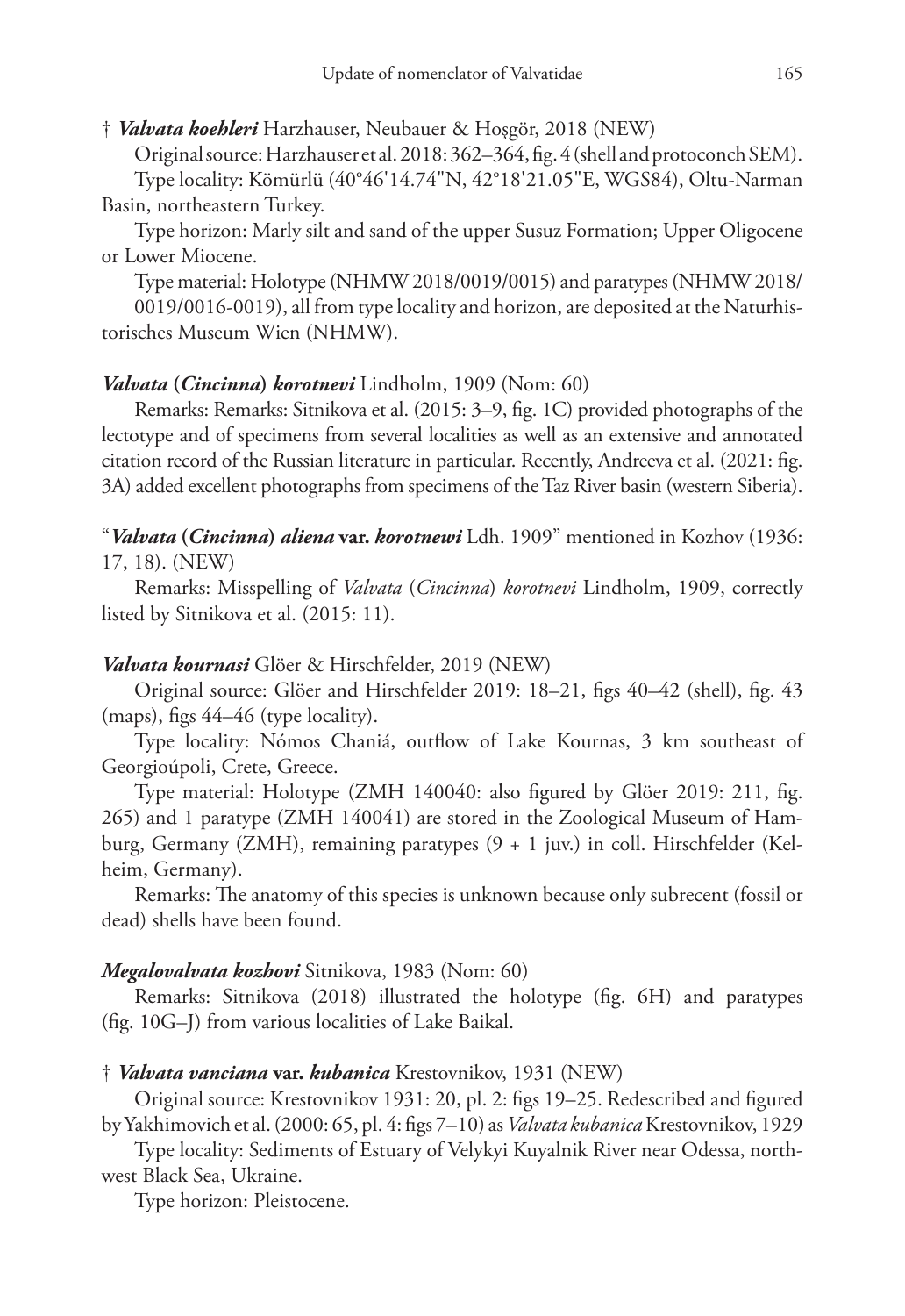- "*Valvata kurensis*" mentioned in Bogachev (1961: 73) (NEW) Remarks: Misspelling of *Valvata kupensis* Fuchs, 1870.
- *Valvata* **(***Pseudomegalovalvata***)** *laethmophila* Bekman & Starobogatov, 1975 (Nom: 61) Remarks: Sitnikova (2018: fig. 2D) figured the holotype.
- "*Valvata lanta*" mentioned in Bogachev (1961: 152) (NEW) Remarks: Misspelling of *Valvata lauta* Lindholm, 1909.
- † *Valvata* **(***Cincinna***)** *andreana* **var.** *latior* Menzel, 1904 (Nom: 62)

Type horizon: Quaternary.

Type material (more than 20 specimens without designation as types) is stored in the Geozentrum Hannover (originally from Geowissenschaftliche Sammlungen Berlin, BGR) starting with # BGR-B-ORIG-000181564 to # BGR-B-ORIG-000181888.

### *Valvata lietuvensis* Chernogorenko & Starobogatov, 1987 (Nom: 64)

Type material: Holotype (ZIN 1/601-1986) and 10 paratypes (ZIN 2/601-1986 and ZIN 3/601-1986) in the Zoological Institute of the Russian Academy of Sciences, St. Petersburg (ZIN). The type series includes the holotype and 10 paratypes. Holotype figured by Sitnikova et al. (2017: 257, fig. 3A–C). Additional data by Vinarski and Kantor (2016: 264).

### "*Valvata luguensis*" mentioned by Du et al. (2017: 871) (NEW)

Locality: Lake Lugu (alpine, 2690 m above sea level), with the middle of the lake forming the border between the Ninglang County of Yunnan Province and the Yanyuan County of Sichuan Province, China.

Remarks: Not described or figured by the authors or subsequently, thus a nomen nudum. According to Wiese et al. (2020: 1101) this species might be endemic to Lake Lugu. Clewing et al. (2014) have previously provided molecular data of this lineage as "*Valvata* sp. from Lake Lugu", resp. "clade CN07/1". According to their analysis the species belongs to the subgenus *Tropidina*.

† *Amplovalvata magna* Pan, 1980 (in Yu & Pan, 1980) (Nom: 65) Original source: Yu and Pan 1980: 150, pl. 2: figs 5, 6.

### † "*Valvata magniumbilicata*" mentioned in Youluo 1978 (Nom: 65)

Remarks: Not available from there (see above). I could not find a subsequent reference on this species that would validate the name.

† *Provalvata maior* Cataldo, Lazo, Luci & Aguirre-Urreta, 2019 (NEW) Original source: Cataldo et al. 2019: 453–455, figs 6 (9–12), 7 (9–12). Type locality: Quebrada del Gastrópodo, Mendoza Province, Argentina.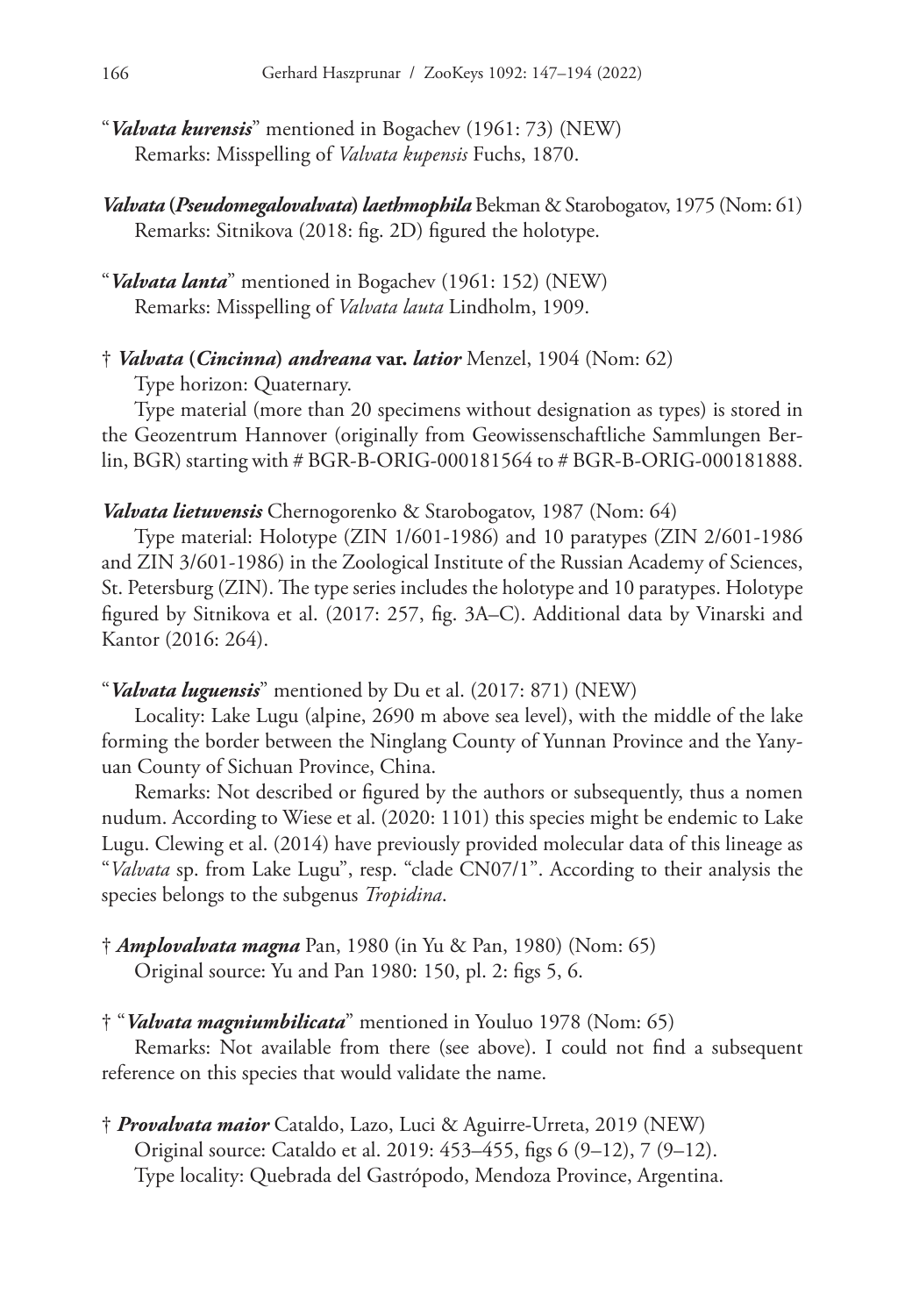Type horizon: La Tosca Member, Huitrín Formation, facies D1, Barremian, Lower Cretaceous.

Type material: Holotype deposited in Museo de Ciencias Naturales y Antropológicas Juan Cornelio Moyano, Colección de Paleontología de Invertebrados, Mendoza, Argentina (MCNAM-PI) 24524.3; paratypes MCNAM-PI 24524.1, 24524.5, and 24524.6; Colección de Paleontología, Universidad de Buenos Aires, Ciudad Autónoma de Buenos Aires, Argentina (CPBA) 23706.1.

Remarks: Cataldo et al. (2019: 451) placed the species "not without hesitation" in Provalvatidae.

† *Amplovalvata mansueta* Pan, 1982 (Nom: 66)

Original source: Pan 1982: 431–432, pl. 2: figs 3, 4.

† *Valvata mathiasi* Esu & Girotti, 2018 (NEW)

Original source: Esu & Girotti, 2018: 49–54, figs 2, 3.

Type locality: Sambuca Lago Piccolo, Tavarnelle Val di Pesa, Tuscany, Italy.

Type horizon: Lower Pliocene.

Type material. Holotype Senckenberg Museum Frankfurt (SMF) 349126, from SLP3;

paratypes SMF 349127/3 and 349128/1, also Museo di Scienze della Terra of Sapienzia Universita (formerly Museo di Paleontologia), Roma, Italy, MPUR7-3959/50, 3960/80, 4153/20.

Remarks: the largest true *Valvata* known.

† "*Valvata* **(***Cincinna***)** *mengyinensis* (Grabau)" mentioned in Kobayashi (1983: 57) (NEW)

Remarks: probably an error for *Bithynia mengyinensis* Grabau, 1923, which is shown in the same figure as *Valvata suturensis* by Grabau (1923: 161, fig. 7a–d (*Bithynia mengyinensis*), fig. 7e–g (*Valvata suturalis*)).

# *Valvata microscopica* Nevill, 1889 (Nom: 68)

Type material: According to Ponder et al. (2014: 139) the holotype, originally deposited in Calcutta Museum, India, is apparently lost. Annandale and Kemp (1916: 347, text fig. 3) figured a "co-type" labelled as *Cyclostrema microscopica*, which was reproduced by Ponder et al. (2014: 140, fig. 27).

Remarks: Ponder et al. (2014: 139ff) tentatively treated this species as *Coliracemata? microscopica* (Nevill, 1877) (Truncatelloidea, Clenchiellidae).

# *Cincinna* **(***Sibirovalvata***)** *sibirica middendorffi* Starobogatov & Zatravkin, 1985 (Nom: 69)

Remarks: Saito et al. (2018) provided molecular data from specimens from Nadezhdinsky District, Primorsky region, Russia.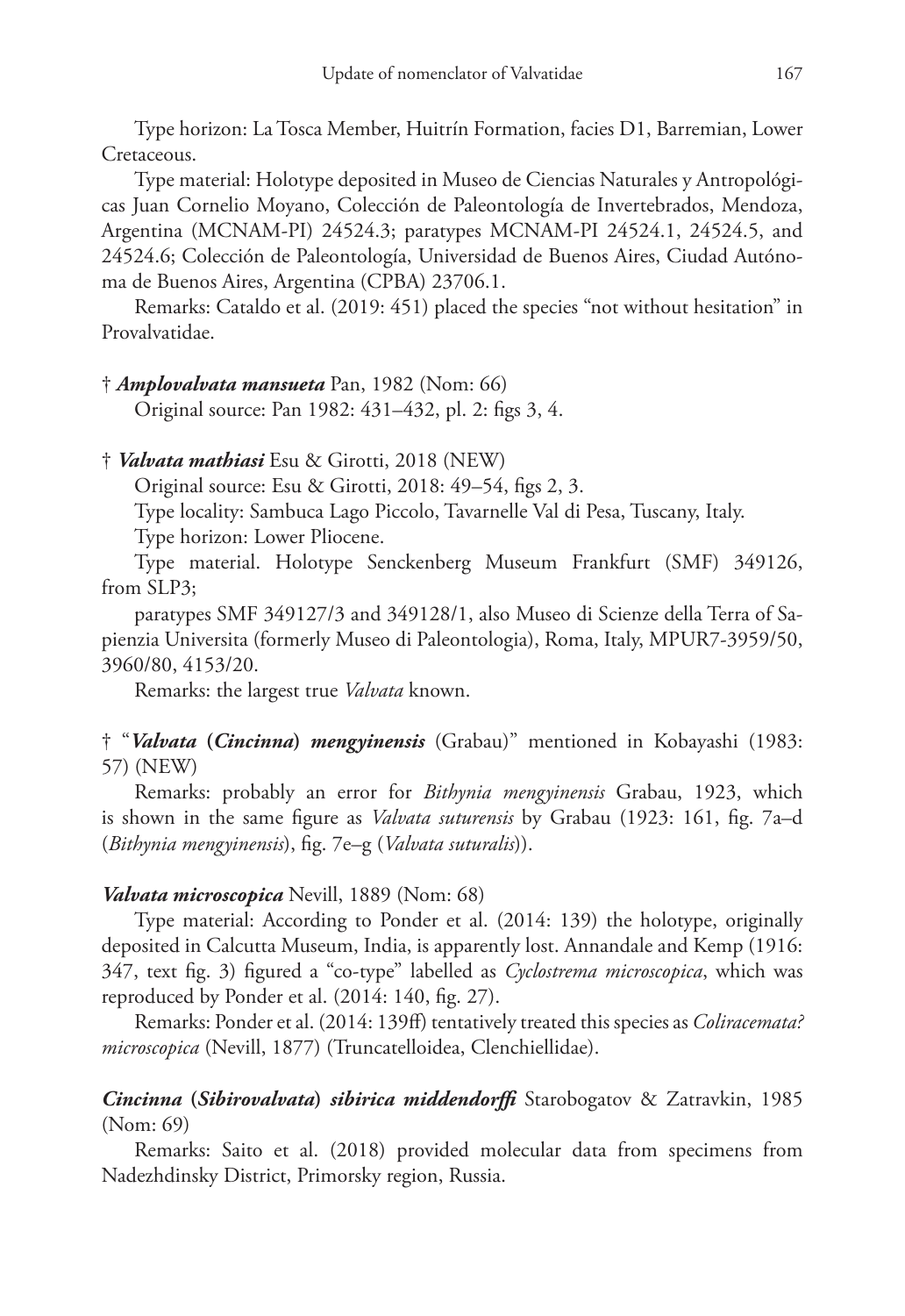### † *Valvata minima* Hislop, 1859 (non Fuchs, 1877) (Nom: 69)

Type horizon: Upper Cretaceous (not Tertiary).

Type material: Lectotype designated and figured by Hartman et al. (2008: fig. 15A, B), reprinted by Bingle-Davis (2012: 132), deposited under PIMG 1251 (Palaeo Invertebrate Mesozoic Gastropod) at the Natural History Museum of the United Kingdom (NHMUK); the original Latin description was translated to English.

### † "*Valvata minima* Fuchs, 1877" (Nom: 69)

Remarks: As outlined this name is a junior homonym of *Valvata minima* Hislop, 1859. Accordingly, the name was replaced by *Pseudamnicola welterschultesi* Neubauer, Harzhauser, Kroh, Georgopoulou & Mandic, 2014 (Hydrobiidae: Pseudamniocolinae). Neubauer et al. (2014b: 19) did not agree with Wenz (1928: 2439), who considered synonymy of *Valvata minima* Fuchs, 1877 with *Valvata serbica* Brusina, 1902 (an available name).

† *Provalvata minor* Cataldo, Lazo, Luci & Aguirre-Urreta, 2019 (NEW)

= *Provalvata* sp. in Lazo et al. (2017: 32, fig. 5k, l).

Original source: Cataldo et al. 2019: 451–453, figs 6 (1–8), 7 (1–8).

Type locality: Quebrada del Gastrópodo, Mendoza Province, Argentina.

Type horizon: La Tosca Member, Huitrín Formation, facies D1, Barremian, Lower Cretaceous.

Type material: Holotype deposited in Museo de Ciencias Naturales y Antropológicas Juan Cornelio Moyano, Colección de Paleontología de Invertebrados, Mendoza, Argentina (MCNAM-PI) 24523.3, paratypes MCNAM-PI 24523.2, 24523.4 and 24523.5; Colección de Paleontología, Universidad de Buenos Aires, Ciudad Autónoma de Buenos Aires, Argentina (CPBA) 23704.1.

Remarks: Cataldo et al. (2019: 451) placed the species "not without hesitation" in Provalvatidae.

† "*Costovalvata minuta*" mentioned in Youluo, 1978 (Nom: 70)

Original source: Youluo 1978 (not available from there, see above).

Type locality: Qingjiang Basin, Jiangxi, China.

Type horizon: Linjang Formation, Eocene.

Type material: Nanjing Institute of Paleontology and Geology, sample # 93414.

### *Valvata minutissima* Wattebled, 1884 (Nom: 70).

Type material: Ponder et al. (2014: fig. 2A–C) figured the holotype, which is stored in the Muséum national d´Histoire naturelle, Paris (MNHN-IM-2000-33594).

Remarks: Ponder et al. (2014: 126ff, figs 2, 4, 15, 33) confirmed synonymy with *Clenchiella papuensis* Benthem Jutting, 1963 and provided details on morphology, SEM photographs of the operculum (fig. 4E, F), radula (fig. 5C, D), anatomy (fig. 15), and COI sequences (fig. 33) of this species, which is now treated as *Clenchiella minutissima* (Wattebled, 1884) (Truncatelloidea, Clenchiellidae).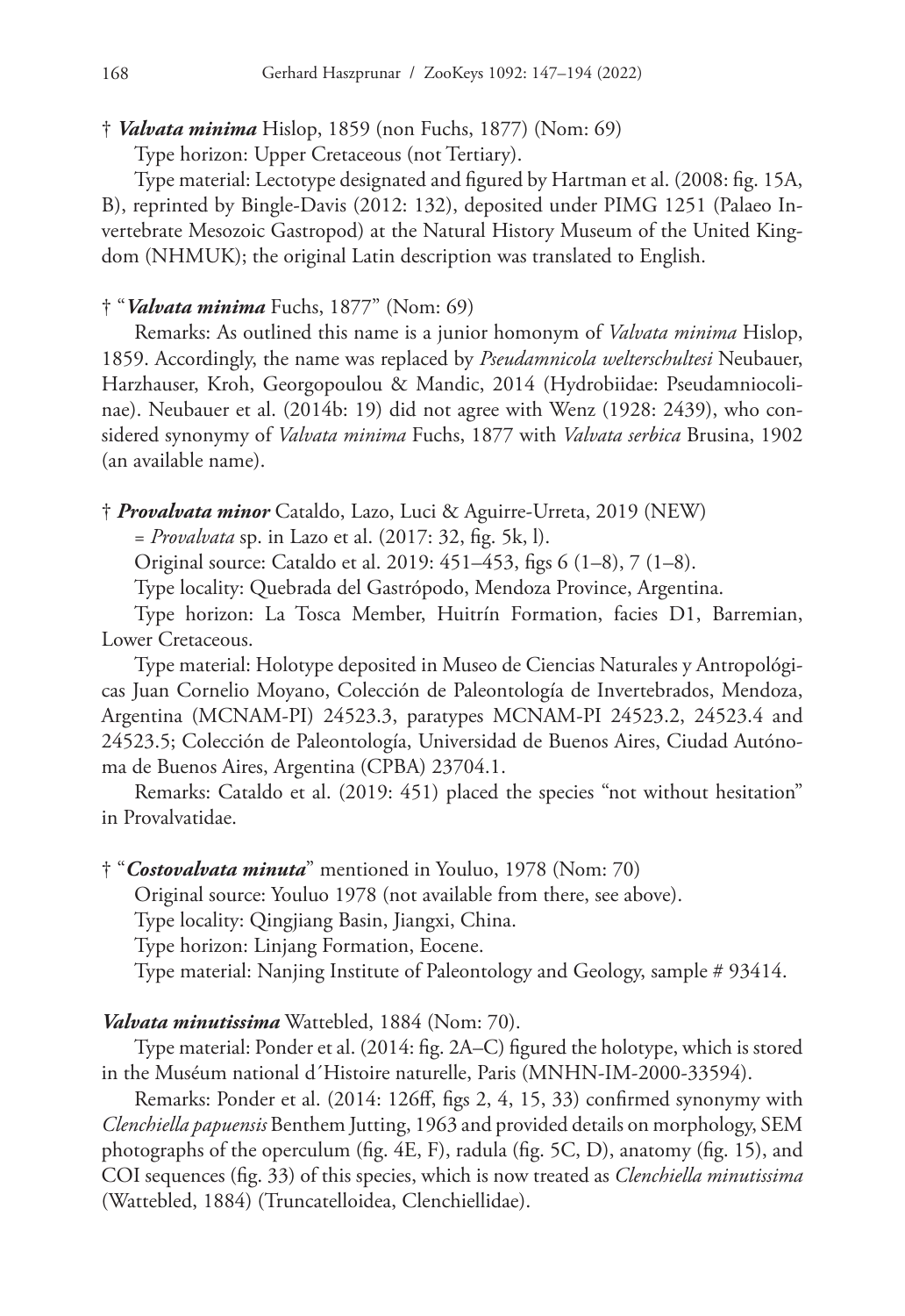### † *Valvata montanaensis* Meek, 1876 (Nom: 71)

Remarks: In a published abstract of a conference, Canoy Illies and Hartmann (2018) designated a lectotype (USNM-PAL 2177a) and proposed (but not named) a new genus with this species as type species. Also, the type horizon is specified as the upper part of the Judith River Formation in Upper Missouri, Montana (Coal Ridge Member, Rogers et al. 2016).

### *Valvata montenegrina* Glöer & Pešić, 2008 (Nom: 71)

Remarks: The holotype of *V. montenegrina* is figured by Glöer (2019: 203, fig. 254). Barcoding sequences of the COI gene are deposited by Falniowski et al. (2021) in GenBank with the numbers [MZ027632](http://www.ncbi.nlm.nih.gov/nuccore/MZ027632) and [MZ027633](http://www.ncbi.nlm.nih.gov/nuccore/MZ027633).

### "*Valvata montenegrinus* Glöer & Pešić, 2008" in Glöer (2019: 203) (NEW)

Remarks: Misspelling of *Valvata montenegrina* Glöer & Pešić, 2008 (no reason given for gender change).

### † *Valvata multicarinata* Hislop, 1859 (non Yen, 1946) (Nom: 73)

Type horizon: Upper Cretaceous (not Tertiary).

Type material: Lectotype designated and figured by Hartman et al. (2008: fig. 17A–D), reprinted by Bingle-Davis (2012: 132), stored under PIMG 1190 (Palaeo Invertebrate Mesozoic Gastropod) at the Natural History Museum of the United Kingdom (NHMUK); the original Latin description was translated to English.

# *Valvata nowshahrensis* Glöer & Pešić, 2012 (Nom: 75)

Holotype also figured by Glöer (2019: 213, fig. 267).

# † "*Valvata nikosi*" mentioned in Esu and Girotti (2015: 78) (NEW)

Remarks: Mismatch of *Pyrgula nikosi* Esu & Girotti, 2015 and *Valvata pyramidula* Esu & Girotti, 2015, both described in the same paper.

### *Cyclostoma obtusum* Draparnaud, 1801 (Nom: 76)

Type material (10 syntypes, most of them juveniles or subadults) have been located by Vinarski and Kantor (2016: 269) in the Naturhistorisches Museum Wien (NHM), # 14704.

Remarks: Several Russian authors regard this species as valid, whereas most European authors consider this to be a synonym of *Valvata piscinalis* O.F. Müller, 1774.

### † *Valvata octonaria* Brusina, 1902 (Nom: 76)

Remarks: The taxon was ranked as subspecies of *Valvata simplex* Fuchs, 1870 (non Gould 1847) by Wenz (1928: 2476). According to Neubauer et al. (2014b: 20) its generic affiliation is currently uncertain and needs revision; the current status is *Muellerpalia octonaria* (Brusina, 1902) (Hydrobiidae).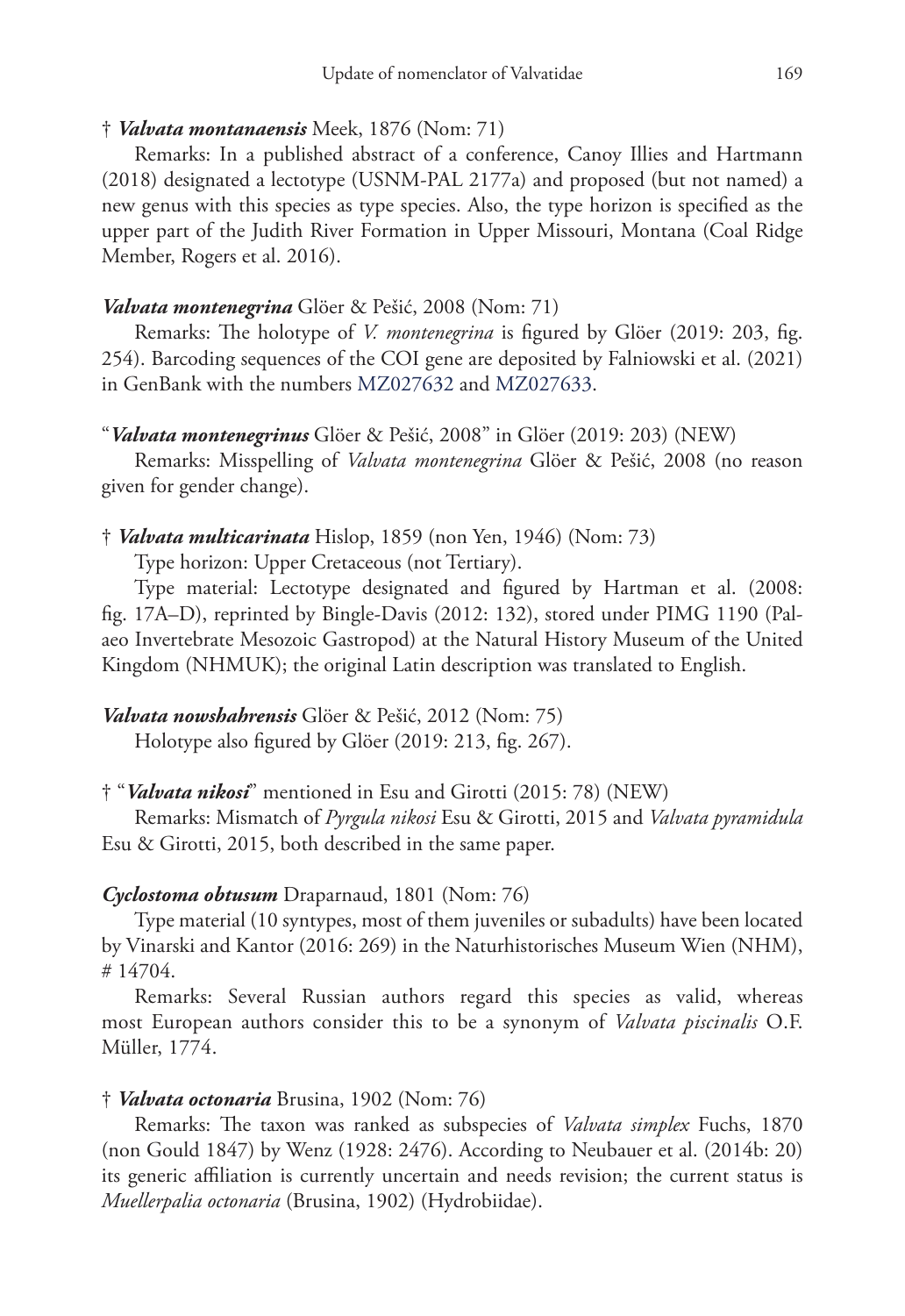† "*Valvata oecsensis* Soós, 1934" mentioned in Papp (1953: 109), Schlickum (1978: 246, pl. 18: fig. 1), Stojaspal (1990: 651, pl. 1: fig. 2), and Harzhauser and Binder (2004: 10, pl. 3: figs 9–11). ] (NEW)

Remarks: Neubauer et al. (2014b: 20) pointed out that the original name "*öcsensis*" in the cited publications was erroneously emended to "*oecsensis*". However, the correct emendation following ICZN rules is "*ocsensis*", since it is not derived from a German word (ICZN 32.5.2.1). Current status: *Valvata ocsensis* Soós, 1934.

*Valvata* **(***Pseudomegalovalvata***)** *olkhonica* Bekman & Starobogatov, 1975 (Nom: 77) Remarks: Sitnikova (2018: fig. 2C) figured the holotype.

### *Valvata lewisi* **var.** *ontariensis* Baker, 1931 (Nom: 77)

Remarks: Recently, Hinchliffe et al. (2019) confirmed by DNA barcoding that, despite the open coiling of the shell, this taxon is genetically identical to and thus a junior synonym of *Valvata lewisi* Currier, 1868. The authors also provided good photographs of the shells of both taxa.

### † "*Valvata oregonensis*" mentioned in Hanna (1922: 11) (Nom: 78)

Remarks: As already outlined by Henderson (1935: 190), this name has been introduced in express synonymy by Hanna (1922: 12: "This species was briefly described under two names [*V. whitei* and *V. calli*] in 1910 by Hannibal"). Since the two names previously published are both available, the name *Valvata oregonensis* is not valid.

"*Valvata cristata palustris* Kormos" twice mentioned in Motuz 1975: 57), also listed in the Global Names Index GNI (Nom. 79)

Remarks: As assumed in Haszprunar (2014) this is a confusion between *Valvata cristata* Müller, 1774 and *Lymnaea palustris* Müller, 1774, both listed in Kormos (1912).

### *Valvata* **(***Cincinna***)** *pamirensis* Starobogatov, 1972 (Nom: 79)

Type material: Type data were provided by Sitnikova et al. (2017: 259), who also figured the holotype (fig. 3G–I) (ZIN 1/241-1955) and paratype (ZIN 10/241-1955) from the type locality (# 10, fig. 3J–L) in the Zoological Institute of the Russian Academy of Sciences, St. Petersburg (ZIN).

# † "*Valvata panagilae*" [sic! not *panagile*] mentioned in Siodiropoúlou (2003: 41–42) (Nom: 79)

Remarks: This and four other fossil species (*V. catariane*, *V. olgae*, *V. mariae*, *V. theocleti*) from Pliocene – Pleistocene sediments of the Ptolemaida Basin (west Macedonia, Greece) are all extensively described and figured by Siodiropoúlou (2003). However, this PhD thesis never has been formally published, and thus the names are not available. I have also failed to detect any secondary reference using the name with a diagnosis or figure, which would make any of these names available.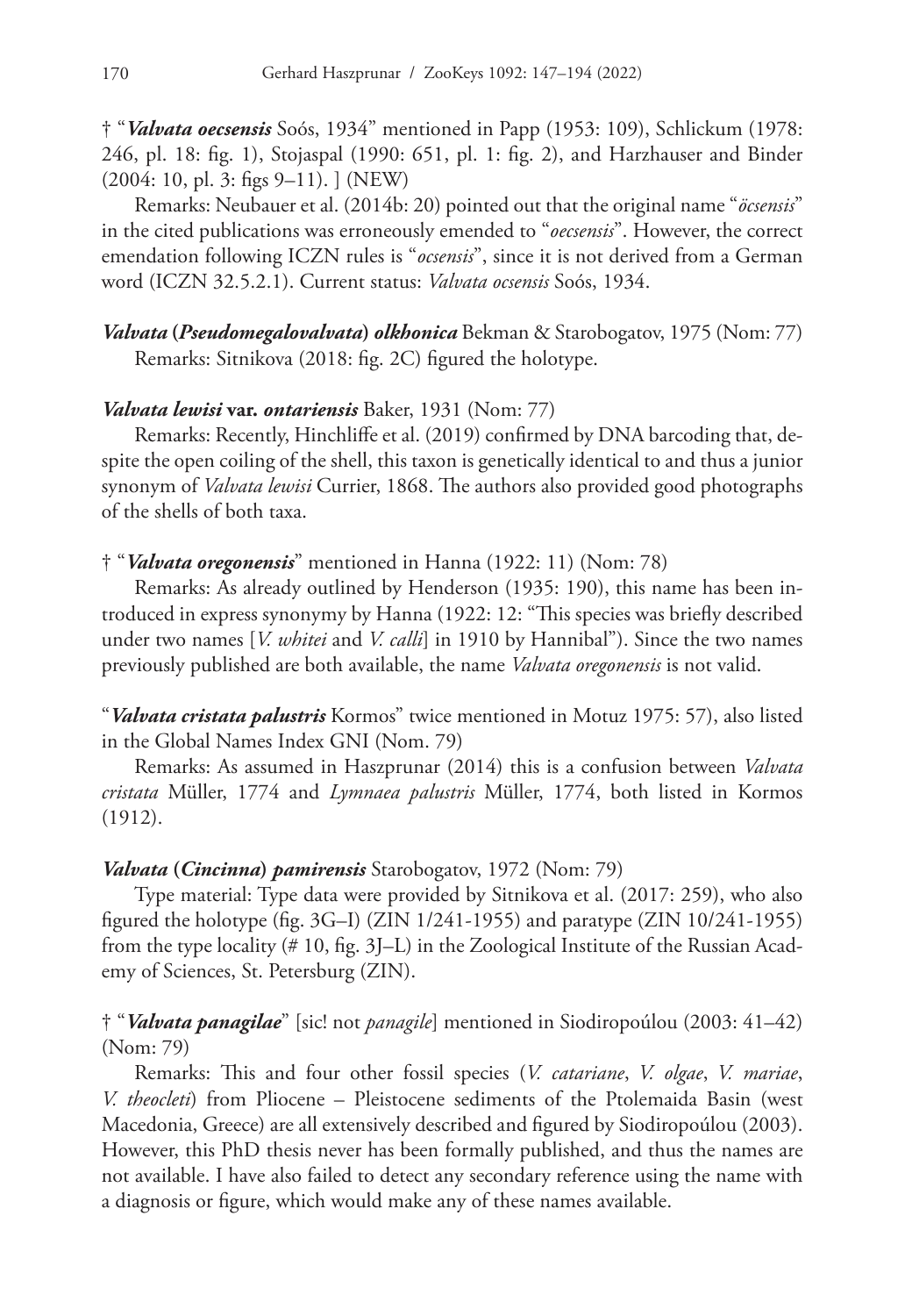- † *Cincinna penglaizhenensis* Pan, 1982 (Nom: 81) Original source: Pan 1982: 431, pl. 1: figs 22–23, pl. 2: figs 1, 2.
- † "*Valvata* **(***Atropidina***)** *pileiformis*" mentioned in Youluo 1978 (Nom: 83)

Remarks: Not available from there (see above) or from Ye et al. (1996: 49; nomen nudum, no reference). I could not find a subsequent full reference on this species that would validate the name.

# *Valvata* **(***Liratina***)** *baicalensis* **var.** *piligera* Lindholm, 1909 (Nom: 83)

Remarks: Sitnikova (1991: figs 1.1, 2.1–4,) figured spawn and embryos [as *Megalovalvata piligera piligera*]. Vinarski and Kantor (2016: 282) provided data on types, type locality with coordinates, distribution, and bionomics. Saito et al. (2018) added molecular data from specimens from Lake Baikal (Listvyanka), Oblast Irkutsk, Russia. Sitnikova (2018) illustrated the lectotype (fig. 6E) and specimens of morphs *nudicarinata* (fig. 6F) and *minor* (fig. 8D).

### *Nerita piscinalis* O.F. Müller, 1774 (Nom: 83)

Type material: Vinarski and Kantor (2016: 268) stated that they could not find type material in the Zoological Museum of Copenhagen as assumed by Kantor et al. (2011: 70).

† *Valvata* **(***Valvata***)** *platispira* Szőts, 1953 (NEW)

Original source: Szőts, 1953: 33, 145, pl. 2: figs 13–15. Type locality: "Hosszúharasztos" (Harasztos quarry), Gánt, District Fejér, Hungary. Type horizon: Eocene.

# † *Valvata* **(***Cincinna***)** *polita* A.A. Ali-Zade, 1973 (NEW)

Original Source: A.A. Ali-Zade 1973: 155–156, pl. 45: figs 1a, 1b.

Type locality: Bozdag (hill), Lower Absheron Peninsula of Azerbaijan.

Type horizon: Lower Akchagylian, uppermost Pliocene.

Type material: Dr Pavel Frolov (pers. comm. via Dr. Paval Kijashko, 22 Feb 2022) provided information that the fossil molluscs described by A.A. Ali-Zade in 1973 are all stored in the Museum of Earth Sciences of Moscow State University (MES MSU). The holotype has inventory number (MES MSU # 28/308).

Remarks: judged from the figures, which show a non-circular aperture, this taxon is not a valvatid and is in need of revision.

# † *Valvata* **(***Cincinna***)** *pontica* Pană, 1990 (NEW)

Original source: Pană, 1990: 63, pl. 1: figs 3–10.

Type locality: Valley Croitorului, village Sibiciul de Jos, district Buzău, Romania.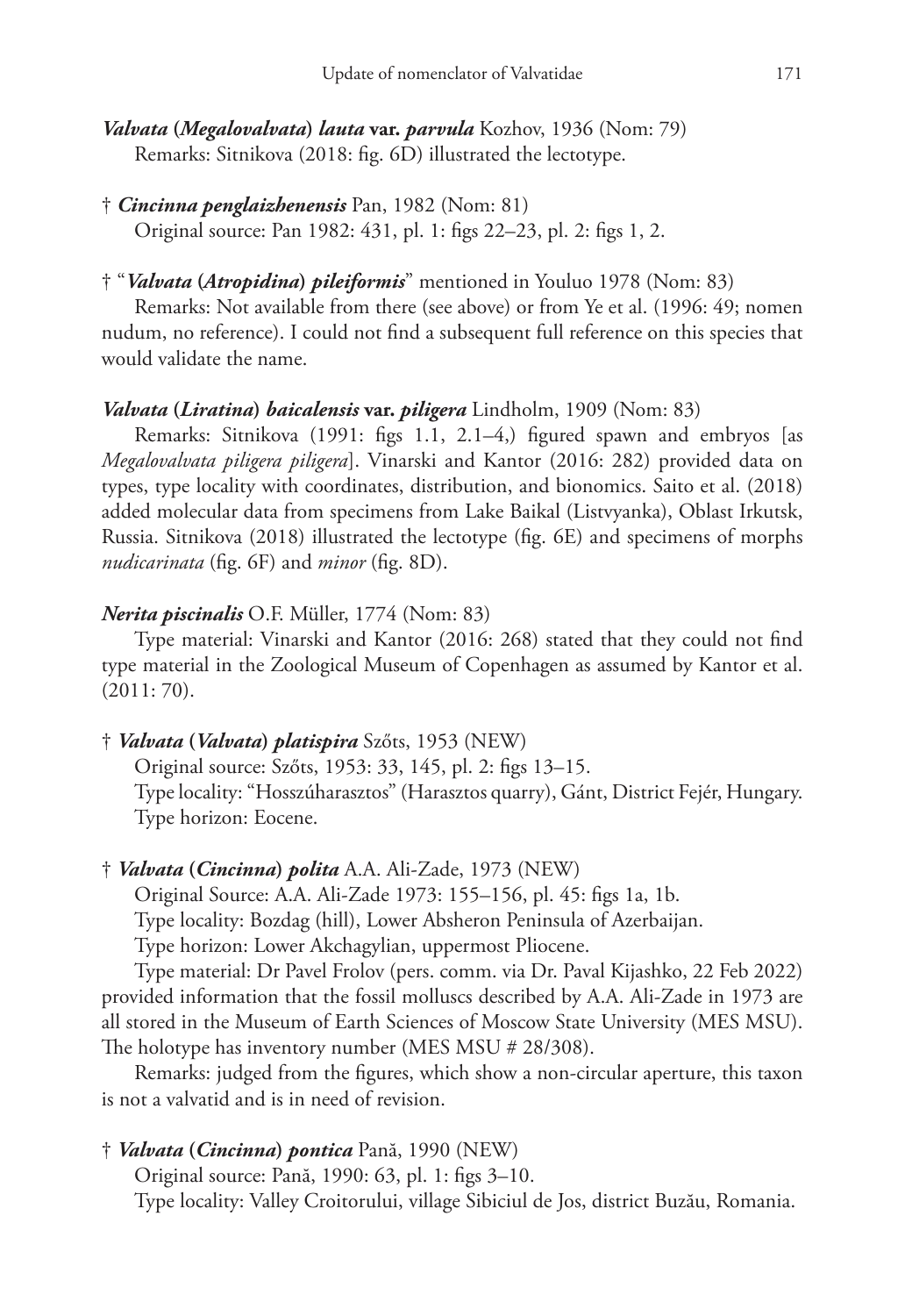Type horizon: Upper Miocene, lower Pontium.

Type material: Holotype No. 674, Collection Laboratoire de Paléontologie III g, Bucarest, Romania.

### † *Valvata simplex* **var.** *polycincta* Lörenthey, 1906 (Nom: 85)

Remarks: The name was synonymized with *V. simplex octonaria* by Wenz (1928: 2476), a view shared by Neubauer et al. (2014b: 21). Since the parent species name is not available and has been replaced (see below under *Vatributarylvata simplex*), the current status is *Muellerpalia haszprunari octonaria* Neubauer, Harzhauser, Kroh, Georgopoulou & Mandic, 2014 (Hydrobiidae).

*Valvata* **(***Pseudovalvata***)** *profundicola* Bekman & Starobogatov, 1975 (Nom: 87)

Remarks: Sitnikova (2018: fig. 12F) figured the reticulate pattern of the shell by SEM and provided photographs (fig. 2A) and measurements of paratypes.

† *Valvata* **(***Borysthenia***)** *pronaticina* Lindholm, 1932 (NEW)

Original source: Lindholm 1932: 17, pl. 3: fig. 8a–h.

Type locality: East border of creek Betekei, a tributary of river Ischim near Selim-Dzhevar; district Petropavlovsk, province Akmolinsk (now Astana), North Kazachstan.

Type horizon: Lower Pliocene.

Type material: stored in the Central Scientific Research Geological Exploration Museum named after F.N. Chernyshev (CNIGR) # 412–419/3355 (see Malchevskoya 1985: 211). 21 syntypes are deposited in the Zoological Institute of the Russian Academy of Sciences, St. Petersburg (ZIN 1/359-1935).

- † "*Valvata cristata pslustris*" [sic] mentioned in Ye et al. (1996: 166) (NEW) Remarks: probably misspelled and confused with *Stagnicola palustris* (O.F. Müller, 1774).
- "*Costovalvata pulchra*" mentioned in Ye et al. (1996: 47) (NEW) Remarks: nomen nudum, not available.

### *Nerita pusilla* Müller, 1774 (Nom: 88)

Original source: Müller 1774: 171 (# 357) referring to "Berl(in) Magaz(in) [Berlinisches Magazin: 4. B(and) p(agina) 268, t(abula) 8, f(igura) 26", published 1769].

Type material: Not mentioned by Nekhaev et al. (2015). Vinarski and Kantor (2016: 265) failed to find type material in the Zoological Museum of Copenhagen.

Remarks, The figures (25 and 26)) in the article "Berlinisches Magazin" (an author is not identified) certainly refers to a species of Valvatidae and not to a neritid.

"*Valvata pygrncea*" mentioned at many webpages, e.g., [https://commons.wikime](https://commons.wikimedia.org/wiki/File:The_Quarterly_journal_of_the_Geological_Society_of_London_(1867)_(14595069379).jpg)[dia.org/wiki/File:The\\_Quarterly\\_journal\\_of\\_the\\_Geological\\_Society\\_of\\_London\\_](https://commons.wikimedia.org/wiki/File:The_Quarterly_journal_of_the_Geological_Society_of_London_(1867)_(14595069379).jpg) [\(1867\)\\_\(14595069379\).jpg](https://commons.wikimedia.org/wiki/File:The_Quarterly_journal_of_the_Geological_Society_of_London_(1867)_(14595069379).jpg) (NEW)

Remarks: Misspelling of *Valvata pygmaea* C.B. Adams, 1849 because of erroneous text recognition.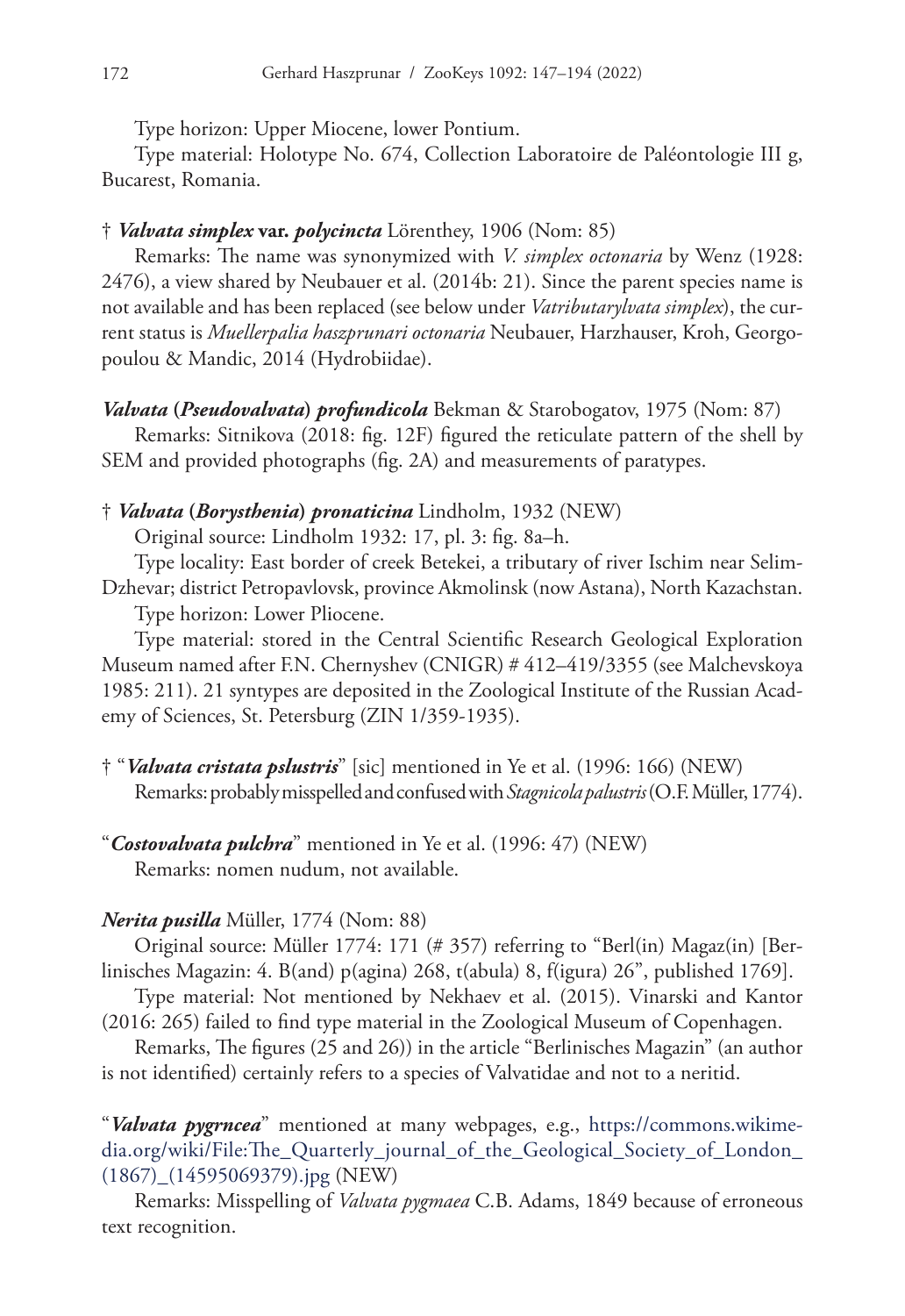### † *Valvata pyramidula* Esu & Girotti, 2015 (NEW)

Original source: Esu and Girotti 2015a: 76–78, figs 29–32.

Type locality: S-SW of Neos Erineos, Greece (GPS w66 = 38°16'45.22"N, 21°59'46.33"E).

Type horizon: Upper Lower Pleistocene, grey-yellow silty clays of the Synania Formation.

Type material in Senckenberg Museum Frankfurt (holotype SMF 345727, paratypes SMF 345728/3).

### † "*Liratina qikouensis*" mentioned in Youluo 1978 (Nom: 89)

Remarks: Not available from there (see above) or from Ye et al. (1996: 49; nomen nudum, no reference). I could not find a full reference on this species that would validate the name.

† *Valvata* **(***Cincinna***)** *racovetzae* Popova & Starobogatov (in Popova, Devyatkin & Starobogatov, 1970) (NEW)

Original source: Popova et al. 1970: 23 (pl. 1: fig. 3), 26.

Type locality: The Chuya Basin (or Chuya Steppe), southeastern part of the Altai Mountains, Russia.

Type horizon: Kyzylgir formation, Middle to Upper Pliocene.

Type material: Holotype deposited in the Zoological Institute of the Russian Academy of Sciences, St. Petersburg (ZIN 1/533-1968).

Remarks: Unfortunately this fossil species is not included in the review of freshwater gastropod taxa created by Starobogatov (Sitnikova et al. 2017).

### † "*Valvata* **(***Cincinna***)** *rakovetzae*" mentioned in Popova et al. 1970: 26

Remarks: Probably a misspelling of † *Valvata* (*Cincinna*) *racovetzae*: (1) The figure legend at page 23 (first mention in the paper) states "*racovetzae*". (2) The same paper includes the description of *Anisus* (*Pseudocarinogyraulus*) *racovetzae* (Hygrophila: Planorbidae; pp. 43, 44) and *Odhneripisidium racovetzae* (Bivalvia: Pisidiidae; pp. 72, 74), showing the general preference of the authors for the latter spelling. (3) The second author, Bogachkin (1981: 33) listed a similar species as "*Valvata* cf. *racovetzae* Pop. Et Starob.". On the other hand, Dr Pavel Kijashko (pers. comm. 22 Feb 2022) stated that "I believe that the name "*rakovetzae*" is a priority. It is indicated in the original description and on the original identification label by the hand of Starobogatov it is written: "*V. rakovetzae*, holotype". Perhaps it is Starobogatov's typo (it cannot be clarified now), but it does not contradict ICZN." The matter may be decided by the Commission of Zoological Nomenclature.

† *Valvata* **(***Cineinna***)[sic!]** *rehetaiensis* Zhu G.-X., 1980 [non Youluo 1978] (Nom: 90) Original source: Zhu 1980: 38, pl. 19: fig. 3, referred to Youluo (1978).

Remarks: Not available from Youluo 1978 (see above), but Zhu (1980) fulfils all requirements of validation (description and figure). The subgenus *Cincinna* is misspelled as *Cineinna.*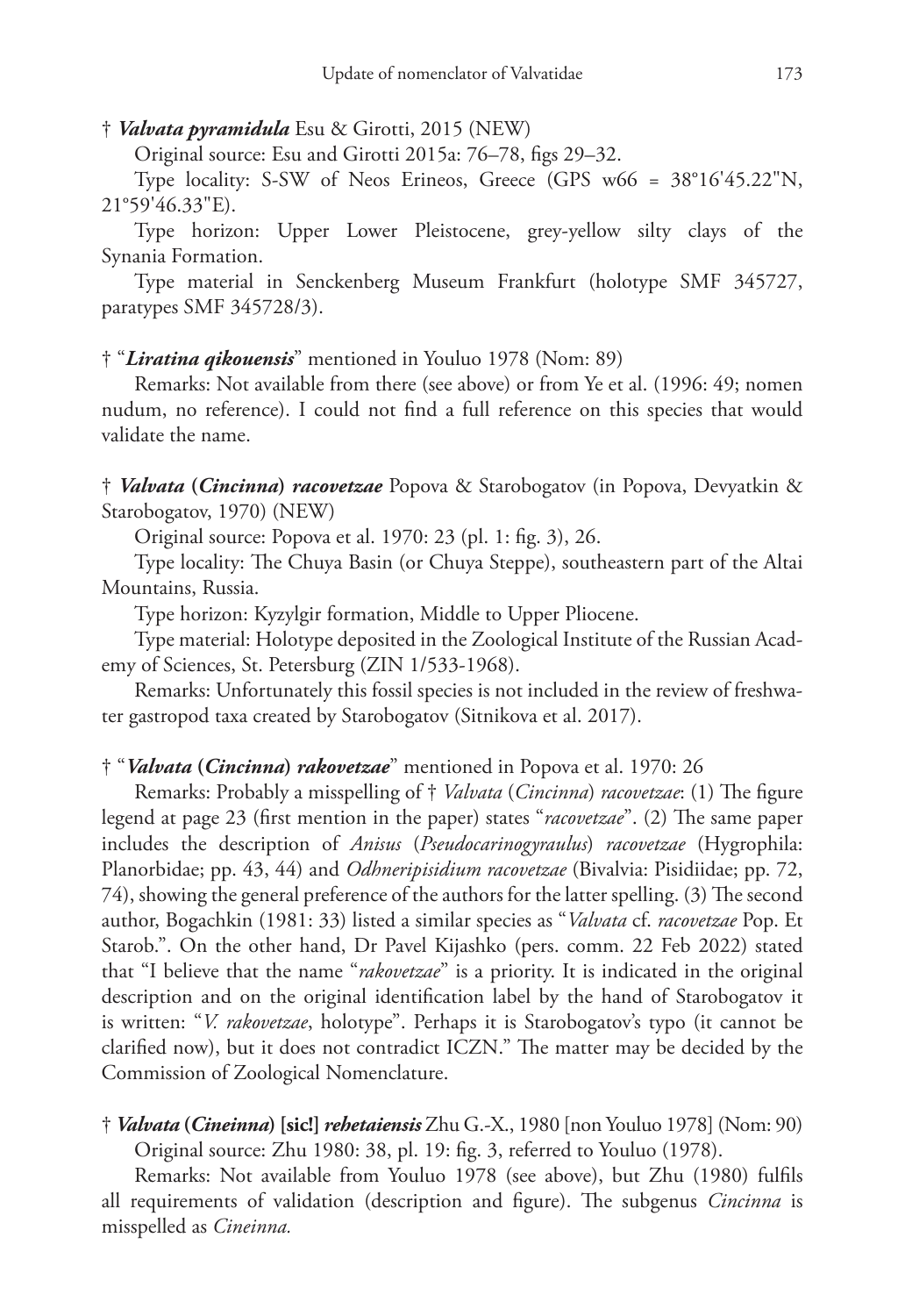Type locality: Coastal region of Bohai, northeast China.

Type horizon: The lower part of the first section of the Eocene–Oligocene Shahejie Formation.

### † "*Valvata ringentis*" mentioned in Youluo 1978 (Nom: 91)

Remarks: Not available from there (see above). I could not find a subsequent full reference on this species, which would validate the name. The name "*A.* [*Amnicola*] *ringentis* Youluo" mentioned in Qu et al. (2006: 361) refers to another (likewise not available) name and species (Youluo 1978: 49, pl. 6: figs 29, 30, pl. 7: figs 19, 20).

### † *Valvata robusta* Martinson, 1882 (Nom: 91)

Original source: Martinson 1982: 70, pl. 16: figs 23, 24.

Type locality: Tsogt-Ovoo of Gobi desert, southeastern Mongolia.

Type horizon: Upper Cretaceous, Albian, Khukhtyk Formation.

Type material: Holotype No. 5577/4 deposited at Limnological Institute, Siberian Branch of the Russian Academy of Sciences. Paratypes: 10 in good condition, 8 in satisfactory condition.

#### † *Valvata sayni* Delafond & Deperet, 1893 (Nom: 93)

Remarks: Also listed as "*Valvata sibinensis* Neum. Var. *sayni* Font." by Jodot (1955: 601). As previously noted, Fontannes (1883: 440) only published a nomen nudum, which was later made available by Delafond and Depéret (1893: 47).

### † *Valvata serbica* Brusina, 1902 (Nom. 94)

Remarks: As previously noted, Brusina's name is a junior synonym of *Valvata minima* Fuchs, 1877, the latter is a junior homonym of *Valvata minima* Hislop, 1859. Accordingly, the Brusina/Fuchs name has been replaced by Neubauer et al. (2014b: 19) as *Pseudamnicola welterschultesi* Neubauer, Harzhauser, Kroh, Georgopoulou & Mandic, 2014 (Hydrobiidae).

### *Valvata cristata* **var.** *sibirica* Middendorff, 1851 (Nom: 95)

Type material: Vinarski and Kantor (2016: 277) explained that Bogatov and Zatravkin (1992: 33) did not designate a lectotype as assumed by Prozorova and Starobogatov (1998: 56) but only listed a syntype (collected in Barnaul). This syntype is kept in Zoological Institute of the Academy of Sciences, St. Peterburg (ZIN), as # 1 under the name. Glöer (2019: 213, fig. 268: 5–7) also figured syntypes from the Naturalhistoriska Museet Goteborg (GNHM 4677).

Remarks: Andreeva et al. (2021: fig. 5A) published excellent photographs of specimens of the Taz River basin (western Siberia).

### † "*Valvata* **(***Valvata***)** *simplex* Fuchs, 1870" (Nom: 95–96)

Remarks: As outlined in Haszprunar (2014: 95), the taxon is a junior homonym of *Valvata tricarinata* var. *simplex* Gould, 1841 and is in fact a hydrobiid. Accordingly, the name has been replaced by Neubauer et al. (2014b: 19–20) with *Muellerpalia haszprunari*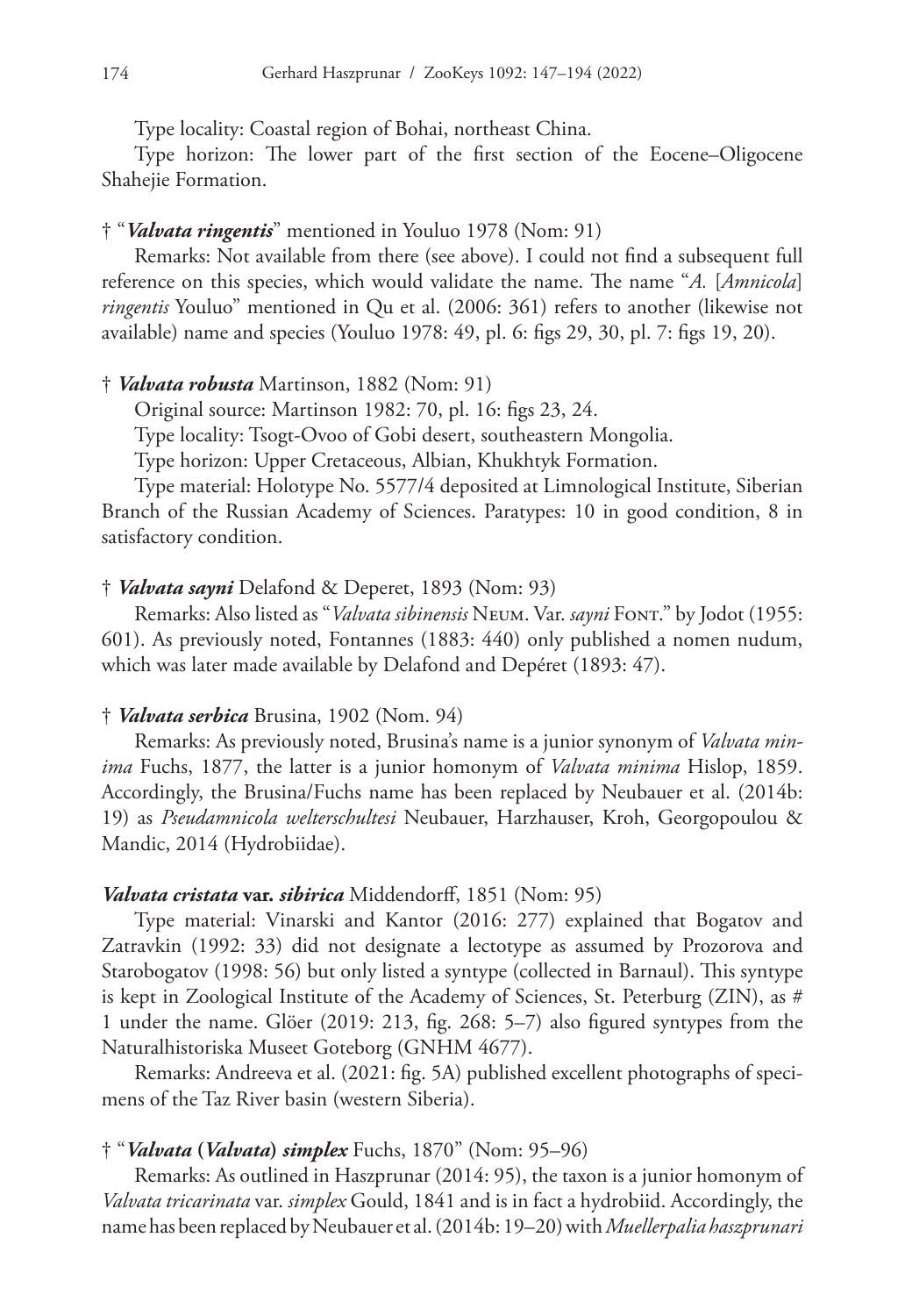Neubauer, Harzhauser, Kroh, Georgopoulou & Mandic, 2014 (Hydrobiidae). The same authors also renamed *†Valvata octonaria* Brusina, 1902 (although only tentatively: "needs revision") as *Muellerpalia haszprunari octonaria* (Brusina, 1902).

"*Valvata skniadica*" mentioned in Ye et al. (1996: 166) (NEW) Remarks: Misspelling of *Valvata* (*Aphanotylus*) *skhiadica* Bukowski, 1895.

### *Valvata* **(***Cincinna***)** *sorensis* Dybowski, 1886 (Nom: 97)

Type material: According to Sitnikova et al. (2015: 10) type material may be stored in the Collection of the Benedict Dybowski Zoological Museum, Ivan Franko National University, Lviv (Ukraine).

Remarks: Clewing et al. (2014: supplementary material) provided molecular data (as RU02/2). Sitnikova et al. (2015: 10–19, figs. 4C, D) considered *Valvata* (*Cincinna*) *sorensis* var. *abbreviata* Lindholm, 1909 as a junior synonym, provided photographs of syntypes and from specimens of several localities as well as an extensive and annotated citation record in the Russian literature in particular. Andreeva et al. (2021: fig. 3C) added excellent photographs from specimens of the Taz River basin (western Siberia).

### *Valvata spirorbis* Draparnaud, 1897 (Nom: 98)

Type material: According to Vinarski and Kantor (2016: 263) a single shell (syntype) is stored in the Naturhistorisches Museum Wien (NHM #14717).

### † *Valvata* **(***Cincinna***)** *splendida* Szőts, 1953 (NEW)

Original source: Szőts, 1953: 33, 145–146, pl. 2: fig. 16.

Type locality: "Hosszúharasztos" (Harasztos quarry), Gánt, District Fejér, Hungary. Type horizon: Upper Lutetian to lower Bartonian, Middle to upper Eocene.

† *Valvata stevanovici* Ilyina (in Stevanovich & Ilyina, 1982) (Iljina in Global Names Index GNI and Index of Organism Names ION) (Nom: 98)

Type material: Holotype stored in the Paleontological Institute, Russian Academy of Sciences (PIN 2220/587).

"*Valvata radiatula subnaticina*" (NEW) mentioned at GBIF, Catalogue of Life, World Register of Marine Species, and at Mineralienatlas [https://www.mineralienatlas.](https://www.mineralienatlas.de/lexikon/index.php/FossilData?fossil=Valvata%20radiatula%20subnaticina) [de/lexikon/index.php/FossilData?fossil=Valvata%20radiatula%20subnaticina](https://www.mineralienatlas.de/lexikon/index.php/FossilData?fossil=Valvata%20radiatula%20subnaticina).

Remarks: The name is a mistake based on the description of *Valvata subnaticina* Łomnicki, 1886 (Nom: 100). There it is stated that fossils of forms similar to *Valvata radiatula* Sandberger, 1875 also occur at the type locality; the latter are clearly different from *V. subnaticina*, however.

"*Valvata cristata* **monstr.** *subscalaris*" mentioned in Baudon (1884: 294, pl. 9: fig. 19) (NEW)

Remarks: Obviously considered as a monstrosity, therefore not available.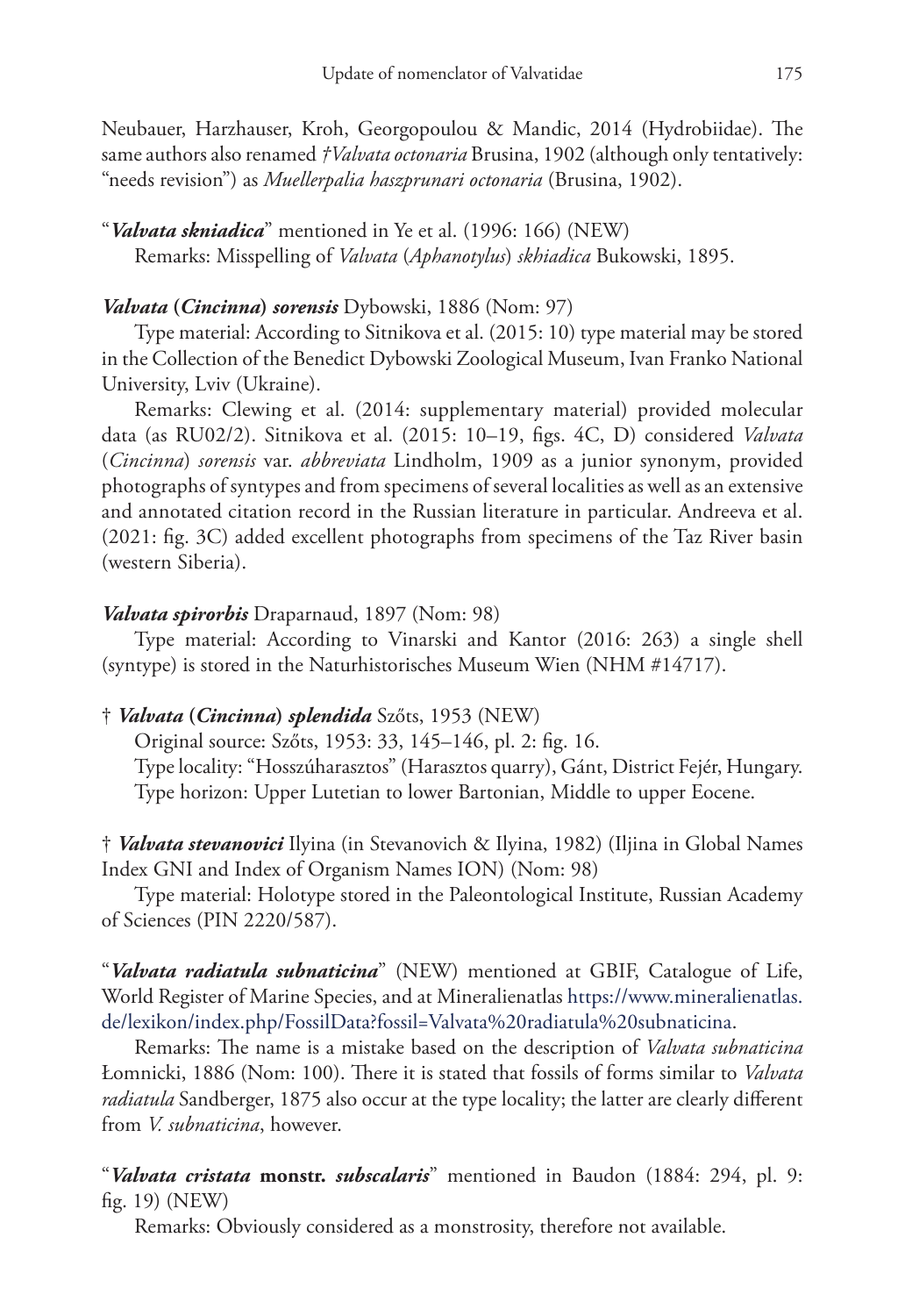† *Liratina subtilostriata* Pan, 1980 (in Yü & Pan, 1980) (Nom: 102) Original source: Yü and Pan 1980: 148, pl. 2: figs 7–10.

† "*Planorbis symmetricus* Ludwig, 1865" mentioned in Haszprunar (2014: 103) (NEW) Remarks: Misspelling for *Planorbis symmetrus* Ludwig, 1865; the current name is *Valvata symmetra* (Ludwig, 1865).

# † *Valvata tanaiticus* Sanko, 2007 (NEW)

Original source: Sanko 2007: 75–76, text fig. 52.

Type locality: Korotoyak section at the Upper Don river, District of Voronezh Oblast, Russia.

Type horizon: Deeper than Alexandrian Interglacial, Middle Pleistocene.

*Valvata* **(***Pseudomegalovalvata***)** *tenagobia* Bekman & Starobogatov, 1975 (Nom: 104) Type material: According to Vinarski and Kantor (2016: 273) holotype and 15 paratypes in the Zoological Institute of the Russian Academy of Sciences, St. Petersburg (ZIN 1/122- 1976 and ZIN 2/122-1976). The holotype is figured by Sitnikova (2018: fig. 2E).

"*Valvata theotokii*" mentioned in Haszprunar (2014: 105) and Glöer and Hirschfelder (2019: 10) (NEW)

Remarks: Misspelling of *Valvata theodokii* Locard, 1889.

- "*Liratina tongbinzhenensis*" mentioned in Ye et al. (1996: 49, 50) (NEW) Remarks: nomen nudum – not available.
- † *Valvata transbaicalensis* Martinson, 1956 [non 1961] (Nom: 105) Original source: Martinson 1956: 21, text fig. 16; pl. 2: fig. 14. Type locality: Mordoy area, east Sibiria (Transbaikalia), Russia. Type horizon: Lower Cretaceous (Valanginian – Hauterivian).

# *Cyclostoma tricarinata* Say, 1817 (Nom: 105)

Remarks: Yurco and Keeney (2018) provided microsatellite data to enable analyses of population genetics of this widespread species.

† *Valvata tuostaiensis* Wei, 1984 (Nom: 107) Original source: Wei in Xinjiang Dizhi Ju 1984, 84, pl. 49: figs 3, 4. Type locality: Wuyiju Tostai, Xinjang Province, China. Type horizon: Taxihe Formation, Miocene.

† "*Liratina tuozhuangensis*" [not *Valvata tuozhuangensis* as stated] mentioned in Youluo 1978 (Nom: 107)

Remarks: Not available from there (see above), nor from Meyerhoff et al. (1991: 102), Ye et al. (1996: 47, 160, 285), Ryo et al. (2000: 11), or Lin et al. (2005: 56): all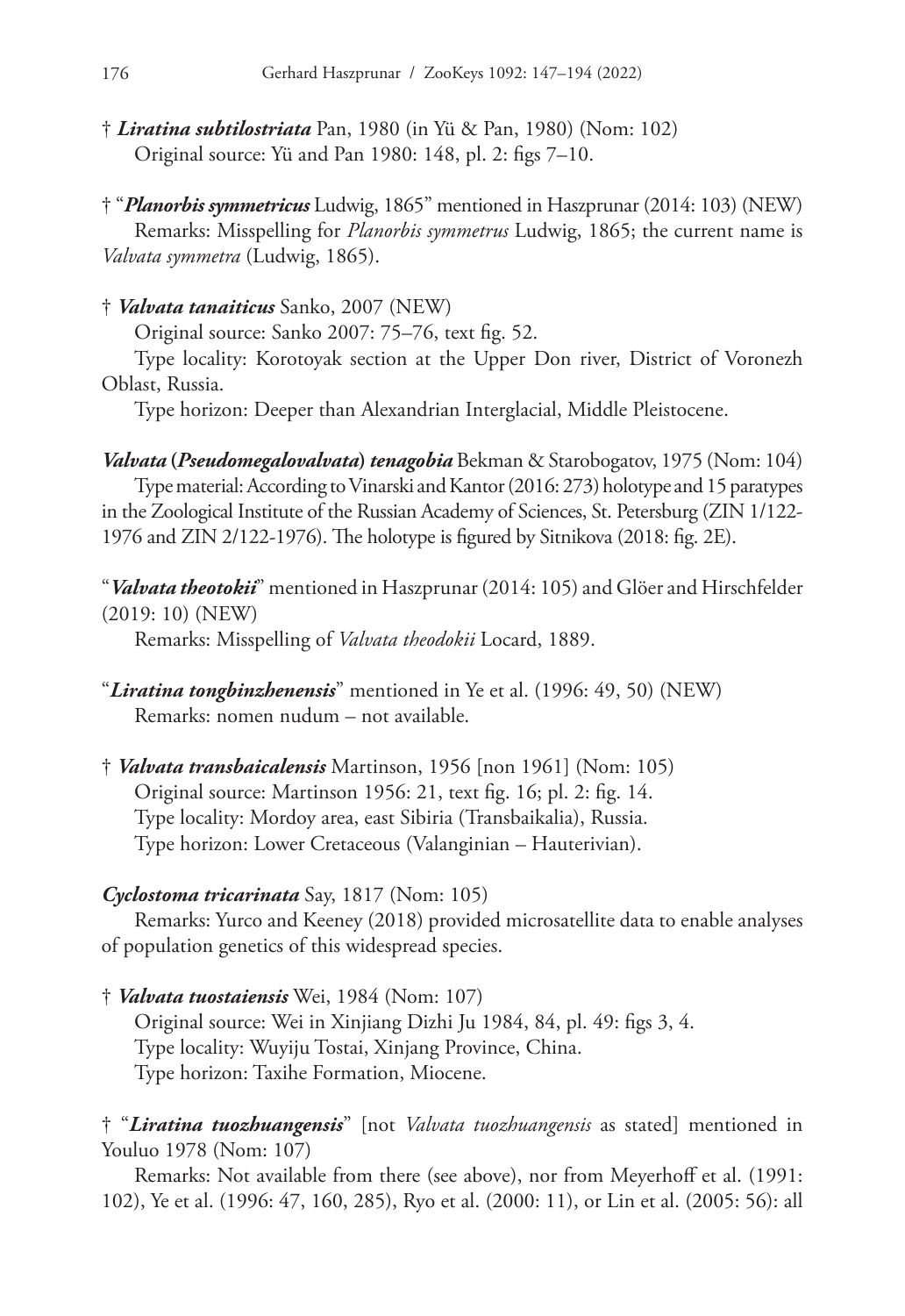these citations are nomina nuda lacking descriptions, figures, or detailed reference. I could not find any full reference on this species that would validate the name.

† *Valvata turbinata* Stache, 1889 (NEW)

Original source: Stache 1889: 117, pl. 2: fig. 24.

Type locality: Caracaea-oogones, north of Cosina (today Hrpelje-Kozina), (5 km east of Trieste) Slovenia.

Type horizon: *Stomatopsis* horizon, Eocene.

Remarks: Because of the *Conus*-like shell, a very doubtful member of Valvatidae.

# † *Valvata turbinoides* K.A. Ali-Zade, 1936 (NEW)

Original source: K.A. Ali-Zade 1936: 17, pl. 1: figs 28–30 (not seen, according to MolluscaBase (2022: see references).

Type locality: near Naftalan, west Azerbaijan.

Type horizon: Akchagylian, uppermost Pliocene and lower Pleistocene.

Remarks: Replacement name for *Valvata alta* K.A. Ali-Zade, 1932, a junior homonym of *Valvata alta* Deshayes, 1862 (now considered as *Bythinella alta* (Deshayes, 1862), Bythinellidae). Not treated in the last 50 years.

"*Valvata turkmena*" mentioned in A.A. Ali-Zade (1967: 225) (NEW)

Remarks: Probably a misattribution of *Pyrgula turkmena* A.A. Ali-Zade, 1967, described in the same volume.

"*Valvata piscinalis* (Müll.) var. *uistopolitana* Pop[ov]" (NEW) mentioned in Petrova and Linkina (2014: 113) (NEW)

Remarks: A misspelling of *Valvata cistopolitana* (see above).

"*Valvata umbilicata* Parreyss" is also mentioned in Baudon (1884: 293) (Nom: 108)

† *Valvata unicarinifera* Hislop, 1859 (Nom: 108)

Type horizon: Upper Cretaceous (not Tertiary as stated by Hislop).

Type material: Lectotype designated and figured by Hartman et al. (2008: fig. 16A, B), reprinted by Bingle-Davis (2012: 132), deposited under PIMG 1239 (Palaeo Invertebrate Mesozoic Gastropod) at the Natural History Museum of the United Kingdom (NHMUK); the original Latin description was translated to English.

† "*Valvata unicarinifera unicarinifera*" mentioned in Bingle-Davis (2012: 104) (NEW)

Locality: near Kalmeshwar (station InL0096b), west of Nagpur, Savner Subdivision of Nagpur district in the state of Maharashtra, India.

Horizon: Cretaceous.

Material: "Holotype": InS1159 (Appendix 2 (Nom: 137), fig. O; 1.5 mm × 1.7 mm) stored at University of North Dakota, Grand Forks, North Dakota, USA.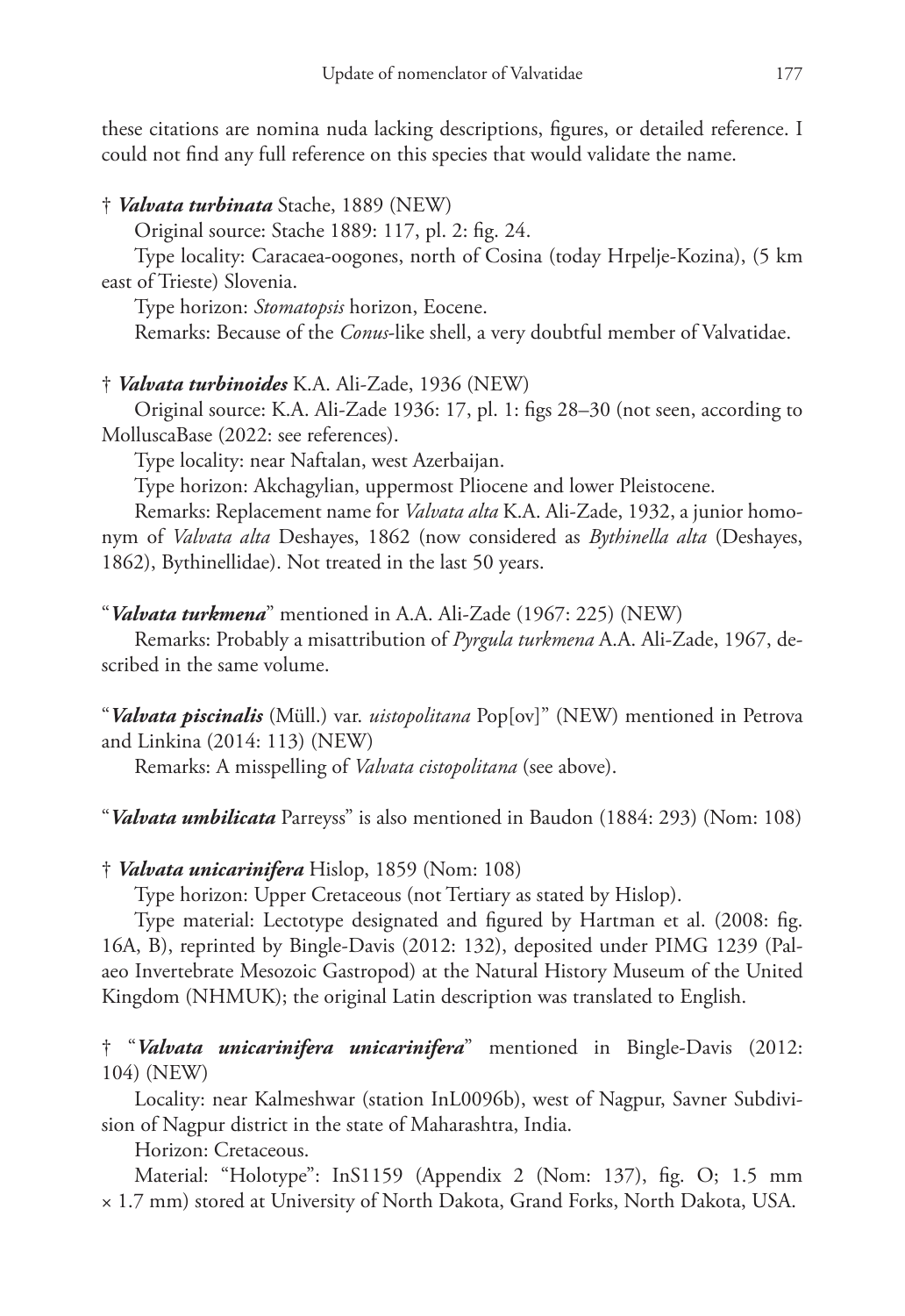Remarks: Although freely available online, this PhD dissertation lacks ISBN or ISSN numbering, thus is not formally published. Moreover, in erecting a second subspecies of *Valvata unicarinifera* Hislop, 1859 by Bingle-Davis in the same work (see above for "*V. u. chiknaformis*"), the original taxon becomes the nominal subspecies and cannot be replaced. Thus, the specimens of Bingle-Davis are formally not named and remain to be described in accordance with the rules of ICZN.

### *Valvata simplex* **var.** *unicincta* Lörenthey, 1906 (Nom: 109)

Remarks: As outlined above (see under *Valvata simplex*) the parent species name is not available and has been replaced by Neubauer et al. (2014b: 21). The current status of this taxon, which needs revision, is *Muellerpalia octonaria unicincta* (Lörenthey, 1906) (Hydrobiidae).

### †*Valvata uralica* Popov, 1965 (NEW)

Original source: Popov 1965: 227, pl. 5: figs 25–29.

Type locality: Kama tributary of the Middle Volga, Russia.

Type horizon: Pleistocene, Sokol Suite of the Kinel Formation.

Type material: unknown.

Remarks: also mentioned by Danukalova and Morozova (2003: 80) and Matoshko et al. (2004: 21).

"*Valvata venciana*" mentioned in Bogachev (1961: 74) (NEW) Remarks: misspelling of *Valvata vanciana* Tournouër, 1875.

### † *Cincinna* **(***Cincinna***)** *vinogradovskaense* [sic] Gozhik, 2002 (Nom: 110)

Type locality: near Vinogradovka village, Odesa oblast, Bolhrads'kyi district, Ukraine.

Type horizon: Miocene, Middle Pontian.

Type material: Holotype (coll. Gozhik, #3163) figured by Osipova et al. (2021: fig. 3D).

Remarks: The species name should be *vinog radovskaensis*, since both *Cincinna* and *Borysthenia* are feminine. "*Cincinna* (*Cincinna*) *vinogradovkensis*" mentioned in Haszprunar (2014: 110) is a misspelling. Currently considered a species of *Borysthenia* Lindholm, 1914.

*Valvata* **(***Microcincinna***)** *vystitiensis* Chernogorenko & Starobogatov, 1987 (Nom: 111) Type material: Type data provided and holotype figured by Sitnikova et al. (2017: 257, fig. 3D–F).

<sup>&</sup>quot;*Valvata vaciani* Nourn." mentioned in Yahimovich et al. (2000: 65) (NEW) Remarks: misspelling of *Valvata vanciana* Tournouër, 1875.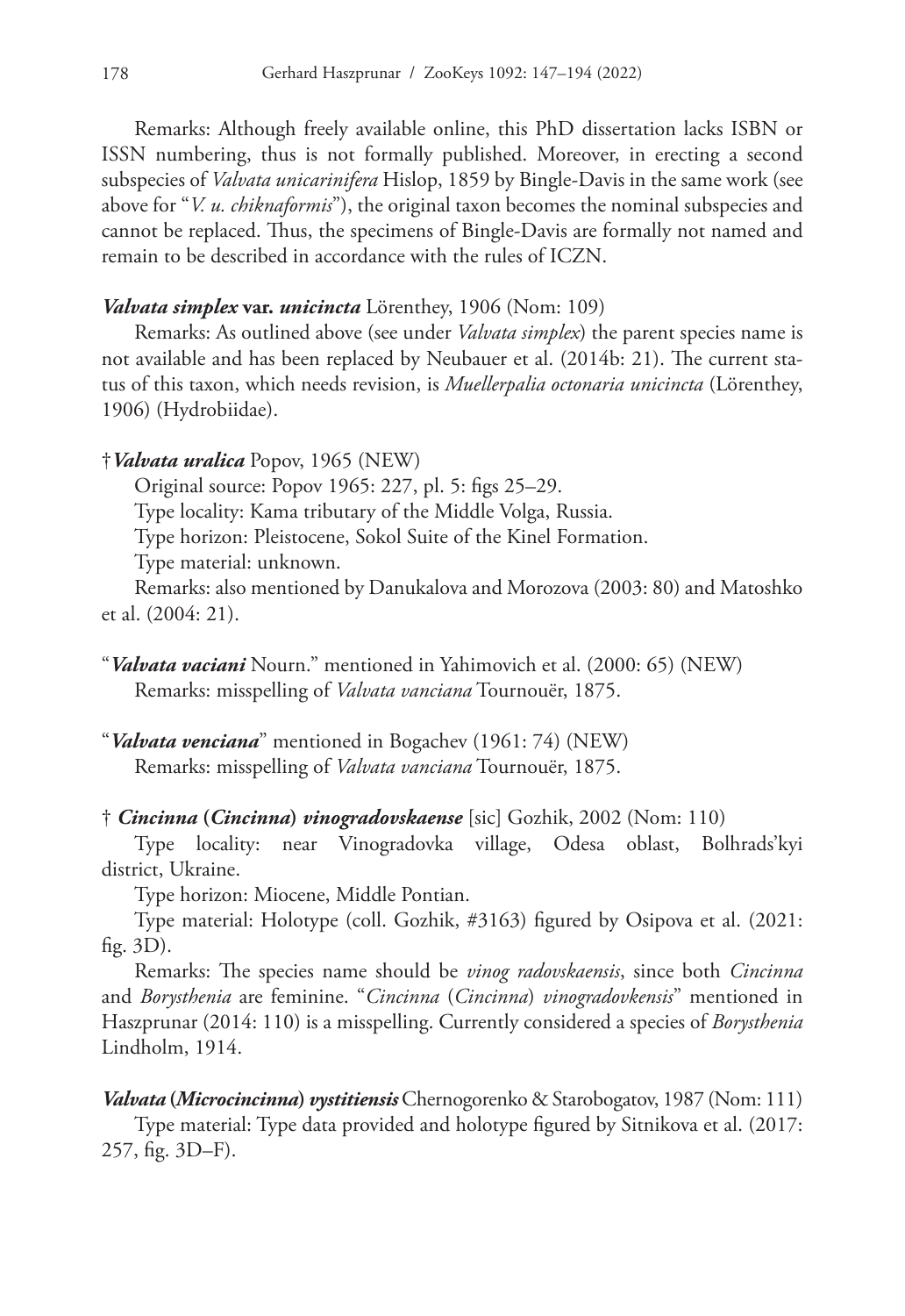† *Valvata heidemariae willmanni* Neubauer, Harzhauser, Kroh, Georgopoulou & Mandic, 2014 (NEW).

Original source: Neubauer et al. 2014b: 22

Type locality: Vokasia-Tal, Kos, Greece.

Type horizon: Lower Pleistocene, Middle Iraki-Formation.

Type material: According to Neubauer et al. (2014b: 22) deposited in the Geological-Paleontological Institute, University of Kiel, no number provided.

Remarks: Replacement name for *Valvata heidemariae bicarinata* Willmann, 1981, a junior homonym of *Valvata bicarinata* Lea 1841.

† *Valvata windhauseni* Parodiz, 1961 (Nom: 112)

Remarks: Parodiz (1969: 110) himself later assigned this species to the freshwater genus *Potamolithus* Pilsbry, 1896 (Truncatelloidea, Tateidae).

† *Valvata yongkangensis* Yü, 1980 (Nom: 112)

Original source: Yü and Pan 1980: 147–148, pl. 2: figs 3, 4. Type horizon: Middle Jurassic.

† *Valvata zhongjiangensis* Pan, 1982 (Nom: 113) Original source: Pan 1982: 430, pl. 1: figs 18–21.

† "*Valvata zhouqingzhuangensis*" mentioned in Youluo 1978 (Nom: 113)

Remarks: Not available from there (see above) or from Ye et al. (1996: 48; nomen nudum, no reference). I could not find any full reference on this species that would validate the name.

# **Acknowledgements**

I would like to thank many colleagues who provided me with previously nondigitized literature, in particular Gert Wörheide (GeoBio-Center, Ludwig-Maximilians-University of Munich), who made the book of Youluo (1978) available, and Thomas A. Neubauer (Justus-Liebig-University of Gießen), who provided copies of the papers of the Ali-Zade family and several other important taxonomic works of the former Soviet area. Also, Dr Neubauer's substantial work to update MolluscaBase and his comments as editor of ZooKeys were a significant help during the preparation of this work. I am indebted to the reviewers of the typescript, Mathias Harzhauser (Natural History Museum of Vienna), Alan Kabat (Harvard Museum of Comparative Zoology), and Pavel Kijaskho (Russian Academy of Sciences, St. Petersburg), who all provided significant help and data in order to improve the paper.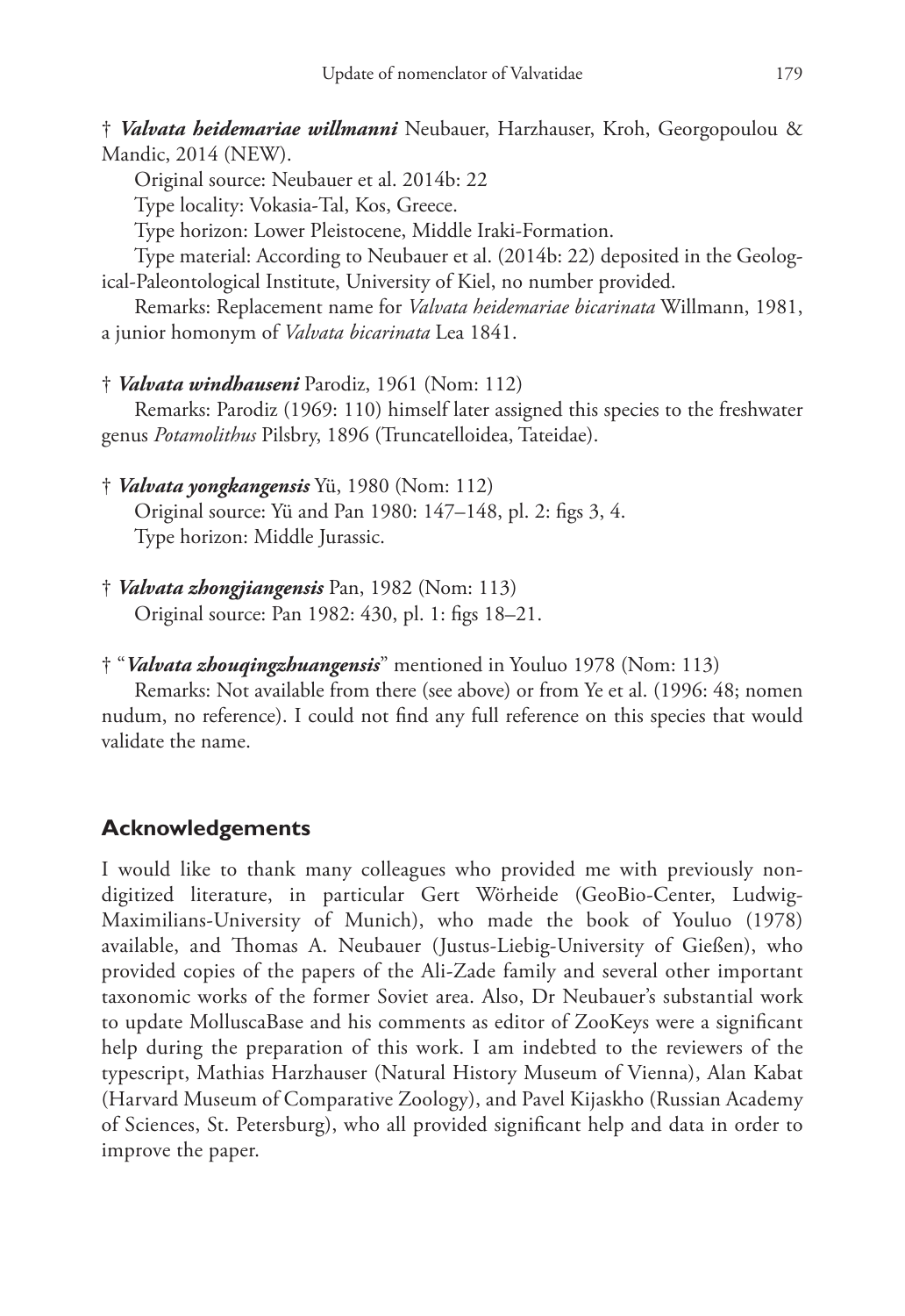### **References**

- Aescht E (2003) Typen-Liste der Sammlung "Wirbellose Tiere" (ohne Insekten) am Biologiezentrum. Linzer Beiträge zur Naturkunde Oberösterreichs 12: 377–406. [https://](https://www.zobodat.at/pdf/BNO_0012_0377-0406.pdf) [www.zobodat.at/pdf/BNO\\_0012\\_0377-0406.pdf](https://www.zobodat.at/pdf/BNO_0012_0377-0406.pdf)
- Ali-Zade [Али-Заде, Alizadeh] AA (1967) Акчагыл Туркменистана / Akchagyl Turkmenistana [The Akchagylian layer of Turkmenistan]. Vol. 2. Izdatel'stvo "Nedra", Moskva, 407 pp.  $[84 \text{ pls}]$
- Ali-Zade [Али-Заде, Alizadeh] AA (1973) Абшерон Азербайджана / Apsheron Azerbaydzhana [Apsheronian of Azerbaijan]. Moskva: Nedra, 228 pp. [47 pls]
- Ali-Zade [Али-Заде, Alizadeh] KA (1932) Некоторые новые виды из акчагыльской фауны Нафталана / Nekotorye novye vidy iz Akchagyl'skoi fauny Naftalana [Some new species from the Akchagylian fauna of Naftalan]. Izvestiya Azerbaydzhanskogo Neftyanogo Instituta Azizbekova, Baku 1(2): 1–44. [pls 1–7]
- Ali-Zade [Али-Заде, Alizadeh] KA (1936) Фауна акчагыльских слоев Нафталана / Fauna akchagylskikh sloyev Naftalana [Fauna of the Akchagylian layers of Naftalan]. Trudy Azerbaydzhanskogo nauchno-issledovatel'skogo instituta 32: 1–36. [pls 1–6]
- Andreeva SI, Andreev NI, Babushkin ES [Андреева СИ, Андреев НИ, Бабушкин ЕС] (2021) Моллюски семейства Valvatidae Gray, 1840 (Gastropoda, Heterobranchia) бассейна реки Таз (Западная Сибирь) / Mollyuski semeystva Valvatidae Gray, 1840 (Gastropoda, Heterobranchia) basseyna reki Taz (Zapadnaya Sibir'). Ruthenica: Rossiiskii Malakologicheskii Zhurnal = Russian Malacological Journal  $31(1)$ :  $7-19$ . [Mollusks of the family Valvatidae Gray, 1840 (Gastropoda, Heterobranchia) of the Taz River basin (Western Siberia)] [https://doi.org/10.35885/ruthenica.2021.31\(1\).2](https://doi.org/10.35885/ruthenica.2021.31(1).2)
- Anistratenko VV, Anistratenko OYu [Анистратенко ВВ, Анистратенко ОЮ] (2001) Фауна Украины в сорока томах. Том 29. Моллюски. Выпуск 1. Книга 1. Класс панцирные или хитоны, класс брюхоногие / Fauna Ukrainy v soroka tomakh. Tom 29. Mollyuski. Vypusk 1. Kniga 1. Klass pantsirnyye ili khitony, klass bryukhonogiye [Fauna Ukraine: Vol. 29: Mollusca. Fasс.1, book 1: Class Polyplacophora or Chitons, Class Gastropoda – Cyclobranchia, Scutibranchia i Pectinibranchia taschast]. National Academy of Sciences of the Ukraine. Institute of Zoology, Kiev 29(1): 1–240.
- Annandale N, Kemp S (1916) Fauna of the Chilka Lake: Mollusca Gastropoda and Lamellibranchia. Memoirs of the Indian Museum 5: 329–366. [pls 14–16] [including appendix and tables] <https://www.biodiversitylibrary.org/page/36674785>
- Arconada B, Ramos MA (2002) *Spathogyna*, a new genus for *Valvata* (*? Tropidina*) *fezi* Altimira, 1960 from eastern Spain: Another case of pseudohermaphroditism in the Hydrobiidae (Gastropoda). The Journal of Molluscan Studies 68(4): 319–327. [https://doi.org/10.1093/](https://doi.org/10.1093/mollus/68.4.319) [mollus/68.4.319](https://doi.org/10.1093/mollus/68.4.319)
- Balabanov YuP, Linkina LI, Petrova EV [Балабанов Ю П, Линкина ЛИ, Петрова ЕВ] (2010) Неогеновые отложения Среднего Поволжья / Neogenovyye otlozheniya Srednego Povolzh'ya [Neogene deposits of the Middle Volga Region]. Scientific Notes of Kazan State University 152(1): 192–214. [https://cyberleninka.ru/article/n/neogenovye-otlozheniya](https://cyberleninka.ru/article/n/neogenovye-otlozheniya-srednego-povolzhya)[srednego-povolzhya](https://cyberleninka.ru/article/n/neogenovye-otlozheniya-srednego-povolzhya)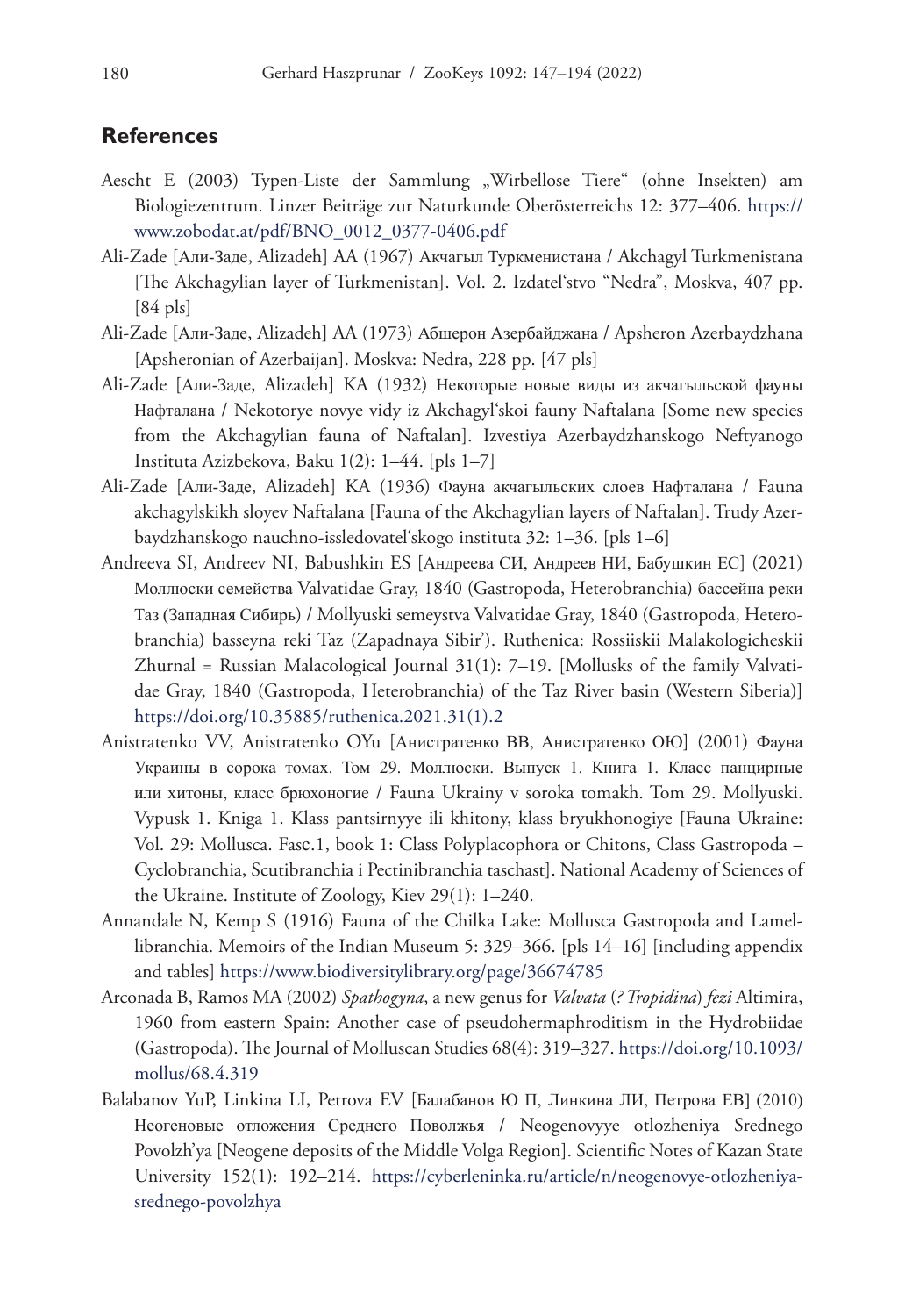- Baudon A (1884) [1<sup>st</sup> July] Troisième catalogue des Mollusques vivants de département de l'Oise. Journal de Conchyliologie 32: 193–325. [pls 8–10] [https://www.biodiversitylibrary.](https://www.biodiversitylibrary.org/page/16071982) [org/page/16071982](https://www.biodiversitylibrary.org/page/16071982) [text] <https://www.biodiversitylibrary.org/page/16072246>[plates]
- Berlinisches Magazin [oder gesammelte Schriften und Nachrichten für die Liebhaber der Arzneywissenschaft, Naturgeschichte und der angenehmen Wissenschaften überhaupt] (1769) 4. Band. Arnold Wever, Berlin. [http://resolver.sub.uni-goettingen.de/](http://resolver.sub.uni-goettingen.de/purl?PPN484874233_0004) [purl?PPN484874233\\_0004](http://resolver.sub.uni-goettingen.de/purl?PPN484874233_0004)
- Bieler R, Petit RE (2012) Molluscan taxa in the publications of the Museum Godeffroy of Hamburg, with a discussion of the Godeffroy Sales Catalogs (1864–1884), the *Journal des Museum Godeffroy* (1873–1910), and a history of the museum. Zootaxa 3511(1): 1–80. <https://doi.org/10.11646/zootaxa.3511.1.1>
- Bingle-Davis MJ (2012) Systematics, diversity, and origins of Upper Cretaceous continental molluscan fauna in the infra- and intertrappean strata of the Deccan Plateau, Central India. Unpublished Thesis, University of North Dakota, UMI Number: 3541377: [xiii +] 254 pp. <https://commons.und.edu/cgi/viewcontent.cgi?article=1023&context=theses>
- Boeters H-D, Falkner G (1998) *Valvata pulchella* S. Studer and *Valvata studeri* n.sp. (Gastropoda, Ectobranchia: Valvatidae). Heldia 2(5/6): 113–122. [pls 14–16]
- Bogachev VV [Богачев ВВ] (1961) Материалы к истории пресноводной фауны Евразии / Materialy k istorii presnovodnoi fauny Evrazii [Material on the history of freshwater fauna in Eurasia]. Izdatel'stvo Akademii Nauk Ukrainskoi SSR, Kiev, 341 pp. [58 pls.] [https://b](https://b-ok.cc/book/2424962/ac5499?redirect=137597755)[ok.cc/book/2424962/ac5499?redirect=137597755](https://b-ok.cc/book/2424962/ac5499?redirect=137597755)
- Bogachkin BM [Богачкин БМ] (1981) История тектонического развития Горного Алтая в кайнозое / Istoriya tektonicheskogo razvitiya Gornogo Altaya v kaynozoye. [History of tectonic development of Gorny Altai in the Cenozoic]. Nauka, Moscow, 132 pp. <https://www.geokniga.org/bookfiles/geokniga-istoriya-tektonicheskogo-razvitiya.pdf>
- Bogatov VV, Zatravkin MN [Богатов ВВ, Затравкин МН] (1992) ("1990") Брюxoногие моллюски пpecныx и солоноватыx вoд Дальнего Востока СССР. / Bryukhonogie mollyuski presnykh I solonovatykh vod Dalnego Vostoka SSSR [Fresh and brackish water gastropods of the Soviet Far East]. Biologo-pochvennyi institut, Vladivostok / Academy of Science of the USSR, Vladivostok (Far East Branch), 172 pp.
- Bouchet P, Rocroi J-P, Hausdorf B, Kaim A, Kano Y, Nützel A, Parkhaev P, Schrödl M, Strong EE (2017) Revised classification, nomenclator and typification of gastropod and monoplacophoran families. Malacologia 61(1–2): 1–516. <https://doi.org/10.4002/040.061.0201>
- Brusina S (1874) Fossile Binnen-Mollusken aus Dalmatien, Kroatien und Slavonien nebst einem Anhange. Deutsche vermehrte Ausgabe der kroatischen im "Rad" der südslavischen Akademie der Wissenschaften und Künste in Agram (28. Band, 1874) erschienenen Abhandlung. Actienbuchdruckerei, Agram, 144 pp. [7 pls] [https://www.biodiversitylibrary.](https://www.biodiversitylibrary.org/page/58097400) [org/page/58097400](https://www.biodiversitylibrary.org/page/58097400)
- Brusina S (1897) Gragja za neogensku malakošku faunu Dalmacije, Hrvatske i Slavonije uz neke vrste iz Bosne, Hercegovine i Srbije / Materiaux pour la faune malacologique neogene 122 de la Dalmatie, de la Croatie, et de la Slavonie avec des especes de la Bosnie et de l Herzegowine et de la Serbie (Croatian/French). Djela Jugoslavenske akademije znanosti i umjetnosti 18. Actienbuchdruckerei, Zagreb-Agram, 21 + 43 pp.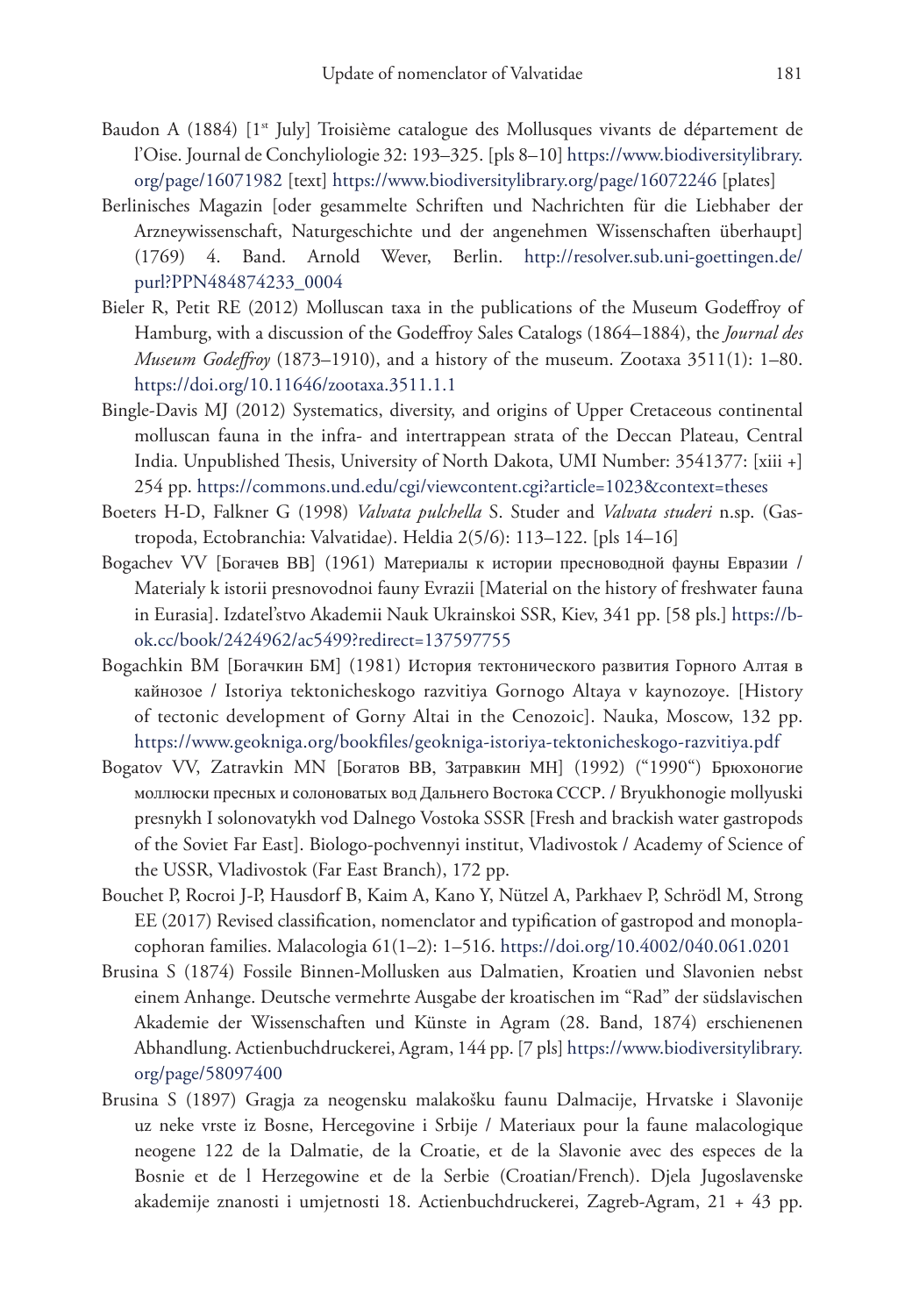[21 pls] <http://archive.org/stream/djelajugoslaven03umjegoog#page/n6/mode/2up> [text] <http://archive.org/stream/djelajugoslaven03umjegoog#page/n76/mode/2up> [plates are poorly scanned]

- Canoy Illies MM, Hartmann JH (2018) Re-evaluation of *Valvata*? *montanaensis* Meek and the overburdened *Valvata* Müller. Abstracts of the GSA Annual Meeting Indianapolis, Indiana, Geological Society of America Abstracts with Programs 50(6): paper #39–10. [https://doi.](https://doi.org/10.1130/abs/2018AM-317673) [org/10.1130/abs/2018AM-317673](https://doi.org/10.1130/abs/2018AM-317673)
- Cataldo CS, Lazo DG, Luci L, Aguirre-Urreta B (2019) New Barremian macroinvertebrates from the Huitrìn Formation, Mendoza Province (Argentina) and their paleoecological implications. Ameghiniana 56(6): 441–470. <https://doi.org/10.5710/AMGH.04.09.2019.3244>
- Ciangherotti AD, Crispino P, Esu D (1997) Paleoecology of the non-marine molluscs of the Pleistocene Stirone River sequence (Emilia, Northern Italy). Bollettino della Società Paleontologica Italiana 36: 303–310.
- Clewing C, von Oheimb PV, Vinarski M, Wilke T, Albrecht C (2014) Freshwater mollusc diversity at the roof of the world: phylogenetic and biogeographical affinities of Tibetan Plateau *Valvata*. Journal of Molluscan Studies 80(4): 452–455. [and supplementary data] <http://doi.org/10.1093/mollus/eyu016>
- Contreras-Arquieta A (1993) *Valvata beltrani* n. sp. (Gastropoda: Valvatidae) de Charco Azul, San Juan de Aviles, Aramberri, Nuevo León, México. Publicaciones Biológicas, Facultad de Ciencias Biológicas, Universidad Autónoma de Nuevo León, Supl 1, 1–6, figs 1–2.
- Contreras-Balderas S, Lozano-Vilano M de L (1996) Extinction of most Sandia and Potosí valleys (Nuevo León, Mexico) endemic pupfishes, crayfishes and snails. Ichthyological Exploration of Freshwaters 7(1): 33–40.
- Danukalova GA, Morozova EM [Данукалова ГА, Морозова ЕМ] (2003) Состояние изученноcти плиоцен-четвертичных моллюсков Южно-Уралыского Pегиoна / Sostoyaniye izucheniya pliotsen-chetvertichnykh mollyuskov Yuzhno-Uralskogo Regiona [State of study of Pliocene-Quaternary Molluscs of the South-Ural region]. Геологический сборник N° 3. Информационные материалы / Geologicheskiy sbornik N° 3. Informatsionnyye materialy [Geological collection 2003(3). Information materials], 79–91. [http://ig.ufaras.ru/File/](http://ig.ufaras.ru/File/E2003/01701_03.pdf) [E2003/01701\\_03.pdf](http://ig.ufaras.ru/File/E2003/01701_03.pdf)
- Delafond F, Deperet CJJ (1893–94) Les terrains Tertiaires de la Bresse et leur gites de lignites et de minerais de Fer. 2me Volume. Etudes des gites mineraux de la France. Imprimerie nationale, Paris, 332 pp. [58 figs, 19 pls, 1 map] [http://gallica.bnf.fr/ark:/12148/](http://gallica.bnf.fr/ark:/12148/bpt6k62272678) [bpt6k62272678](http://gallica.bnf.fr/ark:/12148/bpt6k62272678)
- Du L-N, Jiang Y-E, Chen X-Y, Yang J-X, Aldridge D, Du Li-Na (2017) A family-level macroinvertebrate biotic index for ecological assessment of lakes in Yunnan, China. Water Resources 44(6): 864–874.<https://doi.org/10.1134/S0097807817090020>
- Dumas E (1875–1877) Statistique géologique, minéralogique, métallurgique et paléontologique du département du Gard. Troi parties. Arthus Bertrand/Peyrot-Tinel/Brugueirolle; Paris/Nîmes/Alais. Première partie (1875: 264 pp): [https://gallica.bnf.fr/ark:/12148/](https://gallica.bnf.fr/ark:/12148/bpt6k930656d.image) [bpt6k930656d.image](https://gallica.bnf.fr/ark:/12148/bpt6k930656d.image) Deuxième partie (1876: 735 pp): [https://gallica.bnf.fr/ark:/12148/](https://gallica.bnf.fr/ark:/12148/bpt6k930654n.image) [bpt6k930654n.image](https://gallica.bnf.fr/ark:/12148/bpt6k930654n.image) Troisème partie (1877: 515 pp): [https://gallica.bnf.fr/ark:/12148/](https://gallica.bnf.fr/ark:/12148/bpt6k930640s.image) [bpt6k930640s.image](https://gallica.bnf.fr/ark:/12148/bpt6k930640s.image)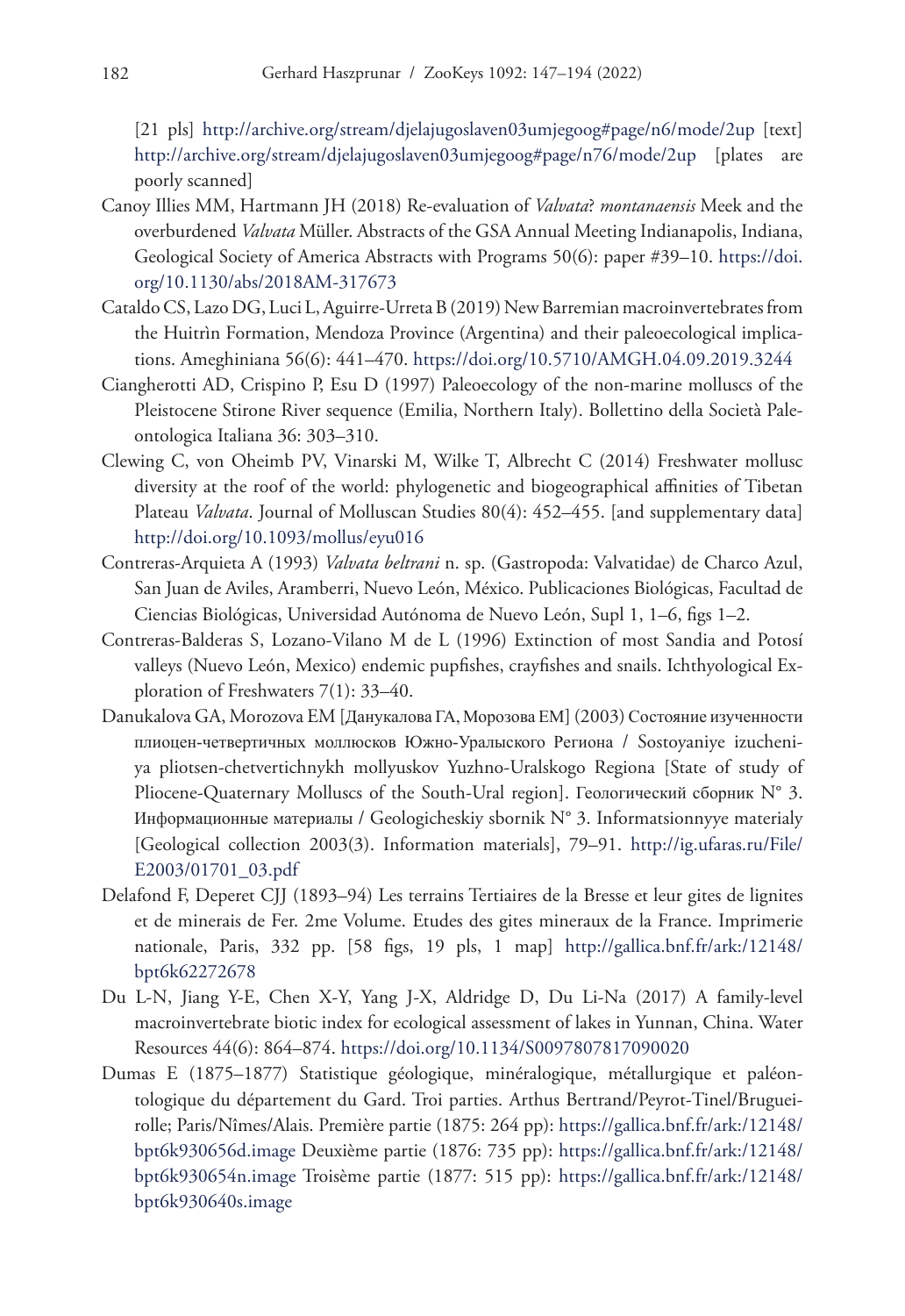- Eichwald E [Эйхвалд Э] (1851) Палеонтологія Россіи. Описание моллассовой и намывной формаций / Paleontologíya Rossíi. Opisaniye mollassovoy i namyvnoy formatsiy [Palaeontology of Russia. Descriptions of marine and alluvial formations of Russia]. Eduard Pratsa, Sanktpeterburg, 284 pp. [https://play.google.com/store/books/details?id=IblYAAAAcAAJ](https://play.google.com/store/books/details?id=IblYAAAAcAAJ&rdid=book%E2%80%93IblYAAAAcAAJ&rdot=1) [&rdid=book–IblYAAAAcAAJ&rdot=1](https://play.google.com/store/books/details?id=IblYAAAAcAAJ&rdid=book%E2%80%93IblYAAAAcAAJ&rdot=1)
- Eichwald E (1852) Lethaia Russica ou le monde primitive de la Russie. Atlas. Schweizerbart, Stuttgart, 14 pls. <https://www.biodiversitylibrary.org/page/39452524>[According to Janssen (1984: 197) the atlas was published in 1859, but this is incorrect, see Nosowska (2020: 455)]
- Eichwald E (1853) Lethaia Russica ou Paléontologie de la Russie écrite et figurée. Troisième volume. Dernière période. Schweizerbart, Stuttgart 3: [xix +] 533 pp. [https://www.biodi](https://www.biodiversitylibrary.org/page/36423437)[versitylibrary.org/page/36423437](https://www.biodiversitylibrary.org/page/36423437)
- Esu D, Girotti O (2015a) The late Early Pleistocene non-marine molluscan fauna from the Synania Formation (Achaia, Greece), with description of nine new species (Mollusca: Gastropoda). Archiv für Molluskenkunde 144(1): 65–81. [https://doi.org/10.1127/arch.](https://doi.org/10.1127/arch.moll/1869-0963/144/065-081) [moll/1869-0963/144/065-081](https://doi.org/10.1127/arch.moll/1869-0963/144/065-081)
- Esu D, Girotti O (2015b) *Melanopsis wilhelmi* n. sp. and *Valvata ducati* n. sp., two new Pleistocene gastropods from a section of the Stirone River (Emilia, North Italy). Archiv für Molluskenkunde 144(2): 149–154. <https://doi.org/10.1127/arch.moll/1869-0963/144/149-154>
- Esu D, Girotti O (2018) *Valvata mathiasi* n. sp. (Gastropoda: Heterobranchia: Valvatidae) from the Lower Pliocene of the Val di Pesa (Tuscany, Central Italy). Archiv für Molluskenkunde 147(1): 49–54. <https://doi.org/10.1127/arch.moll/147/049-054>
- Falniowski A, Lewarne B, Rysiewska A, Osikowski A, Hofman S (2021) Crenobiont, stygophile and stygobiont molluscs in the hydrographic area of the Trebišnjica River Basin. ZooKeys 1047: 61–89.<https://doi.org/10.3897/zookeys.1047.64034>
- Faujas de Saint Fond B (1809) Notice sur une mine de carbon fossile de département du Gart, dans laquelle on trouve du succin et de coquilles marins. Annales du Muséum d'Histoire naturelle 14: 314–324. [pl. 19] <https://www.biodiversitylibrary.org/page/3498968>
- Fontannes F (1883) Diagnoses especes et de varietes nouvelles des terrains tertiaries du Bassin du Rhone. Bulletin de la Societe Geologique de France (ser. 3) 11: 440–441. [https://www.](https://www.biodiversitylibrary.org/page/47193802) [biodiversitylibrary.org/page/47193802](https://www.biodiversitylibrary.org/page/47193802)
- Frauenfeld Gv (1864) Verzeichnis der Namen der fossilen und lebenden Arten der Gattung *Paludina* Lam., nebst jenen der nachstehenden und Einreihung derselben in die verschiedenen neueren Gattungen. Verhandlungen der Zoologisch-Botanischen Gesellschaft in Wien 14: 561–672. [https://www.zobodat.at/pdf/VZBG\\_14\\_0561-0672.pdf](https://www.zobodat.at/pdf/VZBG_14_0561-0672.pdf)
- Fuchs T (1870) Beitrage zur Kenntnis fossiler Binnenfauna IV und V. Die Fauna der Congerien Schichten von Tihany am Plattensee und Kup bei Papa in Ungarn. Jahrbuch der kaiserlich königlichen Geologischen Reichsanstalt 20(4): 531–547. [pls 20–22] [http://opac.geolo](http://opac.geologie.ac.at/wwwopacx/wwwopac.ashx?command=getcontent&server=images&value=JB0204_531_A.pdf)[gie.ac.at/wwwopacx/wwwopac.ashx?command=getcontent&server=images&value=JB020](http://opac.geologie.ac.at/wwwopacx/wwwopac.ashx?command=getcontent&server=images&value=JB0204_531_A.pdf) [4\\_531\\_A.pdf](http://opac.geologie.ac.at/wwwopacx/wwwopac.ashx?command=getcontent&server=images&value=JB0204_531_A.pdf)
- Glöer P (2019) The Freshwater Gastropods of the West Palaearctic, Volume I: Fresh- and brackish waters except spring and subterranean snails. Identification Key, Anatomy, Ecology, Distribution, 399 pp. [S. Muchow, Neustadt/Holstein, Germany]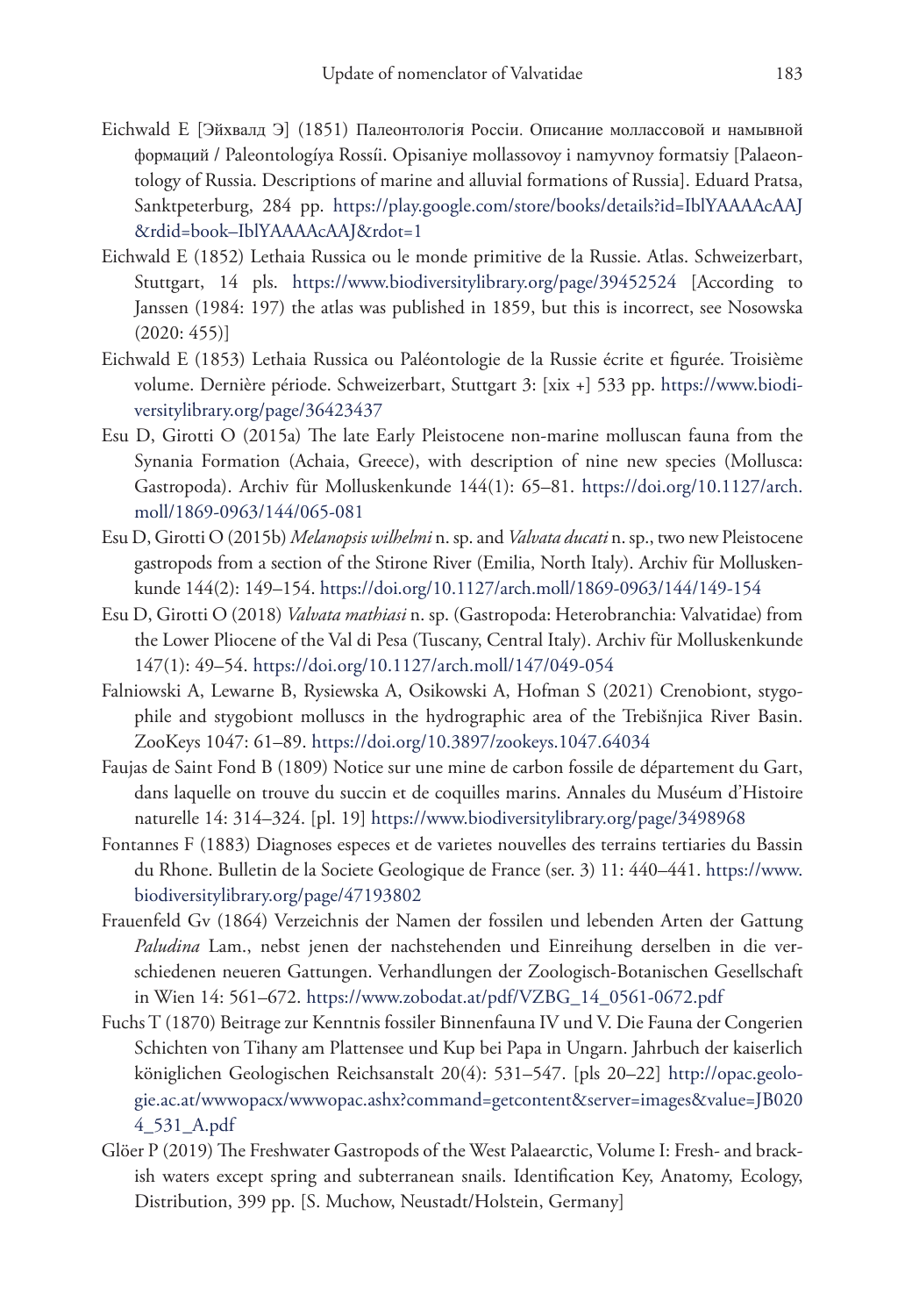- Glöer P, Hirschfelder H-J (2019) New freshwater molluscs from Crete, Greece (Gastropoda: Hydrobiidae, Bythinellidae, Valvatidae). Ecologica Montenegrina 20: 10–23. [https://doi.](https://doi.org/10.37828/em.2019.20.2) [org/10.37828/em.2019.20.2](https://doi.org/10.37828/em.2019.20.2)
- Goretsky / Goretskii GI [Горецкий ГИ] (1956а) О нижней границе четвертичного периода / O nizhney granitse chetvertichnogo perioda [About the lower border of the Quaternary period]. Бюллетень Московского общества ислытателей природы. Oтдeд Геолoгичecкий / Biulleten Moskovskogo obshchestva ispytatelei prirody. Otdel geologicheskii. [Bulletin de la Société des Naturalistes de Moscou, Section géologique] 31(4): 29–43.
- Goretsky [Gorets̄kiĭ] GI [Горецкий ГИ] (1956b) О гирканском этапе в истории Прикаспия / О girkanskom etape v istorii Prikaspiya [About the Hyrcan stage in the history of the Caspian region]. Новости нефтяной теxники. Серия Геология / Novosti neftyanoy texniki. Seriya Geologiya. [News of Petroleum Engineering. Series Geology.] 1956(6): 3–5.
- Goretsky [Goretskii] GI [Горецкий ГИ] (1964) Аллювий великого антропогенного прарек Русской равнины / Allyuviy velikogo antropogennogo prapek Russkoy ravniny [The alluvium of the great anthropogenous preek of the Russian Plain]. Nauka, Moscow, 415 pp. <http://www.geokniga.org/books/5412>
- Gozhik [Gožyk / Gożik / Gozhyk] PF, Datsenko LN [Гожик ПФ, Даценко ЛН] (2007) Пресноводные моллюски позднего кайнозоя юга Восточной Европы [в 2 ч.] / Presnovodnyye mollyuski pozdnego kaynozoya yuga Vostochnoy Yevropy [v 2 ch.] [Fresh-water molluscs from the Late Cenozoic in the south of Eastern Europe. Part II: Family Sphaeridae, Pisidiidae, Corbiculoidae, Neritidae, Viviparidae, Valvatidae, Bithyniidae, Lithoglyphidae, Melanopsidae. Национальная академия наук Украины, Институт геологических наук / Natsional'naya akademiya nauk Ukrainy, Institut geologicheskikh nauk. National Academy of Sciences of Ukraine, Institute of Geological Science, Kiev, 2007: 1–255. [97 pls.
- Grabau AW (1923) Cretaceous fossils from Shantung. Jing ji bu zhong yang di zhi diao cha suo/ Bulletin of the Geological Survey of China 5(2): 143–181. [2 pls] [https://mollus](https://molluscabase.org/aphia.php?p=sourcedetails&id=353589)[cabase.org/aphia.php?p=sourcedetails&id=353589](https://molluscabase.org/aphia.php?p=sourcedetails&id=353589)
- Greppin J-B (1855) Notes géologiques sur les terrains modernes, quaternaires et tertiaires du Jura bernois et en particulier du Val de Delémont. Nouveaux Mémoires de la Société Helvétique des Sciences Naturelles 14(5): 1–71. [4 pls - plates 1, 2, and 4 are geological maps, plate 3 illustrates the species] <https://www.biodiversitylibrary.org/page/13246941>
- Hanna GD (1922) Fossil freshwater mollusks from Oregon contained in the Condon Museum of the University of Oregon. University of Oregon Publication 1(12), 23 pp. [4 pls] <https://www.biodiversitylibrary.org/page/20825593>
- Hartman JH, Erickson DN, Bakken A (2008) Stephen Hislop and his 1860 Cretaceous continental molluscan new species descriptions in Latin from the Deccan Plateau, India. Palaeontology 51(6): 1225–1252. <https://doi.org/10.1111/j.1475-4983.2008.00807.x>
- Harzhauser M, Binder H (2004) Synopsis of the Late Miocene mollusc fauna of the classical sections Richardhof and Eichkogel in the Vienna Basin. Archiv für Molluskenkunde 133(1/2): 1–57. [11 pls]<https://doi.org/10.1127/arch.moll/133/2004/109>
- Harzhauser M, Neubauer TA, Hoşgör I (2018) Oligocene-Miocene freshwater gastropods from the Oltu-Narman Basin in eastern Turkey. Acta Palaeontologica Polonica 63(2): 357–369. <https://doi.org/10.4202/app.00469.2018>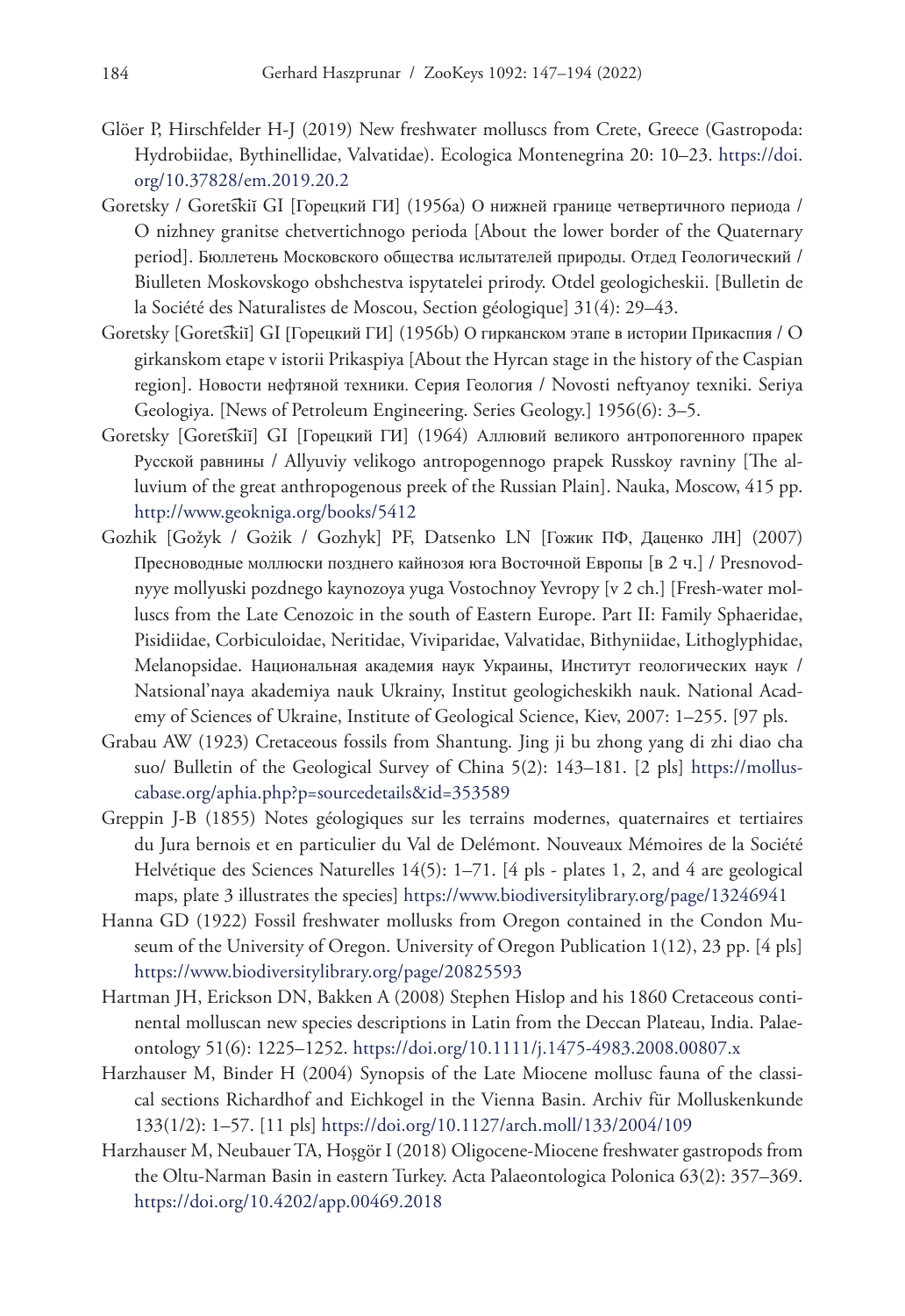- Haszprunar G (2014) A nomenclator of extant and fossil taxa of the Valvatidae (Gastropoda, Ectobranchia). ZooKeys 377: 1–172.<https://doi.org/10.3897/zookeys.377.6032>
- Hauswald A-K, Albrecht C, Wilke T (2008) Testing two contrasting evolutionary patterns in ancient lakes: Species flock versus species scatter in valvatid gastropods of Lake Ohrid. Hydrobiologia 615(1): 169–179. <https://doi.org/10.1007/s10750-008-9556-0>
- Henderson J (1935) Fossil Non-Marine Mollusca of North America. Geological Society of America Special Papers 3: 1–290.<https://doi.org/10.1130/SPE3-p1>
- Hinchliffe RP, Tebby C, Cobb TP (2019) First recorded co-occurrence of *Valvata lewisi* Currier, 1868 and *Valvata lewisi ontariensis* Baker, 1931 (Gastropoda: Valvatidae) from Alberta, Canada, with notes on morphometric and genetic variability. Canadian Field Naturalist 133(3): 189–192. <https://doi.org/10.22621/cfn.v133i3.2237>
- Janssen AW (1984) Mollusken uit het Mioceen van Winterswijk-Miste. Een inventarisatie, met beschrijvingen en afbeeldingen van alle aangetroffen soorten. KNNV, NGV & RGM, Amsterdam, 451 pp.
- Jaume ML, Abbott RT (1948) A new Cuban species of the amnicolid genus *Nanivitrea*. Revista de la Sociedad Malacologica. Carlos de la Torre 6: 5–8.
- Jodot P (1955) Sur la classification du Miocene supérieur continental de la vallée du Rhône. Bulletin de la Société Géologique de France (ser. 6) 5: 597–604. [1 table] [https://doi.](https://doi.org/10.2113/gssgfbull.S6-V.7-9.597) [org/10.2113/gssgfbull.S6-V.7-9.597](https://doi.org/10.2113/gssgfbull.S6-V.7-9.597)
- Jurkovšek B, Biolchi S, Furlani S, Kolar-Jurkovšek T, Zini L, Jež J, Tunis G, Bavec M, Cucchi F (2016) Geology of the Classical Karst Region (SW Slovenia-NE Italy). Journal of Maps 12(sup1, supplement 1): 352–362. <https://doi.org/10.1080/17445647.2016.1215941>
- Kabat AR, Hershler R (1993) The prosobranch snail family Hydrobiidae (Gastropoda: Rissooidea): Review of classification and supraspecific taxa. Smithsonian Contributions to Zoology 547(547): [i–iii,] 1–94.<https://doi.org/10.5479/si.00810282.547>
- Kantor YI, Vinarski MV, Schileyko AA, Sysoev AV (2011) Catalogue of the continental mollusks of Russia and adjacent territories. Version 2.3.1., 330 pp. www.kz-snailhome.narod. ru/books/kantor\_2010.pdf
- Kobayashi T (1983) [Studies on the Mesozoic non-marine facies in Japan and Eastern Asia, Part II] (in Japanese). Journal of Geography 92(3): 193–214 (53–74). [https://www.jstage.jst.](https://www.jstage.jst.go.jp/article/jgeography1889/92/3/92_3_193/_pdf) [go.jp/article/jgeography1889/92/3/92\\_3\\_193/\\_pdf](https://www.jstage.jst.go.jp/article/jgeography1889/92/3/92_3_193/_pdf)
- Kormos T (1912) Die pleistocäne Molluskenfauna des Kalktuffes von Konto (Komitat Bihar) in Ungarn. Centralblatt für Mineralogie. Geologie und Paläontologie 1912: 152–158. [https://www.zobodat.at/pdf/Centralblatt-Mineral-Geol-Palaeont\\_1912\\_0152-0158.pdf](https://www.zobodat.at/pdf/Centralblatt-Mineral-Geol-Palaeont_1912_0152-0158.pdf)
- Kozhov [Кожов] MM (1936) Моллюски озера Байкал систематика, распрeдeление, экология, некоторые данныеп о генезисе и истории / Mollyuski ozera Baykal – sistematika, raspredeleniye, ekologiya, nekotoryye dannyyep o genezise i istorii [Mollusks of Lake Baikal – systematic, distribution, ecology, some data on genesis and history]. Trudy Baikal skoy limnologicheskoy Stantsii / Travaux de la Station Limnologique du Lac Bajkal / Works of the Baikal Limnological Station 8: 1–350. [in Russian, German summary]
- Krestovnikov VN [Крестовников ВН] (1931) Куяльницкий ярус. Архангельский А.Д., Давиташвили Л.С. (ред.): Руководящие ископаемые нефтеносных районов Крымско-Кавказской области / Kuyal'nitskiy yarus. Arkhangel'skiy AD, Davitashvili LS (red.): Rukovodyashchiye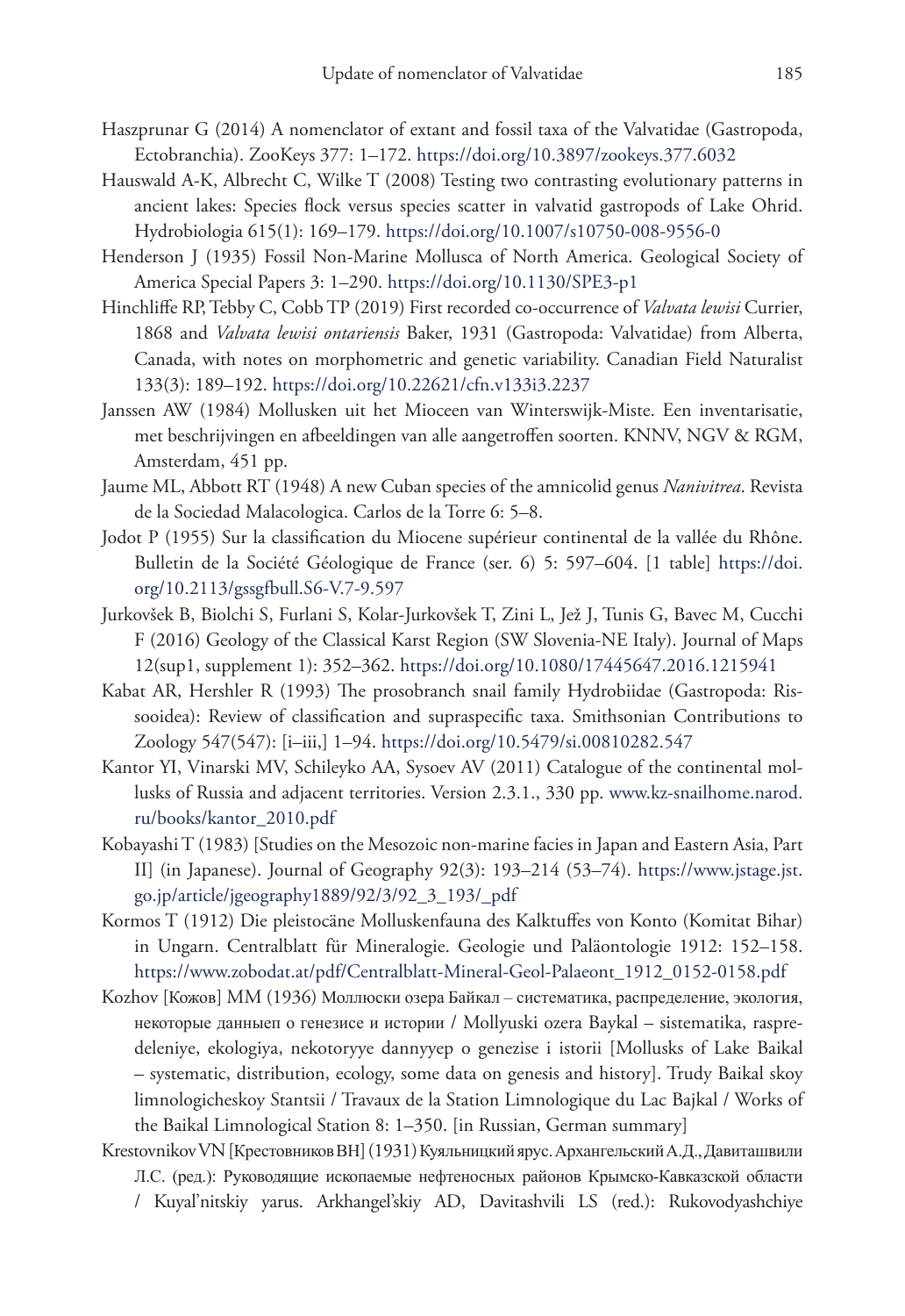iskopayemyye neftenosnykh rayonov Krymsko-Kavkazskoy oblasti. [Fossils of the Kuyalnik Estuary. In: Archanguelsky AD, Davitaschvili LS (Eds): Characteristic fossils of the oil districts of the Crimea and Caucasus]. Сделки Государственного нефтяного научно-исследовательского института / Sdelki Gosudarstvennogo neftyanogo nauchno-issledovatel'skogo instituta [Transactions of the State Petroleum Research-Institute] 10: 1–24. [12 pls]

- Küster HC (1852–1853) Die Gattungen *Paludina*, *Hydrocaena* und *Valvata*. Systematisches Conchylien-Cabinet von Martini und Chemnitz (1)21. Bauer und Raspe, Nürnberg, 1–96. [pls 1–77] [for bibliography see Welter-Schultes 1999: 170] [https://www.biodiver](https://www.biodiversitylibrary.org/page/52395484)[sitylibrary.org/page/52395484](https://www.biodiversitylibrary.org/page/52395484)
- Lazo DG, Cataldo CS, Luci L, Aguirre-Urreta MB (2017) Groeber y los invertebrados fósiles del Miembro La Tosca, Cretácico Inferior de la Cuenca Neuquina: Una historia de controversias paleontológicas. Revista de la Asociación Geológica Argentina 74(1): 19–39. <https://revista.geologica.org.ar/raga/article/view/261>
- Le Renard J, Pacaud J-M (1995) Révision des Mollusques Paléogènes du Bassin de Paris. II II Liste des Références Primaires des Espèces. Cossmanniana 3(3): 65–132.
- Lee HG (2015) An ersatz *Valvata* from Bernheim Forest, Kentucky. Shell-O-Gram, Jacksonville Shell Club (Florida) 56(1): 2–4. <http://www.jaxshells.org/pdfs/janfeb15.pdf>
- Lin H, Yan J, Yuan W, Chen S (2005) Shiyou Shiyan Dizhi 27(1): 55–61. [https://doi.](https://doi.org/10.11781/sysydz200501055) [org/10.11781/sysydz200501055](https://doi.org/10.11781/sysydz200501055) [Sedimentary facies types of the third member of the Shahejie Formation in the Paleogene of the DongYing Depression, the Bohaiwan Basin and their distribution characters on plane] [in Chinese, English abstract]
- Lindholm WA (1909) Die Mollusken des Baikal-Sees (Gastropoda et Pelecypoda) systematisch und zoogeographisch bearbeitet. Wissenschaftliche Ergebnisse einer Zoologischen Expedition nach dem Baikal-See unter Leitung des Professors Alexis Korotneff in den Jahren 1900–1902. Vierte Lieferung. Verlag August Hopfer, Burg b. M. [bei Magdeburg], 104 pp. [2 pls] <https://www.biodiversitylibrary.org/page/13074710>
- Lindholm WA (1912) ("1911") Über Mollusken aus dem Ladogasee und der Nevabucht. Annuaire du Musée Zoologique de l'Académie Impériale des Sciences de St.-Pétersbourg, 16: 285–310.<https://www.biodiversitylibrary.org/page/8484744>
- Lindholm WA [Линдхольм BA] (1932) Моллюски из среднеплиоценовых пресноводных отложений юго-западной Сибири / Mollyuski iz srednepliotsenovykh presnovodnykh otlozheniy yugo-zapadnoy Sibiri [Mollusks from the Middle Pliocene freshwater deposits of southwestern Siberia / Mollusken aus mittelpliozänen Süßwasserablagerungen Südwest-Sibiriens. Труды Всесоюзного геологоразведочного объединения НКТП СССР / Trudy Vsesoyuznogo geologorazvedochnogo obyedineniya NKTP SSSR [Transactions of the United Geological and Prospecting Service of the USSR] 238: 50 pp, 6 pls. [in Russian, with extensive German summary pp 37-46]. Reviewed 1933 in the "Literaturübersicht" of the Archiv für Molluskenkunde 65: 1–31. [p. 23] [https://www.zobodat.at/pdf/Archiv](https://www.zobodat.at/pdf/Archiv-fuer-Molluskenkunde_65_0001-0031.pdf)[fuer-Molluskenkunde\\_65\\_0001-0031.pdf](https://www.zobodat.at/pdf/Archiv-fuer-Molluskenkunde_65_0001-0031.pdf)
- Łomnicki AM (1886) Die tertiäre Süsswasserbildung in Ostgalizien. Verhandlungen der kaiserlich königlichen Geologischen Reichsanstalt 1886: 412–431. [http://www.landesmuseum.](http://www.landesmuseum.at/pdf_frei_remote/VerhGeolBundesanstalt_1886_0412-0431.pdf) [at/pdf\\_frei\\_remote/VerhGeolBundesanstalt\\_1886\\_0412-0431.pdf](http://www.landesmuseum.at/pdf_frei_remote/VerhGeolBundesanstalt_1886_0412-0431.pdf) [https://www.biodiver](https://www.biodiversitylibrary.org/page/39142866)[sitylibrary.org/page/39142866](https://www.biodiversitylibrary.org/page/39142866)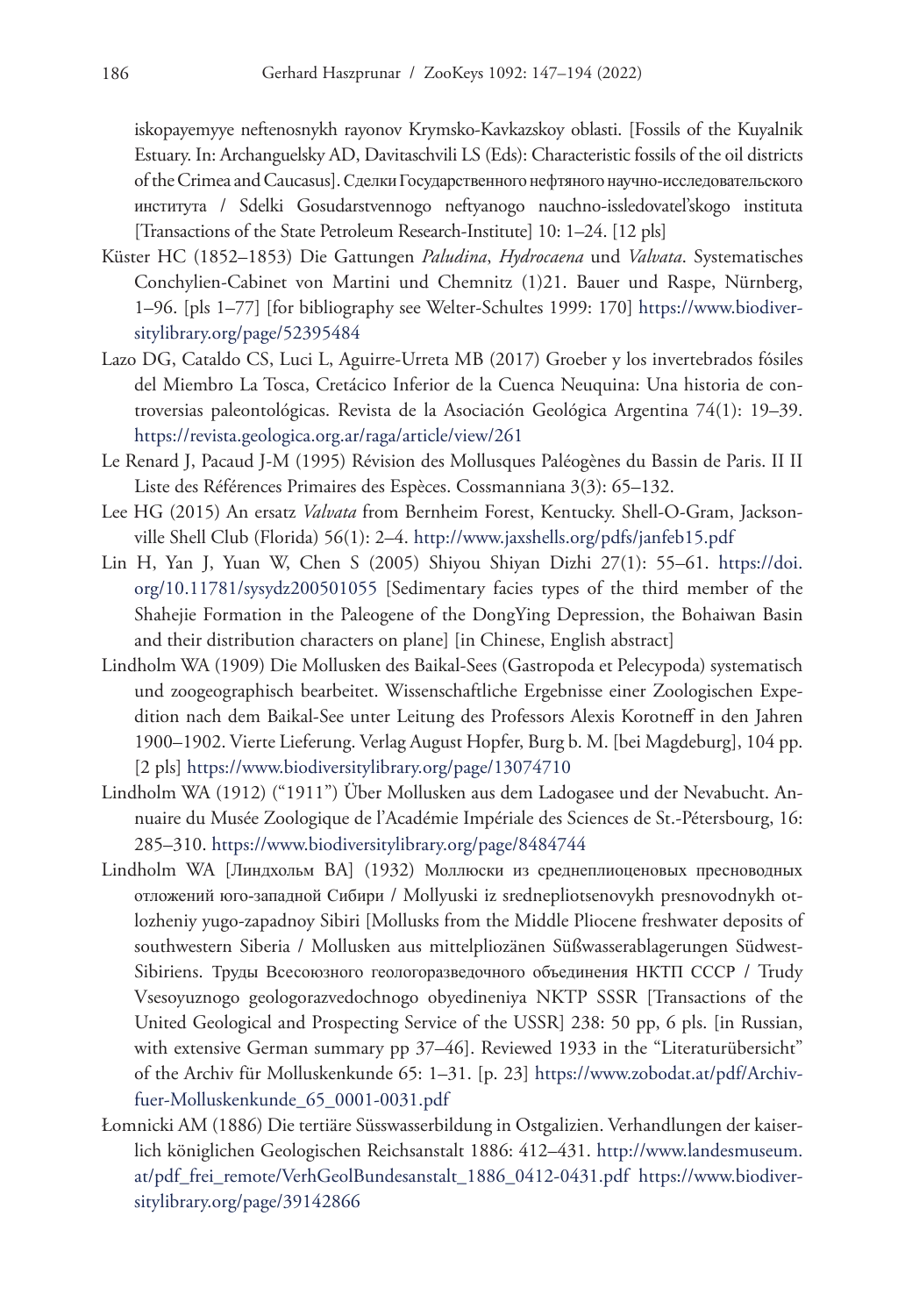- Lörenthey I (1906) Beiträge zur Fauna und stratigraphischen Lage der pannonischen Schichten in der Umgebung des Balatonsees. Resultate der wissenschaftlichen Erforschung des Balatonsees. Bd. 1, Teil 1. Anhang 4: 1–216. [pls 1–3] [https://www.biodiversitylibrary.org/](https://www.biodiversitylibrary.org/page/58433652) [page/58433652](https://www.biodiversitylibrary.org/page/58433652)
- Ludwig R (1865) Fossile Conchylien aus den tertiären Süsswasser- und Meerwasser-Ablagerungen in Kurhessen, Grossherzogtum Hessen und der Bayer'schen Rhön. Palaeontographica 14: 40–97.<https://www.biodiversitylibrary.org/page/12204687>
- Malchevskoya [Мальчевскоя] TM (1985) Каталог голотипов видов фауны и флоры, хранящихся в ЦНИГР музее. Выпуск 2 Часть II: Мезо-кайнозой / Katalog golotipov vidov fauny i flory, khranyashchikhsya v TSNIGR muzeye. Vypusk 2, Chast' II: Mezo-kaynozoy [Catalogue of holotypes of the fauna and flora species stored in CNIGR Museum] (MV Kulikov [М.В.Куликов] editor): Issue 2, Part II: Meso-Cenozoic. Ленинградская картографическая фабрика ВСЕГЕИ / Leningradskaya kartograficheskaya fabrika VSEGEI [Leningrad Cartographic Factory VS-EGEI], 255 pp. [http://cretaceous.ru/files/pub/cnigr\\_holotypes\\_mz\\_cz\\_1985.pdf](http://cretaceous.ru/files/pub/cnigr_holotypes_mz_cz_1985.pdf)
- Martinson GG [Мартинсон ГГ] (1956) Oпрeдeлитeль мезозойских и кайнозойских пресноводных моллюсков Восточной Сибири / Opredelitel' mezozoyskikh i kaynozoyskikh presnovodnykh mollyuskov Vostochnoy Sibiri [Manual of Mesozoic and Cenozoic freshwater mollusks of the Eastern Siberia]. Академия наук СССР, Восточно-Сибирский филиал, Байкальская лимнологическая станция / Akademiya nauk SSSR, Vostochno-Sibirskiy filial / Baykal'skaya limnologicheskaya stantsiya [Academy of Sciences, East Siberian Branch, Baikal Limnological Station], Moscow, 92 pp. [http://www.geokniga.org/](http://www.geokniga.org/bookfiles/geokniga-martinson1956mzkzfreshwaterbivsiberia.pdf) [bookfiles/geokniga-martinson1956mzkzfreshwaterbivsiberia.pdf](http://www.geokniga.org/bookfiles/geokniga-martinson1956mzkzfreshwaterbivsiberia.pdf)
- Martinson GG [Мартинсон ГГ] (1982) Совместная Советско-Монгольская палеонтологическая экспедиция. Выпуск 17. Позднемеловые моллюски Монголии: систематика, стратиграфия, тафономия / Sovmestnaya Sovetsko-Mongol'skaya paleontologicheskaya ekspeditsiya. Vypusk 17. Pozdnemelovyye mollyuski Mongolii: sistematika, stratigrafiya, tafonomiya [The Upper/Late Cretaceous mollusks of Mongolia (systematics, stratigraphy, taphonomy)]. Совместная советско-монгольская палеонтологическая экспедиция Труды / Sovmestnaya Sovetsko-Mongol'skaya Paleontologicheskaya Ekspeditsiya Trudy [Transactions of the Joint Soviet Mongolian Paleontological Expedition] 17: 1–82. [pls. 1–16] [Izdatstvo "Nauka", Moscow]<http://www.geokniga.org/books/10159>
- Mashkova IV, Krupnova TG, Kostryukova A, Harutyunova LJ, Varuzhan HS, Vlasov NE (2018) Mollusks biodiversity of Lake Sevan, Armenia. Biodiversitas (Surakarta) 19(4): 1509–1513.<https://doi.org/10.13057/biodiv/d190442>
- Matoshko AV, Gozhik PF, Ivchenko AS (2002) The fluvial archive of the Middle and Lower Dniepr (a review). Netherlands Journal of Geosciences. Geologie & Mijnbouw 81(3–4): 339–355.<https://doi.org/10.1017/S0016774600022642>
- Merian P (1849) Ueber die im Süsswasserkalke der Umgebungen von Mülhausen aufgefundenen Schalthiere. Bericht über die Verhandlungen der naturforschenden Gesellschaft in Basel 8: 33–35.<https://www.biodiversitylibrary.org/page/33655786>
- Meyerhoff AA, Kamen-Kaye M, Chen C, Taner I (1991) China Stratigraphy, Paleogeography and Tectonics. Springer-Science + Business-Media, Dordrecht, [xi +] 188 pp. [https://doi.](https://doi.org/10.1007/978-94-011-3770-6) [org/10.1007/978-94-011-3770-6](https://doi.org/10.1007/978-94-011-3770-6)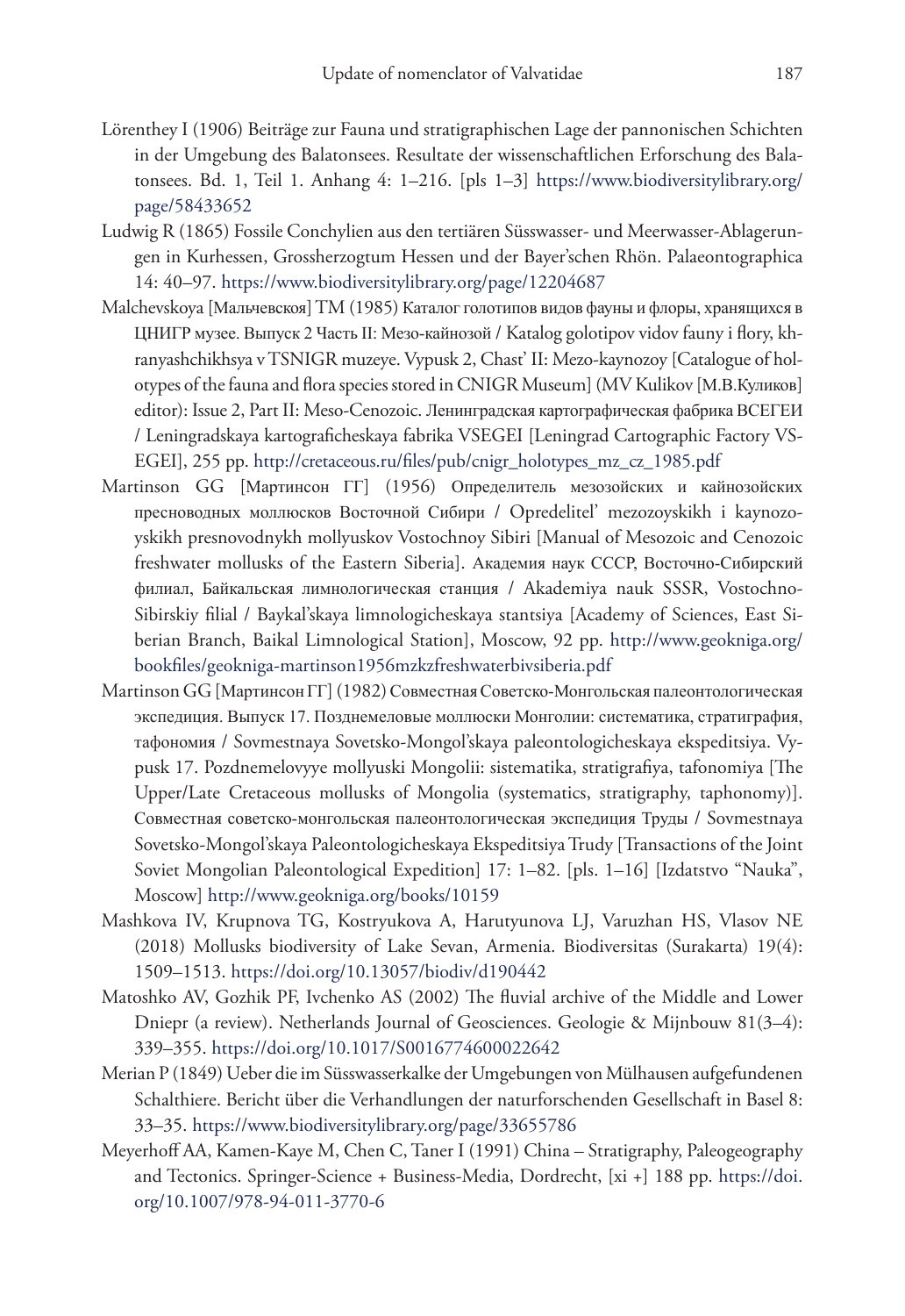- Milan A, Sakač K, Žagar-Sakač A (1974) Katalog originala tipova vrsta pohranjenih u Geološko-paleontološkom muzeju u Zagrebu. Geološko-paleontološki muzej u Zagrebu, Zagreb, 186 pp.
- MolluscaBase [Eds] (2022) MolluscaBase. *Valvata turbinoides* K. Ali-Zade, 1936 †. [https://](https://www.molluscabase.org/aphia.php?p=taxdetails&id=1426430) [www.molluscabase.org/aphia.php?p=taxdetails&id=1426430](https://www.molluscabase.org/aphia.php?p=taxdetails&id=1426430) [accessed 22 Feb 2022]
- Motuz VM [Мотуз BM] (1975) Четвертичные моллюски долины Днепра в пределах БССР / Chetvertichnyye mollyuski doliny Dnepra v predelakh BSSR [Quaternary Mollusks of the Dnepr Valley within the BSSR] Бюллетень Комиссии по изучению четвертичного периода / Byulleten' Komissii po izucheniyu chetvertichnogo perioda [Bulletin of the Commission of the Study of the Quaternary Period] 43: 54–62. [http://www.ginras.ru/library/](http://www.ginras.ru/library/pdf/43_1975_bull_quatern_comission.pdf) [pdf/43\\_1975\\_bull\\_quatern\\_comission.pdf](http://www.ginras.ru/library/pdf/43_1975_bull_quatern_comission.pdf)
- Müller OF (1774) Vermium terrestrium et fluviatilium, seu animalium infusoriorum, helminthicorum et testaceorum, non marinorum, succincta historia. Vol. 2. Heinbeck et Faber, Havnia et Lipsia, 36 + 214 + 10 pp.<https://www.biodiversitylibrary.org/page/32096857>
- Neiber MT, Glaubrecht M (2019) Annotated nomenclator of extant and fossil taxa of the Paludomidae (Caenogastropoda, Cerithioidea). ZooKeys 850: 1–132. [https://doi.org/10.3897/](https://doi.org/10.3897/zookeys.850.34238) [zookeys.850.34238](https://doi.org/10.3897/zookeys.850.34238)
- Nekhaev IO, Schiotte T, Vinarski MV (2015) Type materials of European freshwater molluscs described by Otto Friedrich Müller. Archiv für Molluskenkunde 144(1): 51–64. <https://doi.org/10.1127/arch.moll/1869-0963/144/051-064>
- Neubauer TA (2016) A nomenclator of extant and fossil taxa of the Melanopsidae (Gastropoda, Cerithioidea). ZooKeys 602: 1–358. <https://doi.org/10.3897/zookeys.602.8136>
- Neubauer TA, Harzhauser M, Georgopoulou E, Mandic O, Kroh A (2014a) Replacement names and nomenclatural comments for problematic species group names in Europe's Neogene freshwater Gastropoda. Zootaxa 3785(3): 453–468. [https://doi.org/10.11646/](https://doi.org/10.11646/zootaxa.3785.3.7) [zootaxa.3785.3.7](https://doi.org/10.11646/zootaxa.3785.3.7)
- Neubauer TA, Harzhauser M, Kroh A, Georgopoulou E, Mandic O (2014b) Replacement names and nomenclatural comments for problematic species group names in Europe's Neogene freshwater Gastropoda. Part 2. ZooKeys 429: 13–46. [https://doi.org/10.3897/](https://doi.org/10.3897/zookeys.429.7420) [zookeys.429.7420](https://doi.org/10.3897/zookeys.429.7420)
- Neubauer TA, Kroh A, Harzhauser M, Georgopoulou E, Mandic O (2014c) Synopsis of valid species group taxa for freshwater Gastropoda recorded from the European Neogene. ZooKeys 435: 1–6[, supplement]. <http://doi.org/10.3897/zookeys.435.8193>
- Neubauer TA, Mandic O, Harzhauser M (2016) The freshwater mollusk fauna of the Middle Miocene Lake Drniš (Dinaride Lake System, Croatia): A taxonomic and systematic revision. Mitteilungen der Österreichischen Geologischen Gesellschaft 108(2): 15–67. <https://doi.org/10.17738/ajes.2015.0013>
- Nosowska E (2020) Gastropods [Trochoidea: Trochidae Rafinesque, 1815 and Calliostomatidae Thiele, 1924 (1847)] from the middle Miocene of Ukraine, Central Paratethys. Acta Geologica Polonica 70(4): 453–528.<https://doi.org/10.24425/agp.2019.126462>
- Noulet J-B (1857) Coquilles fossiles nouvelles des terrains d'eau douce du Sud-Ouest de la France. Victor Masson, Paris, 24 pp. [https://books.google.ca/books?id=2q0lU59quZ0C&](https://books.google.ca/books?id=2q0lU59quZ0C&printsec=frontcover&hl=de&source=gbs_ge_summary_r#v=onepage&q&f=false) [printsec=frontcover&hl=de&source=gbs\\_ge\\_summary\\_r#v=onepage&q&f=false](https://books.google.ca/books?id=2q0lU59quZ0C&printsec=frontcover&hl=de&source=gbs_ge_summary_r#v=onepage&q&f=false)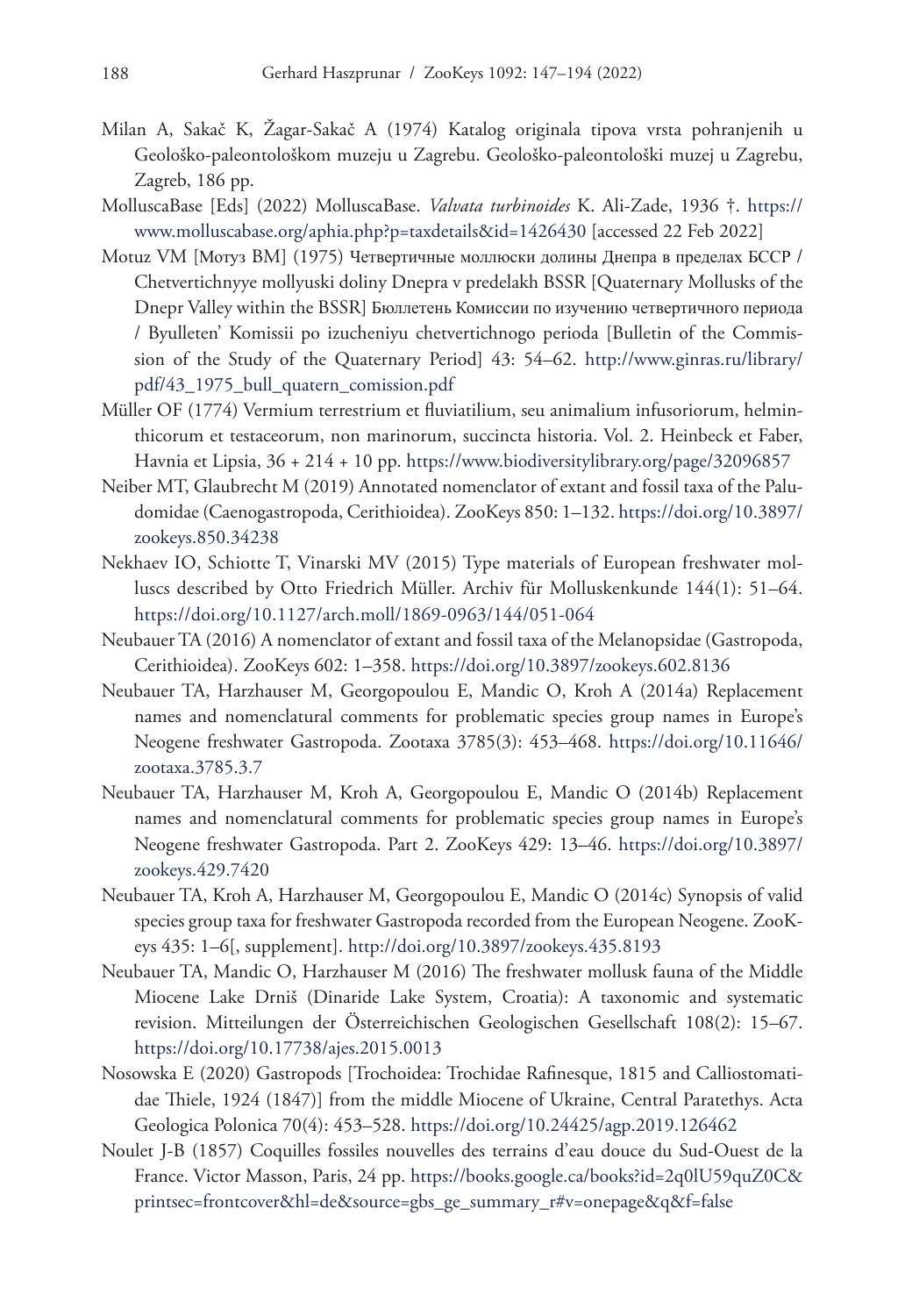- Odabaşi DA, Glöer P, Yildirim Z (2015) The *Valvata* species of Turkey with a description of *Valvata kebapcii* n. sp. (Mollusca: Valvatidae). Ecologia Montenegrina 2(2): 135–142. <https://biotaxa.org/em/article/view/10869/12270>
- Osipova DS, Anistratenko OYu, Anistratenko VV (2021) Variability of shell in gastropods of the genus *Borysthenia* Lindholm, 1914: Testing the statistical approach in search of traits for the Recent and fossil species delimitation. Collection of Scientific Works of the Institute of Geological Sciences of the NAS of Ukraine 14(1): 110–116. [https://doi.org/10.30836/](https://doi.org/10.30836/igs.2522-9753.2021.227603) [igs.2522-9753.2021.227603](https://doi.org/10.30836/igs.2522-9753.2021.227603)
- Pan HZ (1977) 云南中、新生代腹足纲化石].在:中生代和 云南新生代化石- pinyin transcription: Yúnnán zhōng, xīnshēng dài fù zú gāng huàshí. Zài: Zhōngshēngdài hé yúnnán xīnshēng dài huàshí [Mesozoic and Cenozoic fossil Gastropoda from Yunnan]. In: Mesozoic and Cenozoic Fossils from Yunnan. Academia Sinica, Beijing Science Press. 2: 83–152. [pls 1–9]
- Pan HZ (1982) 四川侏罗纪淡水腹足类化石 pinyin transcription: Sichuān zhū luo ji danshuǐ fu zu lei huashi. [Sichuan Jurassic freshwater gastropod fossils]. In: Bureau of Geology and Mineral Resources of Sichuan Province (Ed.) Continental Mesozoic Stratigraphy and Paleontology in Sichuan Basin of China. Sichuan People's Publishing House, Chengdu, 425–439.
- Pană I (1990) Nouvelles espéces des nannogastropodes pontiens. Revue Roumaine de Géologie, Géophysique et Géographie, series Geólogie 34: 61–69. [including 4 pls] [http://www.](http://www.marinespecies.org/aphia.php?p=sourcereq&id=194210) [marinespecies.org/aphia.php?p=sourcereq&id=194210](http://www.marinespecies.org/aphia.php?p=sourcereq&id=194210)
- Papp A (1953) ["1951"] Die Molluskenfauna des Pannon im Wiener Becken. Mitteilungen der Geologischen Gesellschaft von Wien 44: 85–222. [pls 1–25] [https://www.zobodat.at/pdf/](https://www.zobodat.at/pdf/MittGeolGes_44_0085-0222.pdf) [MittGeolGes\\_44\\_0085-0222.pdf](https://www.zobodat.at/pdf/MittGeolGes_44_0085-0222.pdf)
- Parodiz JJ (1969) The Tertiary non-marine Mollusca of South America. Annals of the Carnegie Museum 40: 1–242. [incl. 18 pls]<https://www.biodiversitylibrary.org/page/54645902>
- Petrova E, Linkina L (2014) To the question of boundaries and composition of Gelasian stratum in the Middle Volga Region, 113–115. In: Borodin AV, Markova EA, Strukov TV (Eds) INQUA-SECS 2014: The Quaternary of the Urals: Global Trends and Pan-European Quaternary Records. Ekaterinburg, Russia. [https://www.inqua\\_seqs.org/files/](https://www.inqua_seqs.org/files/SEQS2014_Abstracts_Ekaterinburg.pdf) [SEQS2014\\_Abstracts\\_Ekaterinburg.pdf](https://www.inqua_seqs.org/files/SEQS2014_Abstracts_Ekaterinburg.pdf)
- Ponder WF, Fukuda H, Hallan A (2014) A review of the family Clenchiellidae (Mollusca: Caenogastropoda: Truncatelloidea). Zootaxa 3872(2): 101–153. [https://doi.org/10.11646/](https://doi.org/10.11646/zootaxa.3872.2.1) [zootaxa.3872.2.1](https://doi.org/10.11646/zootaxa.3872.2.1)
- Popov GI [Попов ГИ] (1965) Плиоценовые пресноводные моллюски Башкирского Предуралья и их. Яхимoвич B.P.: Антропоген Южного Урала / Pliotsenovyye presnovodnyye mollyuski Bashkirskogo Predural'ya i ikh. Yakhimovich BP: Antropogen Yuzhnogo Urala [Pliocene freshwater molluscs of the Bashkir Pre-Duralia and their stratigraphic significance. In: Yakhimovich VP (Ed.): Anthropogene of the Southern Urals. Science]. Moscow, Nauka, 210–229, 270–272, tables 1–7.
- Popova SM, Devyatkin EV, Starobogatov YaI [Попова СМ, Девяткин ЕВ, Старобогатов ЯИ] (1970) Моллюски кызылгирской свиты Горного Алтая / Mollyuski kyzylgirskoi svity Gornogo Altaya [Molluscs of the Kyzylgir Formation of the Mountain Altay. Nauka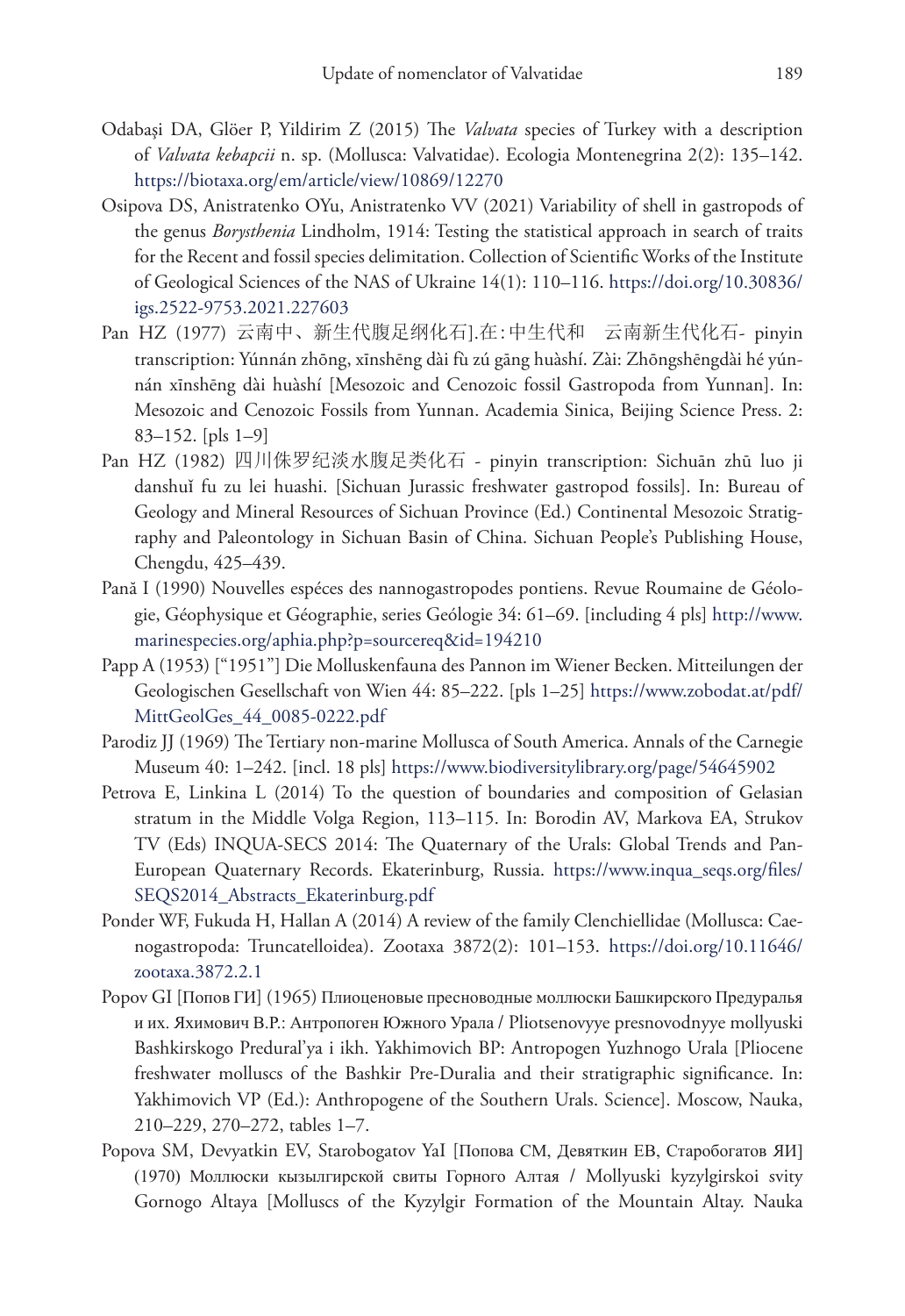Publishers, Moscow, 96 pp. [8 pls, 52 figs, 1 tab] [http://ashipunov.info/shipunov/school/](http://ashipunov.info/shipunov/school/books/popova1970_moll_kyzylgirskoj_svity_gorn_altaja.djvu) [books/popova1970\\_moll\\_kyzylgirskoj\\_svity\\_gorn\\_altaja.djvu](http://ashipunov.info/shipunov/school/books/popova1970_moll_kyzylgirskoj_svity_gorn_altaja.djvu)

- Prozorova LA (1736–1738) [Прозорова Л.А.] (1988) Новый вид рода *Cincinna* (Gastropoda, Pectinibranchia) с югаПриморского края / Novyy vid roda *Cincinna* (Gastropoda, Pectinibranchia) s yugaPrimorskogo kraya. [A new species of the genus *Cincinna* (Gastropoda, Pectinibranchia from the south of the Primorye territory]. Зоологический журнал 67(16).
- Prozorova LA [Прозорова Л.А.] (1992) ("1991") Морфология кладок брюхоногих моллюсков Приморского края СССР. Старобогатов Я.И. (ред.): Размножение и клaдки яец моллюсков / Morfologiya kladok bryukhonogikh mollyuskov Primorskogo kraya SSSR. [Morphology of gastropodan egg-clusters from Primorje region of the USSR. In: Starobogatov YaI (Ed.): Reproduction and egg mass of the Molluscs]. Труды Зоологического института АН СССР / Trudy Zoologicheskogo Instituta Akademii Nauka SSSR [Proceedings of the Zoological Institute of USSR Academy of Sciences] 228: 74–110.
- Prozorova LA, Starobogatov YaI [Прозорова ЛА, Старобогатов ЯИ] (1998) Подрод *Sibirovalvata* рода *Cincinna* (Pectinibranchia, Valvatidae) в России и на сопредельных территориях [Subgenus *Sibirovalvata* of the genus *Cincinna* (Pectinibranchia, Valvatidae) in Russia and adjacent area]. Бюллетень Дальневосточного малакологического общества [Bulletin of the Russian Far East Malacological Society] 2: 54–74.
- Qu R, Yang J, Qang Q, Chang G (2006) Stratigraphic division and correlation of the Guanzhuang group in Southwest Shandong. Journal of Stratigraphy 30(4): 356–366. [http://](http://www.docin.com/p_479153014.html) [www.docin.com/p\\_479153014.html](http://www.docin.com/p_479153014.html) [in Chinese with English abstract] [Online only]
- Repelin J (1902) Description des faunes et des gisements du Cénomanien saumâtre ou d'eau douce du Midi de la France. Annales du Musée d'histoire naturelle de Marseille. Section de Géologie 7: 1–133. [pls 1–8] <https://www.biodiversitylibrary.org/page/11806897>
- Rogers RR, Kidwell SM, Deino AL, Mitchell JP, Nelson K, Thole JT (2016) Age, correlation, and lithostratigraphic revision of the Upper Cretaceous (Campanian) Judith River Formation in its type area (north-central Montana), with a comparison of low- and highaccommodation alluvial records. The Journal of Geology 124(1): 99–135. [https://doi.](https://doi.org/10.1086/684289) [org/10.1086/684289](https://doi.org/10.1086/684289)
- Rossmässler EA (1837) Iconographie der Land- und Süßwasser-Mollusken. mit vorzüglicher Berücksichtigung der europäischen noch nicht abgebildeten Arten. 1. Band 5–6(1–3): 1–70. [https://books.google.de/books?id=F\\_VAAAAAcAAJ](https://books.google.de/books?id=F_VAAAAAcAAJ) [Arnoldische Buchhandlung, Dresden und Leipzig]
- Ryo I-C, Kim B-Y, Kwak W-J, Kim G-H, Park S-J (2000) Stratigraphic response to tectonic evolution of sedimentary basins in the Yellow Sea and adjacent areas. Korean Journal of Petrology and Geology 8(1–2): 1–43. <http://koreascience.kr/article/JAKO200020828314653.pdf>
- Saito T, Prozorova L, Sitnikova T, Surenkhorloo P, Hirano T, Morii Y, Chiba S (2018) Molecular phylogeny of glacial relict species: a case of freshwater Valvatidae molluscs (Mollusca: Gastropoda) in North and East Asia. Hydrobiologia 818(1): 105–118. [https://](https://doi.org/10.1007/s10750-018-3595-y) [doi.org/10.1007/s10750-018-3595-y](https://doi.org/10.1007/s10750-018-3595-y)
- Sandberger F (1870–1875) Die Land- und Süßwasser-Conchylien der Vorwelt. Kreidel Verlag, Wiesbaden, 8 + 1000 pp., 36 pls., 1 table. Exact publication dates: Parts 1–3: pp. 1–96, pls. 1–12 (1870); Parts 4–5: pp. 97–160, pls. 13–20 (1871); Parts 6–8: pp. 161–256, pls.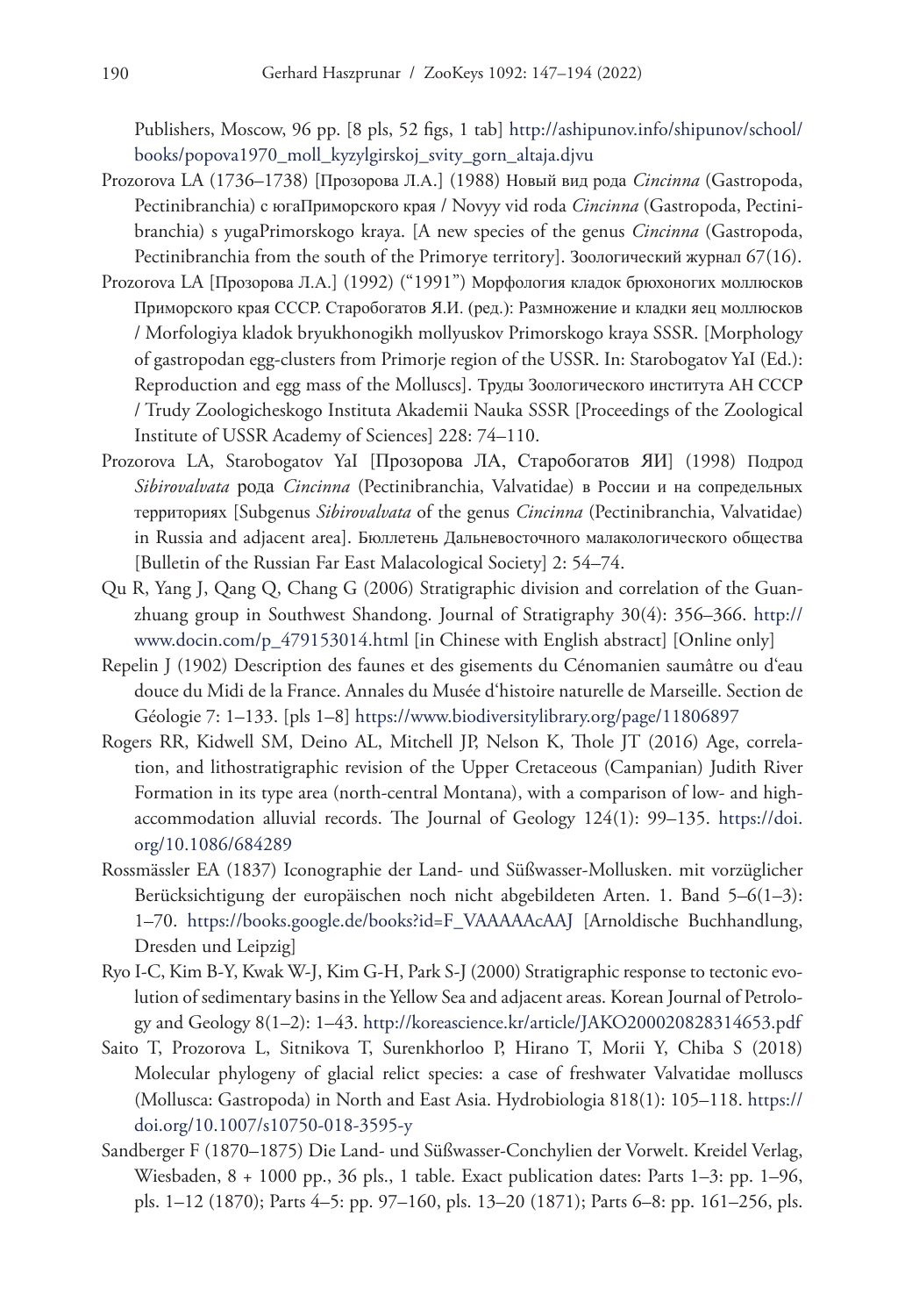21–32 (1872); Parts 9–10: pp. 257–352, pls. 33–36 (1873); Part 11: pp. I–VIII, 353– 1000 (1875). <https://www.biodiversitylibrary.org/page/49567154>[text] [https://www.](https://www.biodiversitylibrary.org/page/36437837) [biodiversitylibrary.org/page/36437837](https://www.biodiversitylibrary.org/page/36437837) [atlas]

- Sanko AF [Санько АФ] (2007) Четвертичные пресноводные моллюски Беларуси и сопредельных регионов России, Литвы, Польши (полевой определитель) / Chetvertichnyye presnovodnyye mollyuski Belarusi i smezhnykh regionov Rossii, Litvy i Pol'shi (atlas-opredelitel') [Quaternary freshwater mollusks of Belarus and neighboring regions of Russia, Lithuania, Poland (field guide)]. Institute of Geochemistry and Geophysics, National Academy of Sciences, Belarus, Minsk, 155 pp.
- Schlickum WR (1978) Zur oberpannonen Molluskenfauna von Öcs. I. Archiv für Molluskenkunde 108(4–6): 245–261. [pls 18, 19]
- Schmeltz JDE (1869) Museum Godeffroy Catalog IV, nebst einer Beilage, enthaltend: topographische Notizen; Beschreibung neuer Bryozoen von Senator Dr. Kirchenpauer zu Hamburg und einer neuen Asteriden-Gattung von Dr. Chr. Lütken zu Kopenhagen. Wilhelm Mauke Söhne, Hamburg, xliii (43) + 139 + [2] pp. (May).
- Schmidt FJ (1846) Biographische Notiz. Zeitschrift für Malakozoologie 3: e112. [https://www.](https://www.biodiversitylibrary.org/page/16291906) [biodiversitylibrary.org/page/16291906](https://www.biodiversitylibrary.org/page/16291906) [on Franz Andreas Ziegler]
- Shirokaya AA, Sitnikova TY, Vinarski MV, Palatov DM, Kijashko PV, Izzatullaev ZI (2019) Fresh- and brackish-water gastropod taxa described by Zuvaidullo I. Izzatullaev. Archiv für Molluskenkunde 148(2): 197–261. <https://doi.org/10.1127/arch.moll/148/197-261>
- Siodiropoúlou VTh (2003) Simvoli sti meleti ton limneon Plio-Plistokenikon gasteropodon, kai dithiron tis lekanis Ptolemaidas (Ditiki Makedonia – Ellada) [Participation in the study of lake Plio-Pleistocene gastropods and clams of the Ptolemaida Basin (Western Macedonia – Greece)]. Unpublished PhD thesis, Aristotle University of Thessalonki, Greece, 281 pp. [in Greek, English summary]
- Sitnikova TY (2018) Review of Valvatidae (Gastropoda: Heterobranchia) endemic to Lake Baikal, with taxonomic and morphological notes. Archiv für Molluskenkunde 147(2): 181–202.<https://doi.org/10.1127/arch.moll/147/181-201>
- Sitnikova TYa, Starobogatov YaI, Shirokaya AA, Shibanova IV, Korobkova NV Adov FV [Ситникова ТЯ, Старобогатов ЯИ, Широкая АА, Шибанова ИВ, Коробкова НВ, Адов ФВ] (2004) Брюхоногие Mоллюски (Gastropoda). Тимошкин ОА и мульт. (ред.): Aннoтиpoвaный Cлиcoк Фayны Oзepa Байкал и eгo Bодосборнoгo Бассейн: 2 тома / Bryukhonogiye Mollyuski (Gastropoda). Timoshkin OA i mul't. (red.): Annotipovanyy Clicok Fayny Ozepa Baykal i ego Bodosbornogo Basseyn: 2 toma [Gastropoda - Mollusca. In: Timoshkin OA et mult. (Eds): Index of Animal Species Inhabiting Lake Baikal and Ist Catchment Area: 2 volumes. Vol. I: Lake Baikal, Book 2]. Новосибирск: Наука / [Nauka, Novosibirsk], Vol. I, Book 2: 937–1002.
- Sitnikova TY, Prozorova L, Sharyi-ool M, Kiyashko P, Kupchinsky A (2015) The *Cincinna aliena* (Westerlund 1877) species group in Russian water bodies (Heterobranchia: Valvatidae). Archiv für Molluskenkunde 144(1): 1–22. [https://doi.org/10.1127/arch.moll/1869-](https://doi.org/10.1127/arch.moll/1869-0963/144/001-022) [0963/144/001-022](https://doi.org/10.1127/arch.moll/1869-0963/144/001-022)
- Sitnikova TY, Sysoev AV, Kijashko PV (2017) Species of freshwater gastropods described by Ya.I. Starobogatov: Pulmonata (Acroloxidae), Heterobranchia (Valvatidae) and Caenogastropoda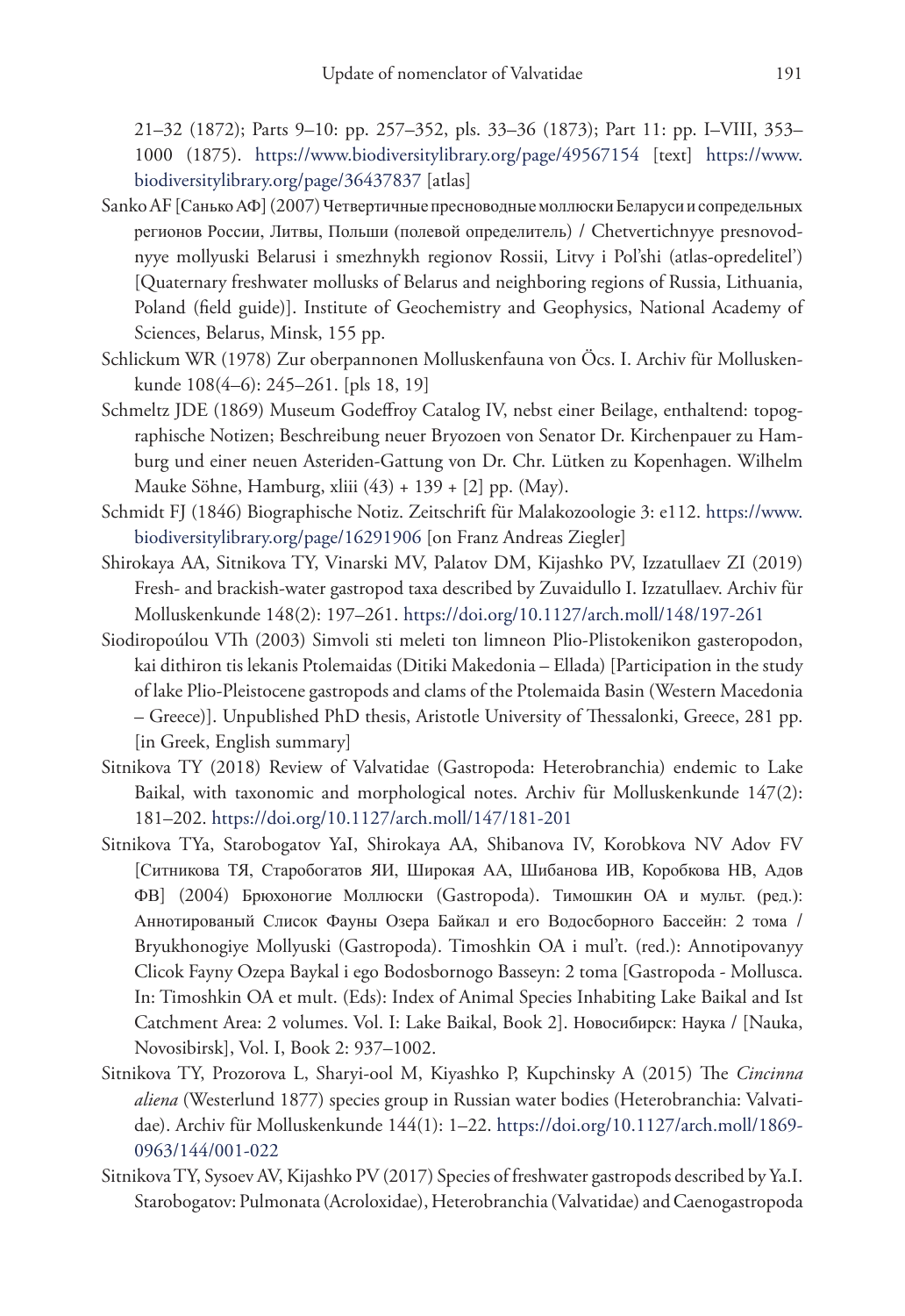(Viviparoidea, Truncatelloidea and Cerithioidea). Proceedings of the Zoological Institute RAS 321(3): 247–299. <https://doi.org/10.31610/trudyzin/2017.321.3.247>

- Sitnikova TYa [Ситникова ТЯ] (1983) Система байкальских эндемичных видов рода *Megalovalvata* и некоторые вопpocы систематики семейства Valvatidae (Gastropoda, Pectinibranchia) / Sistema baykal'skikh endemichnykh vidov roda Megalovalvata i nekotoryye voppocy sistematiki semeystva Valvatidae Valvatidae (Gastropoda, Pectinibranchia) [The system of Baical endemic species of the genus *Megalovalvata* and some problems of taxonomy of the family Valvatidae (Gastropoda, Pectinibranchia)]. Зоологический журнал / Zoologicheskii Zhurnal 62(1): 32–44.
- Sitnikova TYa [Ситникова ТЯ] (1991) Результаты иccледoнаий кладoк эндемичных байкальских моллюсков / Rezul'taty iccledonaiy kladok endemichnykh baykal'skikh mollyuskov [Results of study of egg-clusters of endemic Baicalian molluscs]. Труды Зоологического института Академии наук СССР / Trudy Zoologicheskogo Instituta Akademii Nauka SSSR 128: 61–73.
- Soós ML (1934 Az öcsi felsö-pontusi Mollusca-faunája [The Mollusca fauna of the young Upper Pontus]. Allattani Közlemények 31(3–4): 183–210. [http://real-j.mtak.hu/8088/1/Al](http://real-j.mtak.hu/8088/1/AllataniKozlemenyek_31.pdf)[lataniKozlemenyek\\_31.pdf](http://real-j.mtak.hu/8088/1/AllataniKozlemenyek_31.pdf)
- Stache G (1889) Die Liburnische Stufe und deren Grenzhorizonte. Eine Studie über die Schichtenfolgen der cretacisch-eocänen oder protocänen Landbildungsperiode im Bereiche der Küstenländer von Österreich-Ungarn mit einer einleitenden Uebersicht der geologischen Verhältnisse dieses Gebietes. Erste Abtheilung: Geologische Uebersicht und Beschreibung der Faunen und Floren-Reste. Abhandlungen der k. k. Geologischen Reichsanstalt 13: 1–170. [pls 1–6] [https://www.zobodat.at/pdf/AbhGeolBA\\_13\\_0001-0170.pdf](https://www.zobodat.at/pdf/AbhGeolBA_13_0001-0170.pdf)
- Starobogatov YaI, Zatravkin MN [Старобогатов ЯИ, Затравкин МН] (1985) К системе Valvatidae (Gastropoda, Pectinibranchia) южных районов Дальнего Востока СССР / K sisteme Valvatidae (Gastropoda, Pectinibranchia) yuzhnykh rayonov Dal'nego Vostoka SSSR [On the system of Valvatidae (Gastropoda, Pectinibranchia) from the south of the Soviet Far East]. Зоологический журнал. Зоологический журнал 64(8): 1154–1161.
- Sterki V (1907) A preliminary Catalogue of the land and fresh-water Mollusca of Ohio. Proceedings of the Ohio State Academy of Sciences 4(8): 365–403. [https://www.biodiversi](https://www.biodiversitylibrary.org/page/14632489)[tylibrary.org/page/14632489](https://www.biodiversitylibrary.org/page/14632489)
- Stevanovich PM, Ilyina LB [Стеванович ПМ, Ильина ЛБ] (1982) Cтратiграфия мэотиca Восточнои ceрьии и coceдниx рeгиoнов лo мoллюcкaм / Ctratigrafiya meotica Vostochnoi cer'ii i cocednix regionov lo mollyuckam [Maeotian stratigraphy of the eastern Serbia and adjacent regions based on mollusks]. Bulletin de l´Academie Serbe des Sciences et des Arts, Classedes Sciences Techniques 1982(23): 105–136. [3 pls]
- Stiny J (1924) Neue Fundorte tertiärer Mollusken in der Umgebung von Feldbach (Steiermark). Jahrbuch der Geologischen Bundesanstalt 1924: 75–96. [https://opac.geologie.ac.at/ww](https://opac.geologie.ac.at/wwwopacx/wwwopac.ashx?command=getcontent&server=images&value=JB0741_075_A.pdf)[wopacx/wwwopac.ashx?command=getcontent&server=images&value=JB0741\\_075\\_A.pdf](https://opac.geologie.ac.at/wwwopacx/wwwopac.ashx?command=getcontent&server=images&value=JB0741_075_A.pdf)
- Stojaspal F (1990) Die Molluskenfauna des Pontien in Österreich: 651–667. In: Stevanovic P, Nevesskaja LA, Marinescu F, Sokac A, Jámbor Á (Eds) Chronostratigraphie und Neostratotypen. Neogen der Westlichen ("Zentrale") Paratethys, 8: Pontien plate1. Serbische Akademie der Wissenschaften und Künste (JAZU, SANU), Zagreb-Beograd.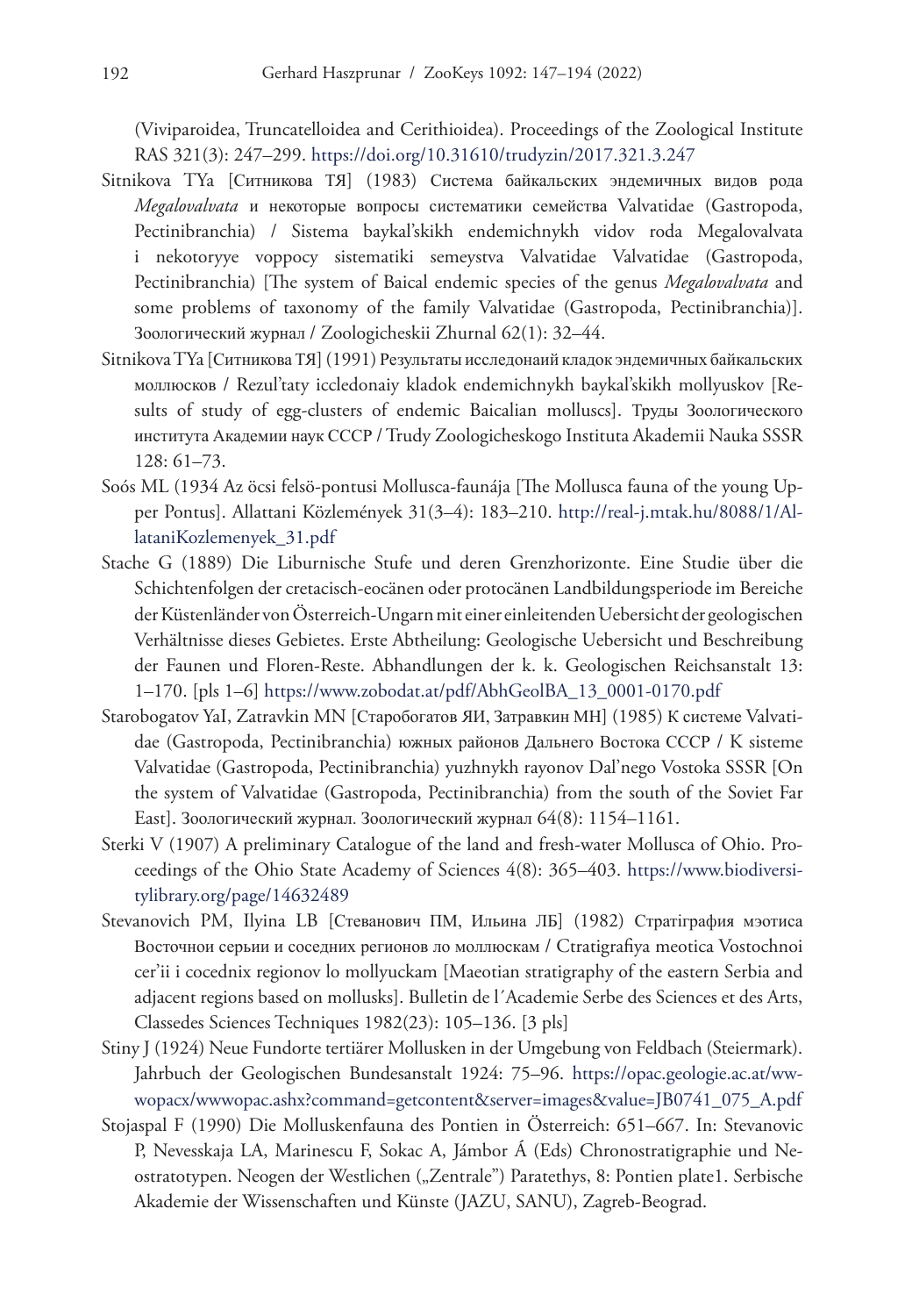- Szőts E (1953) Mollusques éocènes de la Hongrie. I. Les mollusques éocènes des environs de Gánt. Geologica Hungarica, Series Palaeontologica 22: 113–248. [10 pls] [http://epa.oszk.hu/02900/02989/00019/pdf/EPA02989\\_geologica\\_hungarica\\_ser\\_](http://epa.oszk.hu/02900/02989/00019/pdf/EPA02989_geologica_hungarica_ser_paleo_22_1953_113-238.pdf) [paleo\\_22\\_1953\\_113-238.pdf](http://epa.oszk.hu/02900/02989/00019/pdf/EPA02989_geologica_hungarica_ser_paleo_22_1953_113-238.pdf) [text] [https://epa.oszk.hu/02900/02989/00019/pdf/](https://epa.oszk.hu/02900/02989/00019/pdf/EPA02989_geologica_hungarica_ser_paleo_22_1953_239-241.pdf) [EPA02989\\_geologica\\_hungarica\\_ser\\_paleo\\_22\\_1953\\_239-241.pdf](https://epa.oszk.hu/02900/02989/00019/pdf/EPA02989_geologica_hungarica_ser_paleo_22_1953_239-241.pdf) [Russian summary and plates]
- Vinarski MV (2016) Eduard von Martens's contribution to the knowledge of the Russian continental malacofauna (with examination of type materials of aquatic species accepted by Russian taxonomists). Ruthenica : Rossiiskii Malakologicheskii Zhurnal = Russian Malacological Journal 26(1): 1–16. <https://www.biotaxa.org/Ruthenica/article/view/20101>
- Vinarski MV, Kantor YI [Винарский МВ, Кантор ЮИ] (2016) Aналитический каталог пресноводных и солоноватоводных моллюсков России и сопредельных стран / Analiticheskiy katalog presnovodnykh i solonovatovodnykh mollyuskov Rossii i sopredel'nykh stran. [Analytical Catalogue of Fresh and Brackish Water Molluscs of Russia and Adjacent Countries]. KMK Scientific Press, Moscow, 544 pp.
- Walker B (1906) Notes on *Valvata*. The Nautilus 20(3): 25–32. [pl 1] [https://www.biodiversi](https://www.biodiversitylibrary.org/page/42789665)[tylibrary.org/page/42789665](https://www.biodiversitylibrary.org/page/42789665)
- Walther F, Glöer P (2019) A description of a new *Valvata* (Mollusca: Valvatidae) from Armenia. Ecologica Montenegrina 24: 1–5.<https://doi.org/10.37828/em.2019.24.1>
- Wan X-Q, Li G, Huang Q-H, Xi D-P (2013) Division and correlation of terrestrial Cretaceous stages in China. J Stratigraphy 37(4): 457–471.
- Welter-Schultes FW (1999) Systematisches Conchylien-Cabinet von Martini und Chemnitz (1837–1920), bibliography of the volumes in Gottingen. Archives of Natural History 26(2): 157–203. <https://do.org/10.3366/anh.1999.26.2.157>
- Wenz W (1923) Gastropoda extramarina Tertiaria. In: Diener C (Ed.) Fossilium Catalogus, I: Animalia. published in 11 parts. W. Jung, Berlin., Vol. 8, Pars 17, 352 pp. [see Bouchet et al. (2017: 492) for exact dates of the parts] [http://archive.org/stream/](http://archive.org/stream/Fossiliumcatalo17n#page/n1/mode/2up) [Fossiliumcatalo17n#page/n1/mode/2up](http://archive.org/stream/Fossiliumcatalo17n#page/n1/mode/2up)
- Wenz W (1928) Gastropoda extramarina Tertiaria, Vol. 8, Pars 38. In: Diener C (Ed.) Fossilium Catalogus, I: Animalia. 3387 pp., published in 11 parts. W. Jung, Berlin, 2231–2502. [see Bouchet et al. (2017: 492) for exact dates of the parts]
- Wiese R, Clewing C, Albrecht C, Rabethge C, Zhang H, Riedel F (2020) How ancient is Lake Lugu (Yunnan, China)? The gastropods' viewpoint with focus on *Radix* (Lymnaeidae). Journal of Great Lakes Research 46(5): 1099–1112. [https://doi.org/10.1016/j.](https://doi.org/10.1016/j.jglr.2020.06.003) [jglr.2020.06.003](https://doi.org/10.1016/j.jglr.2020.06.003)
- Xinjiang Dizhi Ju (1984) [Geology of Xinjang Province. Atlas of fossils in Xinjiang Province. Volume 3. Mesozoic and Cenozoic part] Dizhi Chuban She, Beijing, [i–vii +] 211 pp. [pls 1–81]
- Yakhimovich VL, Danukalova GA, Popova-Lvova MG, Alimbekova LI, Yakovlev AG [Яхимович ВЛ, Данукалова ГА, Попова-Львова МГ, Алимбекова ЛИ, Яковлев АГ] (2000) Oпoрные стратиграфические разрезы верхнего плиоцена и плейстоцена в Башкирском Предуральe / Opornyye stratigraficheskiye razrezy verkhnego pliotsena i pleystotsena v Bashkirskom Predural'e. [Supporting stratigraphic sections of Upper Pliocene and Pleistocene in the Bashkir Predurale] Издательство Гиллем, УФА / Publishing House Guillem, UFA, 72 pp. [4 pls]